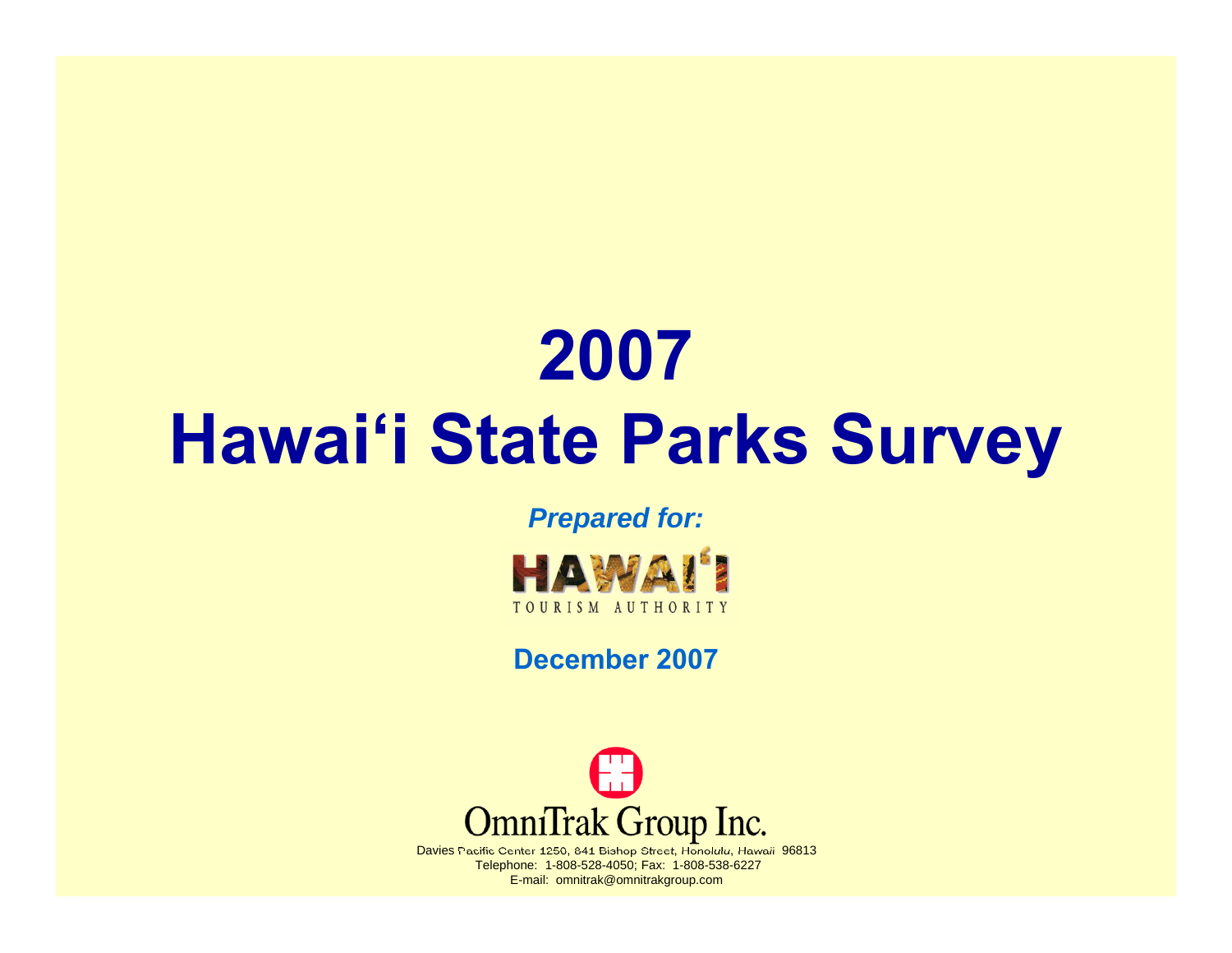#### **Table of Contents**

|                                          | Page |
|------------------------------------------|------|
| <b>Primary Objectives</b>                | 3    |
| <b>Sample Plan</b>                       | 4    |
| <b>Methodology</b>                       | 5    |
| <b>Park Utilization</b>                  | 6    |
| <b>Park User Mix</b>                     | 16   |
| <b>Profile of Park Users</b>             | 49   |
| <b>Motivational Analysis</b>             | 63   |
| <b>Behavioral Analysis</b>               | 73   |
| <b>Satisfaction With Park Experience</b> | 83   |
| <b>Advanced Analysis</b>                 | 97   |

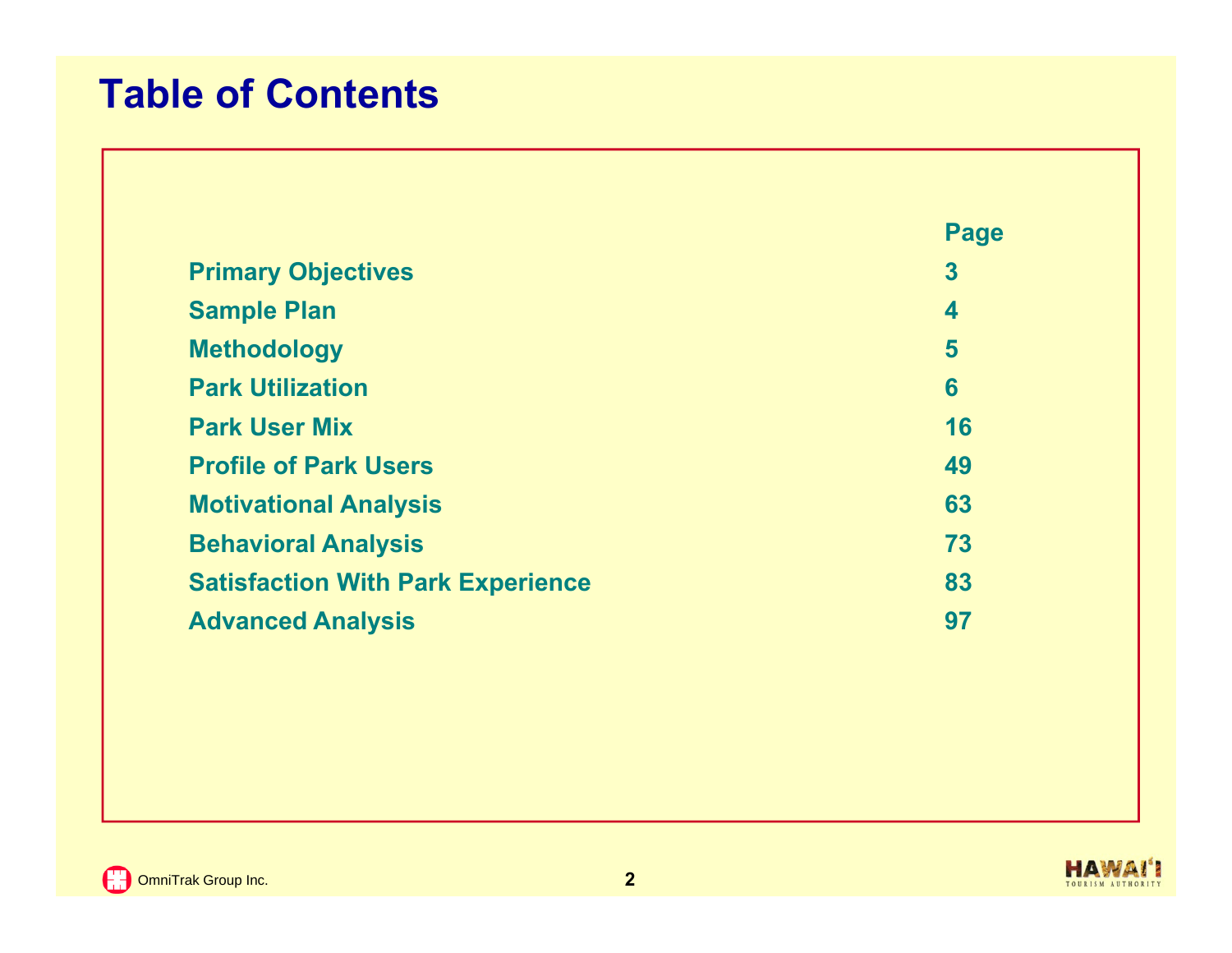#### **Primary Objectives**

 **To estimate the number of people who use/ visit State Parks.**

- **To identify park user mix by point of origin.**
	- **Hawai'i**
	- **Mainland**
	- **Japan**
	- **Other**

#### **To evaluate behavior and attitudes, especially satisfaction**

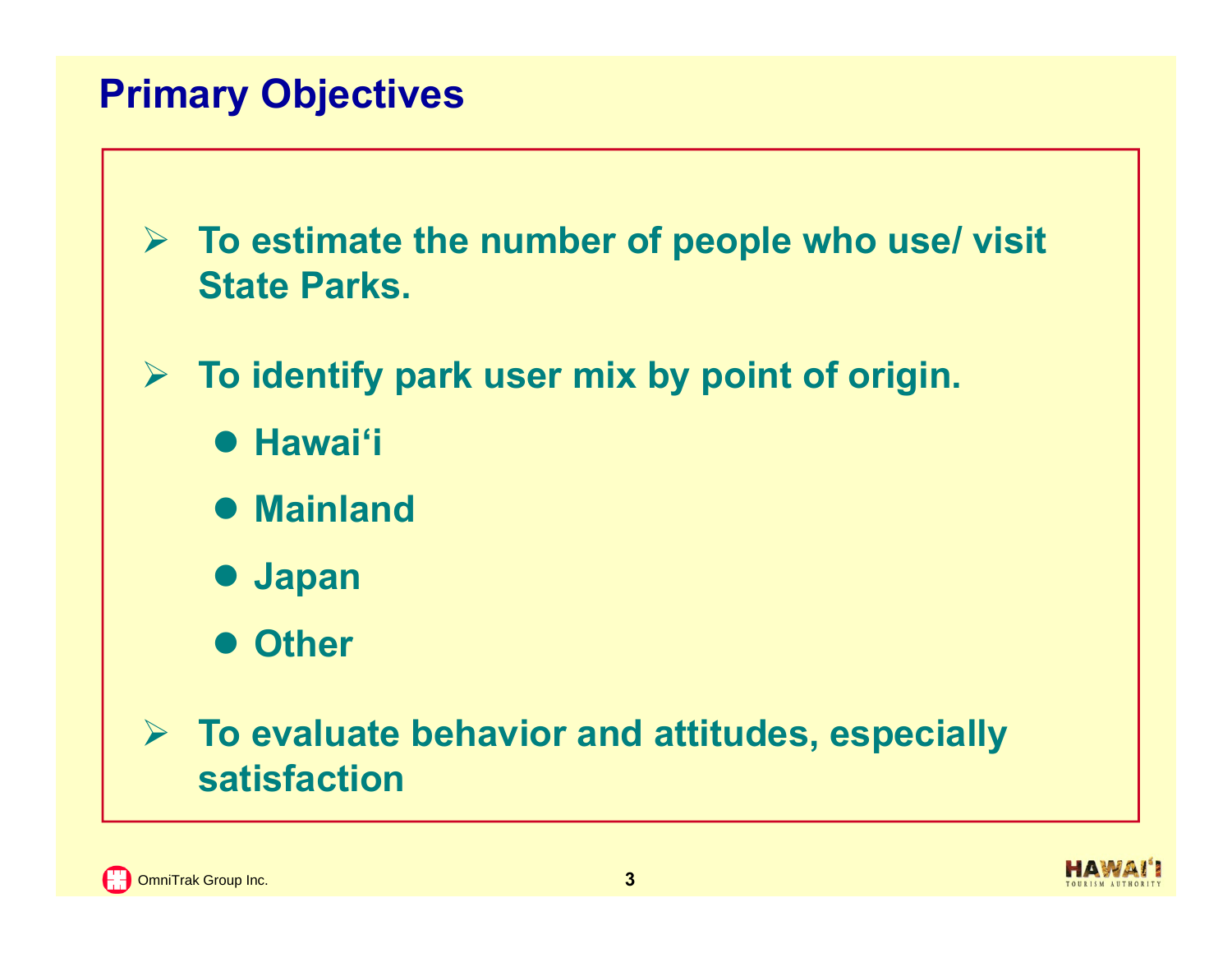#### **Sample Plan**

- $\blacktriangleright$ **Visits vary by day of week, time of day**
- $\blacktriangleright$ **Each park visited at least multiple times**

| <b>ISLAND</b>         | <b>COUNTS</b>                 |
|-----------------------|-------------------------------|
| <b>All</b>            | Light = $1 - 2$ visits/ month |
| <b>O'AHU</b>          | Heavy = $3$ visits/ month     |
| <b>HAWAI'I ISLAND</b> | Heavy = $3$ visits/ month     |
| <b>MAUI</b>           | Heavy = $3$ visits/ month     |
| <b>KAUA'I</b>         | Heavy = $3$ visits/ month     |

**7,700 Completed questionnaires**

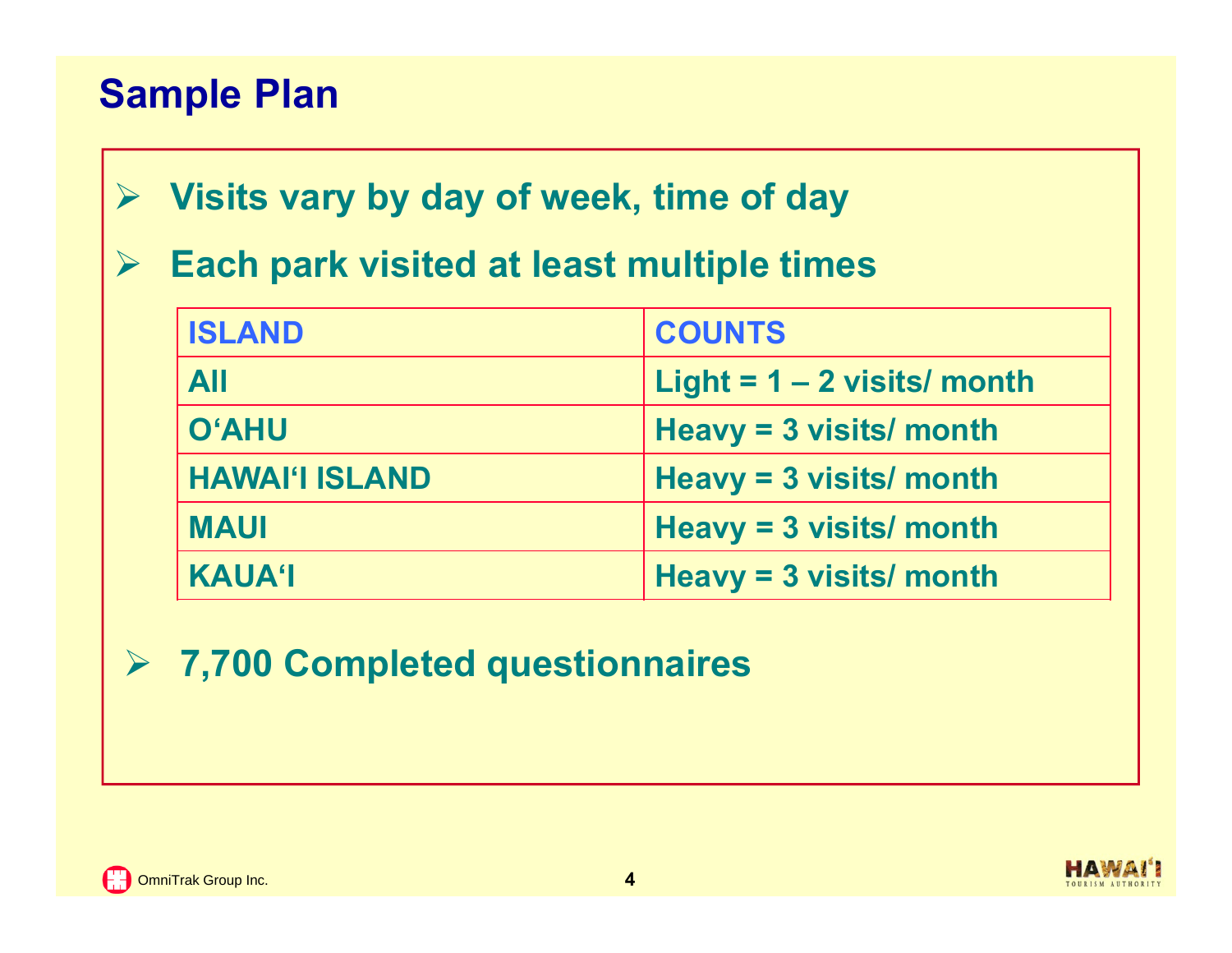#### **Methodology**

- $\blacktriangleright$ **Field work period reporting: July 7, 2007 to October 31, 2007.**
- $\blacktriangleright$ **In-person counts of park users.**
- $\blacktriangleright$ **In-person distribution and collection of self-administered surveys.**
- $\blacktriangleright$ **In-person audit of facility during first visit.**
- $\blacktriangleright$  **The 2007 methodology incorporated enhancements to the 2003 benchmark methodology. Specific changes this year included the following:**
	- **Counts were conducted at multiple points in large parks**
	- **Where security was an issue in 2003, car counts rather than individual user counts were implemented.**
- $\blacktriangleright$  **Because of these methodological enhancements, comparisons of volume in 2007 cannot be made with 2003 for some parks because it would not represent an "apple-to-apple" comparison. These parks hence show only 2007 volume estimates and are marked with an asterisk.**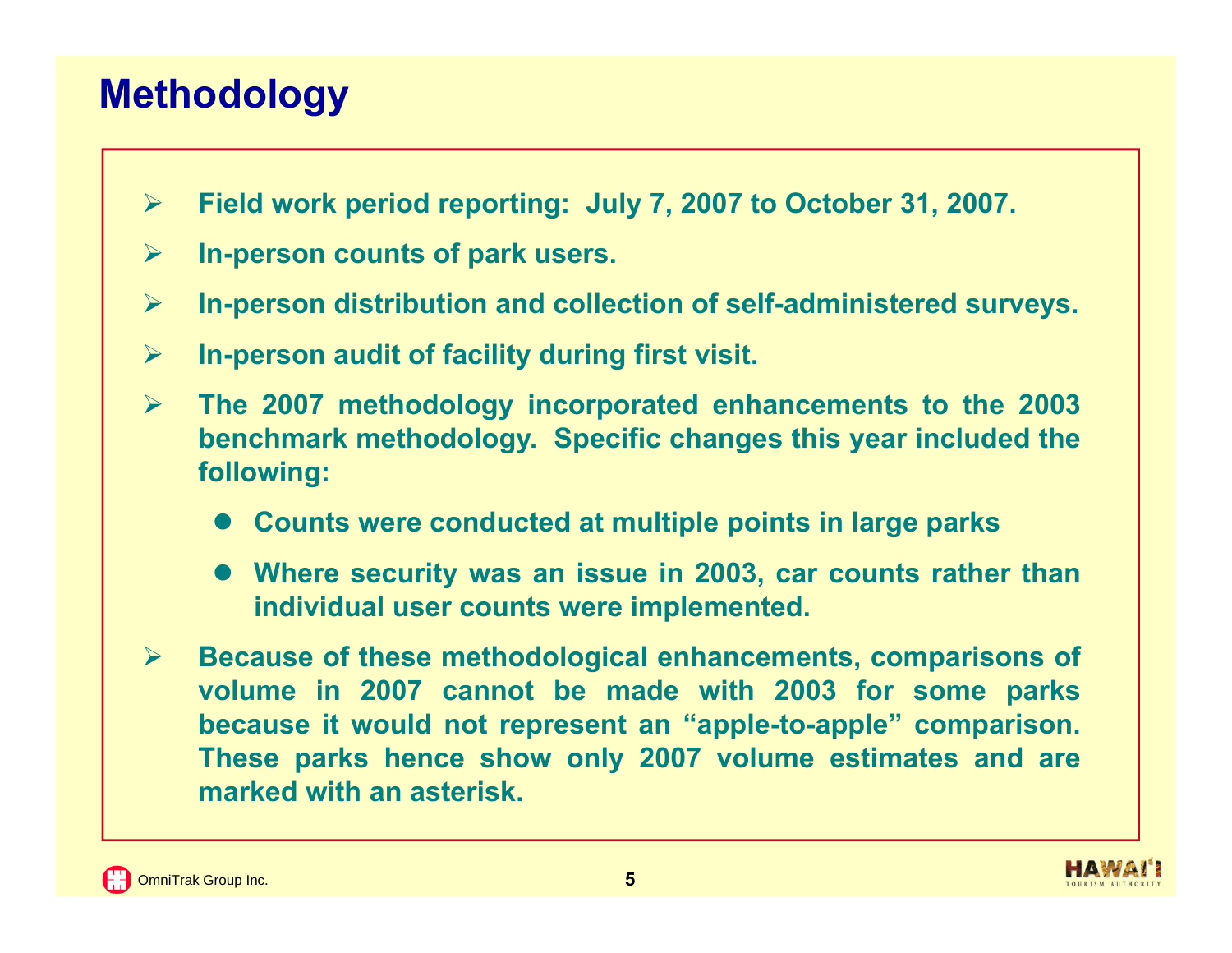## **PARK UTILIZATION**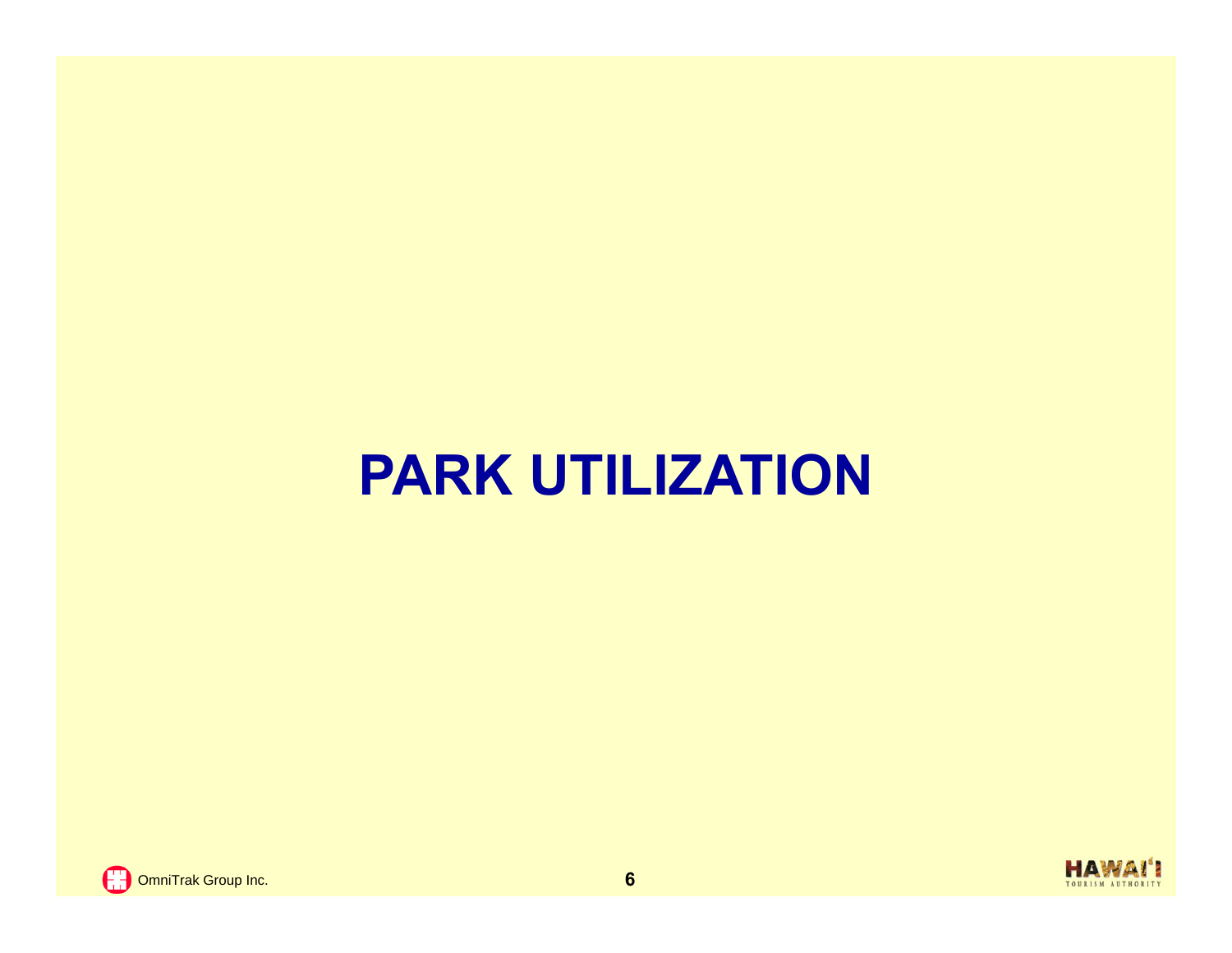#### **Total Park User Counts (2007)**

An estimated 10.1 million people visit Hawai'i State Parks in a year. Of this total, two **thirds are out-of-state visitors and one third are residents.**



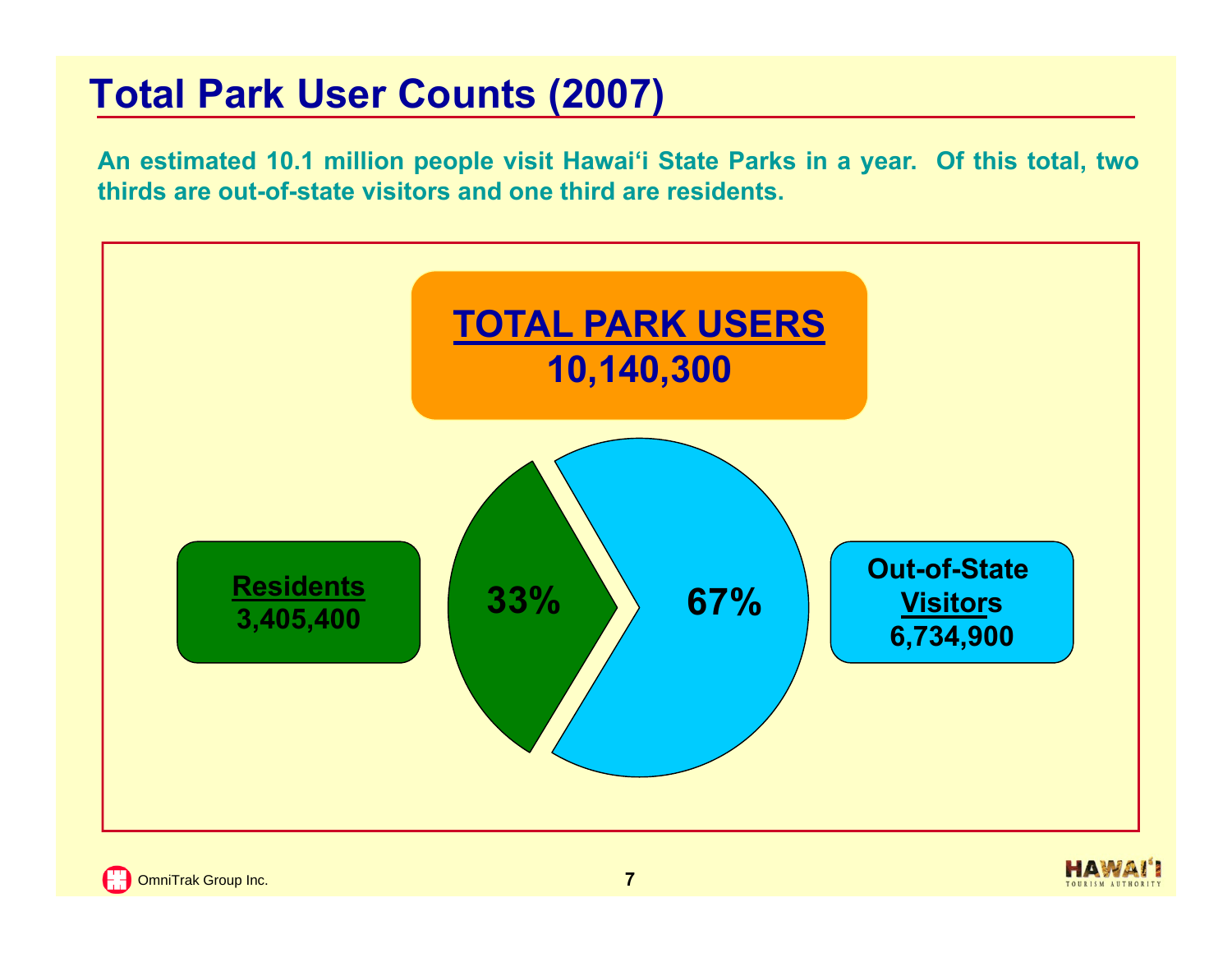#### **Total Park User Counts (Tracking)**

Since 2003, the volume of State Park users has increased 10%. Resident usage has grown faster than visitor usage at 17% vs. 7% respectively. That said, out-of-state **visitors continue to represent 2 in 3 users.**

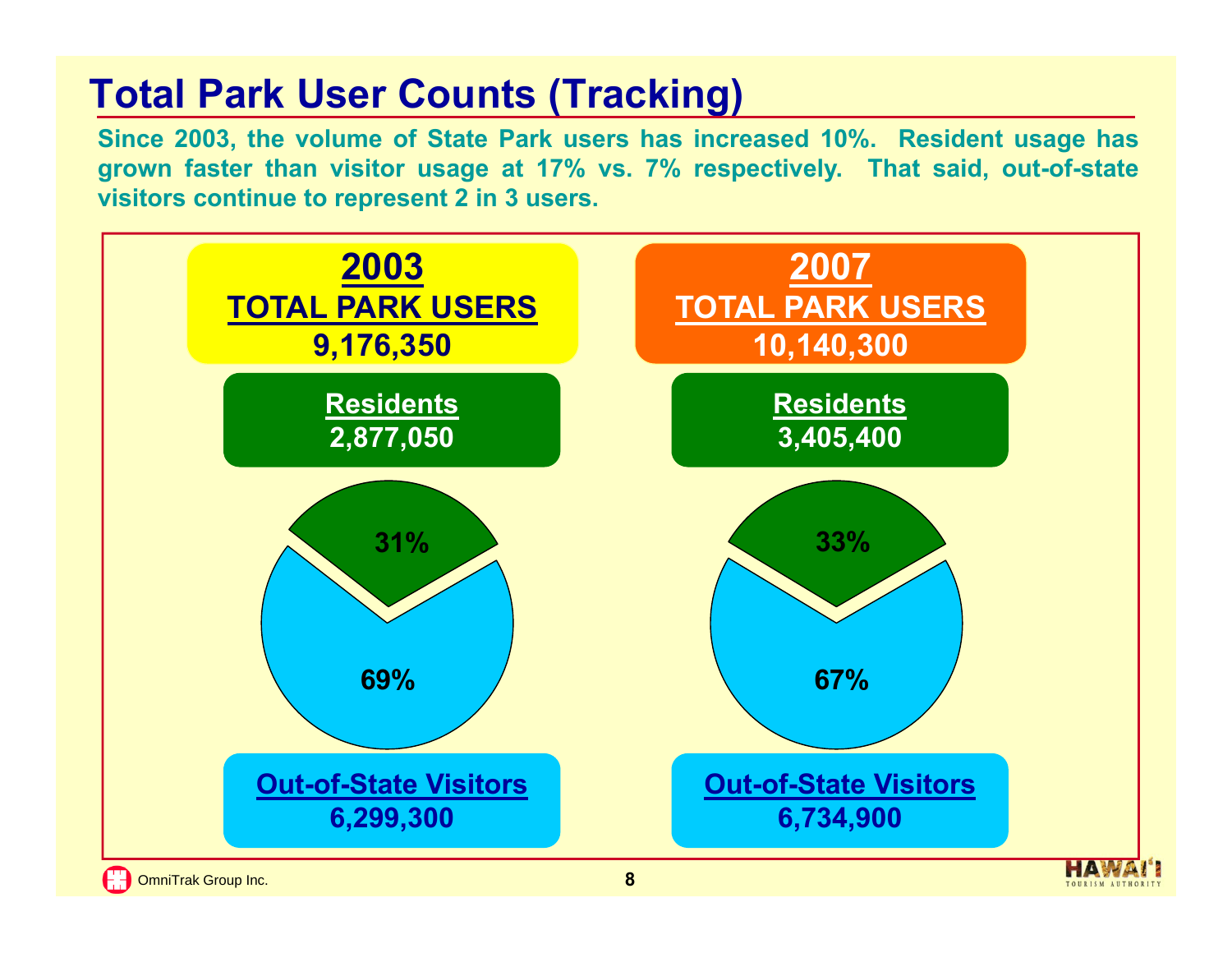### **Utilization by Park: Tracking (1 of 6)**

Despite an 18% decrease in users, Nu'uanu Pali continues to rank as the highest volume park with over 900,000 annually. Except for the Na Pali Coast State Park, the five highest volume parks remain the same as in 2003. Mākena, which ranked 6<sup>th</sup>, has moved into the Top 5. Three out of 5 of the most **utilized parks are on Kaua'i.**



**Note: O=O'ahu, H.I. Hawai'i Island, M=Maui, K=Kaua'i**

**\*Because of methodological enhancements, comparisons of volume in 2007 cannot be made with 2003 because it would not represent an "apple-to-apple" comparison. HAWA!** 

OmniTrak Group Inc. **9**

TOURISM AUTHORIT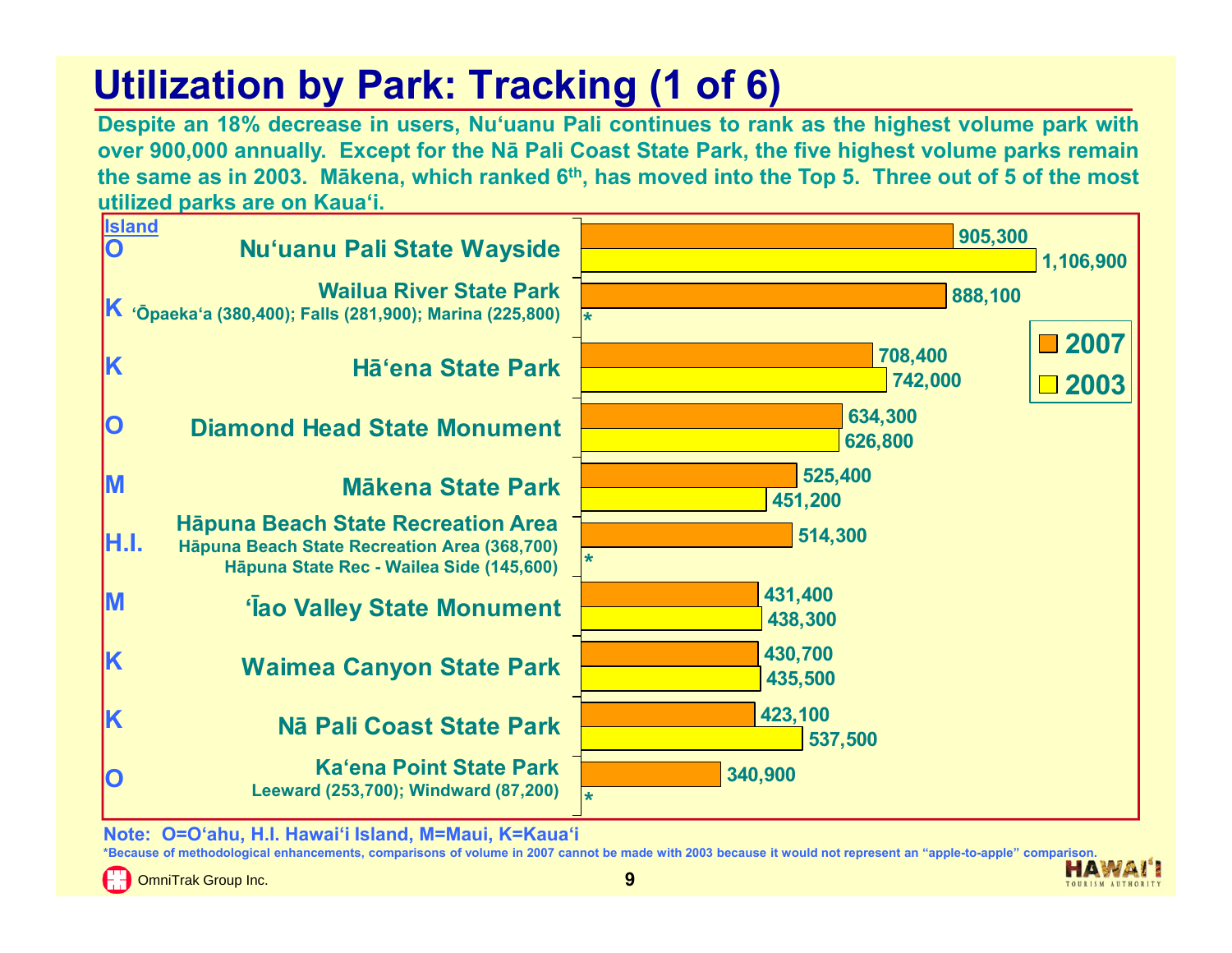### **Utilization by Park: Tracking (2 of 6)**

**The top 10 parks in volume likewise rank similarly to 2003. Two exceptions are parks where 2007 counts were undertaken at more locations to increase accuracy: Hāpuna, moved from 29th to 6th and Ka'ena Point from 28th to 10th.** 



**Note: O=O'ahu, H.I. Hawai'i Island, M=Maui, K=Kaua'i**

**\*Because of methodological enhancements, comparisons of volume in 2007 cannot be made with 2003 because it would not represent an "apple-to-apple" comparison.** 

OmniTrak Group Inc. **10**

TOURISM AUTHORIT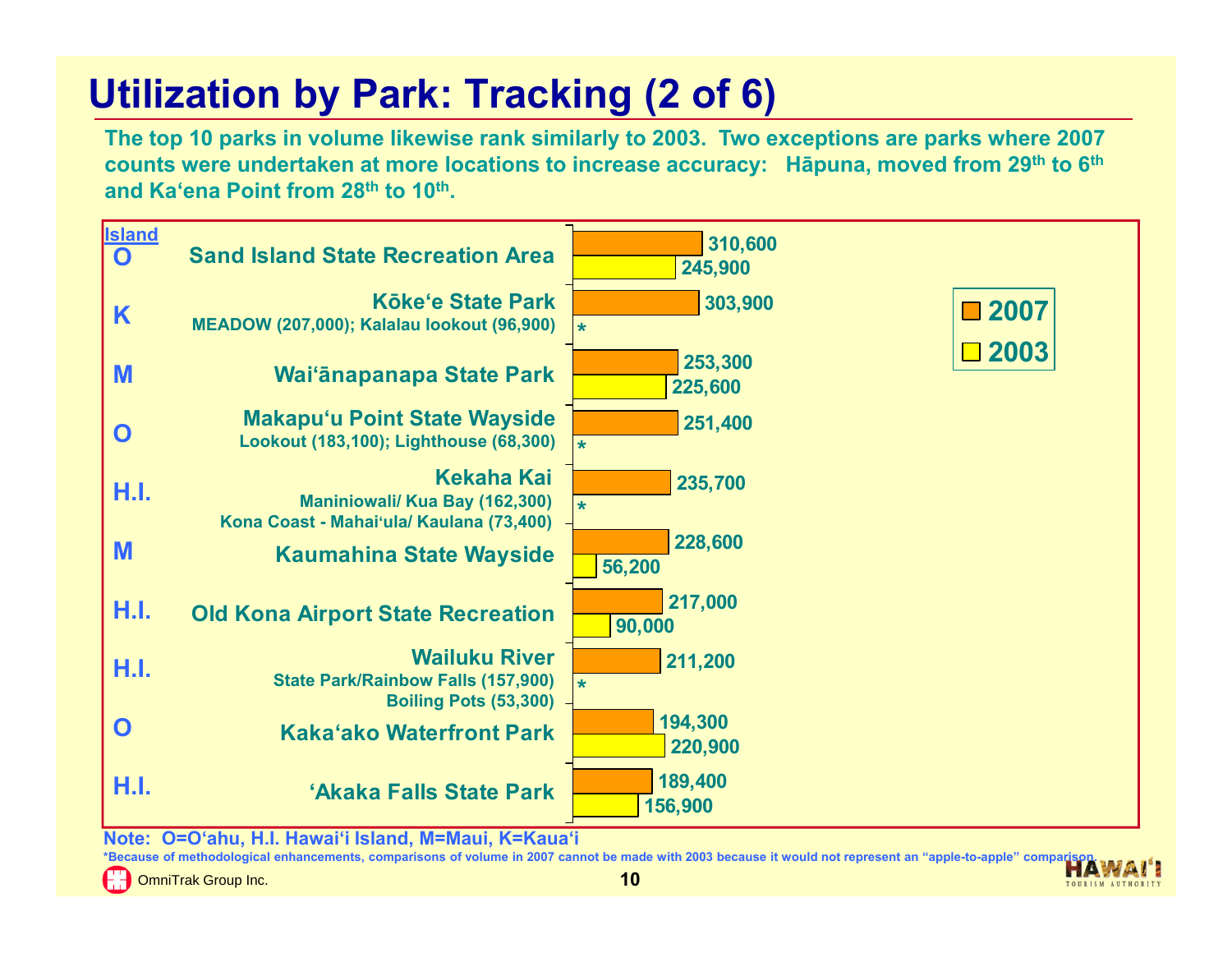#### **Utilization by Park: Tracking (3 of 6)**

Within the top 20 parks, additional counting locations resulted in higher volume for Makapuu, Kekaha Kai, Wailuku and Old Kona Airport. Kaumahina's new restroom made it a popular stop.



**Note: O=O'ahu, H.I. Hawai'i Island, M=Maui, K=Kaua'i**

**\*Because of methodological enhancements, comparisons of volume in 2007 cannot be made with 2003 because it would not represent an "apple-to-apple" comparison.** 

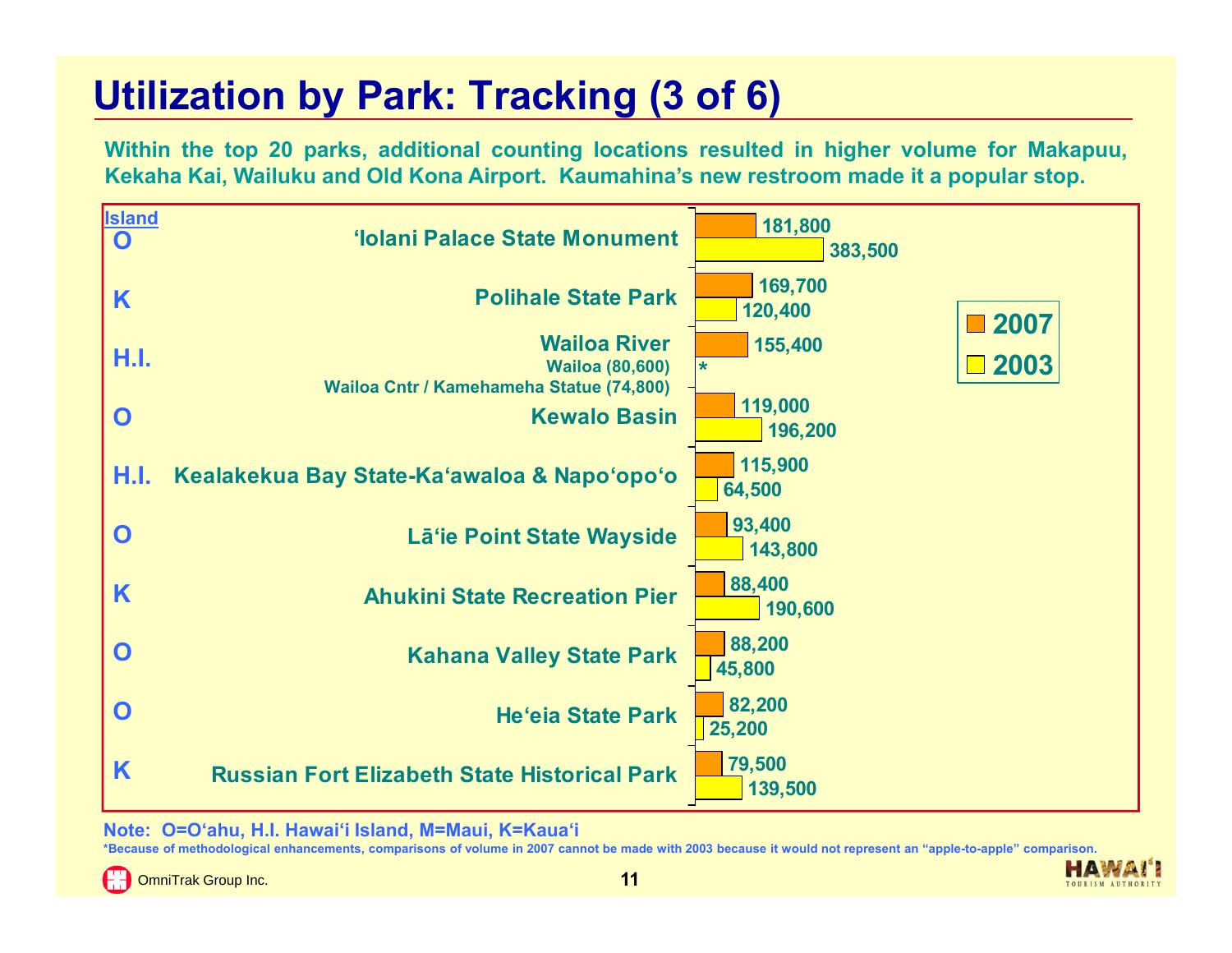### **Utilization by Park: Tracking (4 of 6)**

Enhanced counting methods eliminated walk-throughs at 'Iolani Palace and pier users at Kewalo Basin, and included kayakers at Kealakekua. In contrast to 2003, Ahukini did not benefit from large **'oama runs.**



**Note: O=O'ahu, H.I. Hawai'i Island, M=Maui, K=Kaua'i**

**\*Because of methodological enhancements, comparisons of volume in 2007 cannot be made with 2003 because it would not represent an "apple-to-apple" comparison.**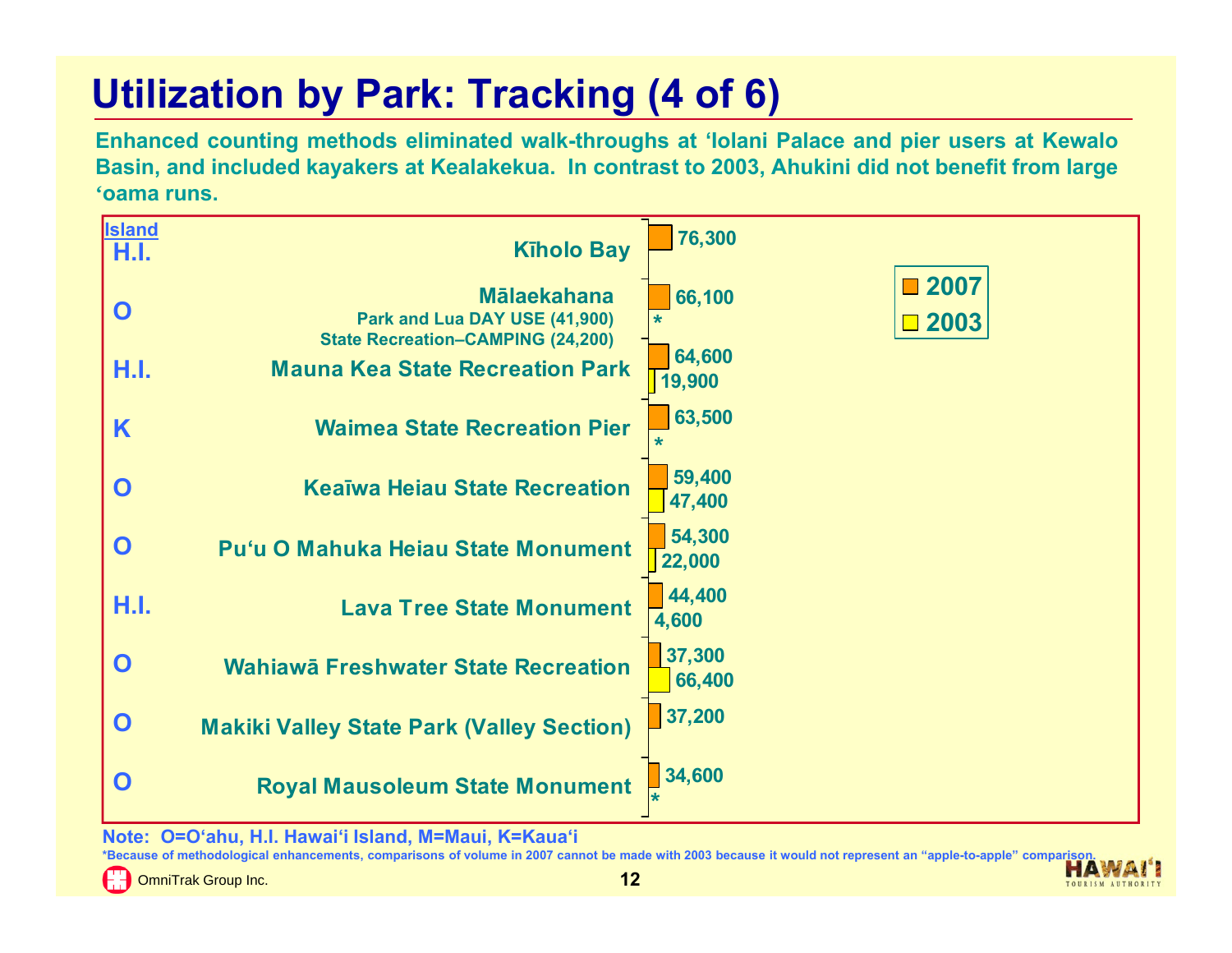#### **Utilization by Park: Tracking (5 of 6)**

| <b>Island</b><br><b>M</b> | <b>Wailua Valley State Wayside</b>     | 30,900<br>95,400                            |
|---------------------------|----------------------------------------|---------------------------------------------|
| H.I.                      | <b>Lapakahi State Historical Park</b>  | ■2007<br>30,600<br>19,000<br>$\square$ 2003 |
| $\mathbf 0$               | 'Aiea Bay State Recreation             | 27,200<br>19,100                            |
| H.I.                      | <b>Manukā State Wayside</b>            | 25,900<br>51,100                            |
| H.I.                      | <b>Keolonāhihi State Park</b>          | 22,300                                      |
| $\mathbf 0$               | <b>Wa'ahila Ridge State Recreation</b> | 14,100<br>10,200                            |
| $\mathbf O$               | Pu'u 'Ualaka'a State Wayside           | 14,000<br>161,300                           |
| M                         | Haleki'i-Pihana Heiau State Monument   | 12,000<br>9,100                             |
| H.I.                      | <b>MacKenzie State Wayside</b>         | 11,900<br>17,200                            |
| M                         | Pālā'au State Park                     | 10,000<br>46,000                            |

**Note: O=O'ahu, H.I. Hawai'i Island, M=Maui, K=Kaua'i**

**\*Because of methodological enhancements, comparisons of volume in 2007 cannot be made with 2003 because it would not represent an "apple-to-apple" comparison.** 

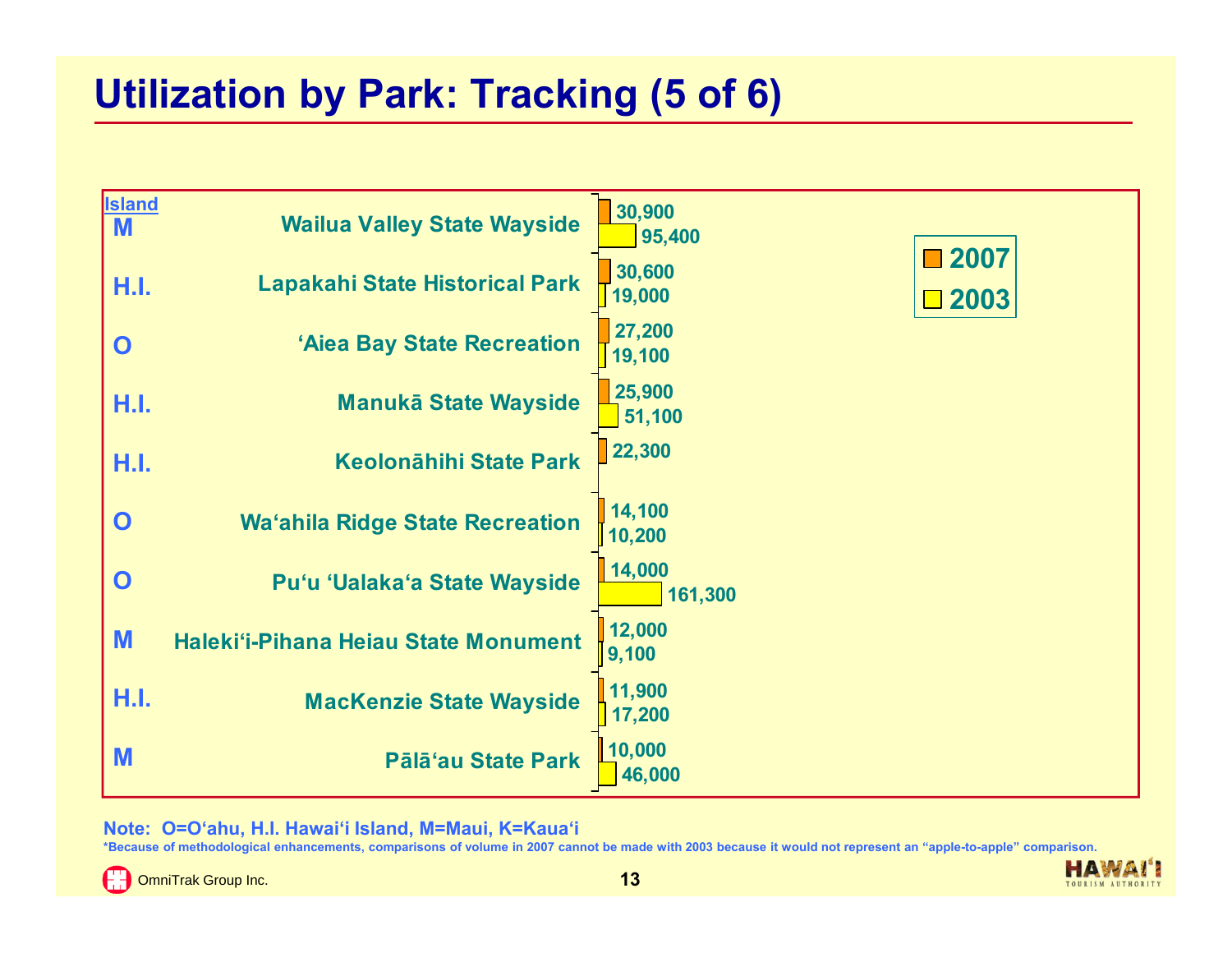#### **Utilization by Park: Tracking (6 of 6)**



**Note: O=O'ahu, H.I. Hawai'i Island, M=Maui, K=Kaua'i**

**\*Because of methodological enhancements, comparisons of volume in 2007 cannot be made with 2003 because it would not represent an "apple-to-apple" comparison.** 

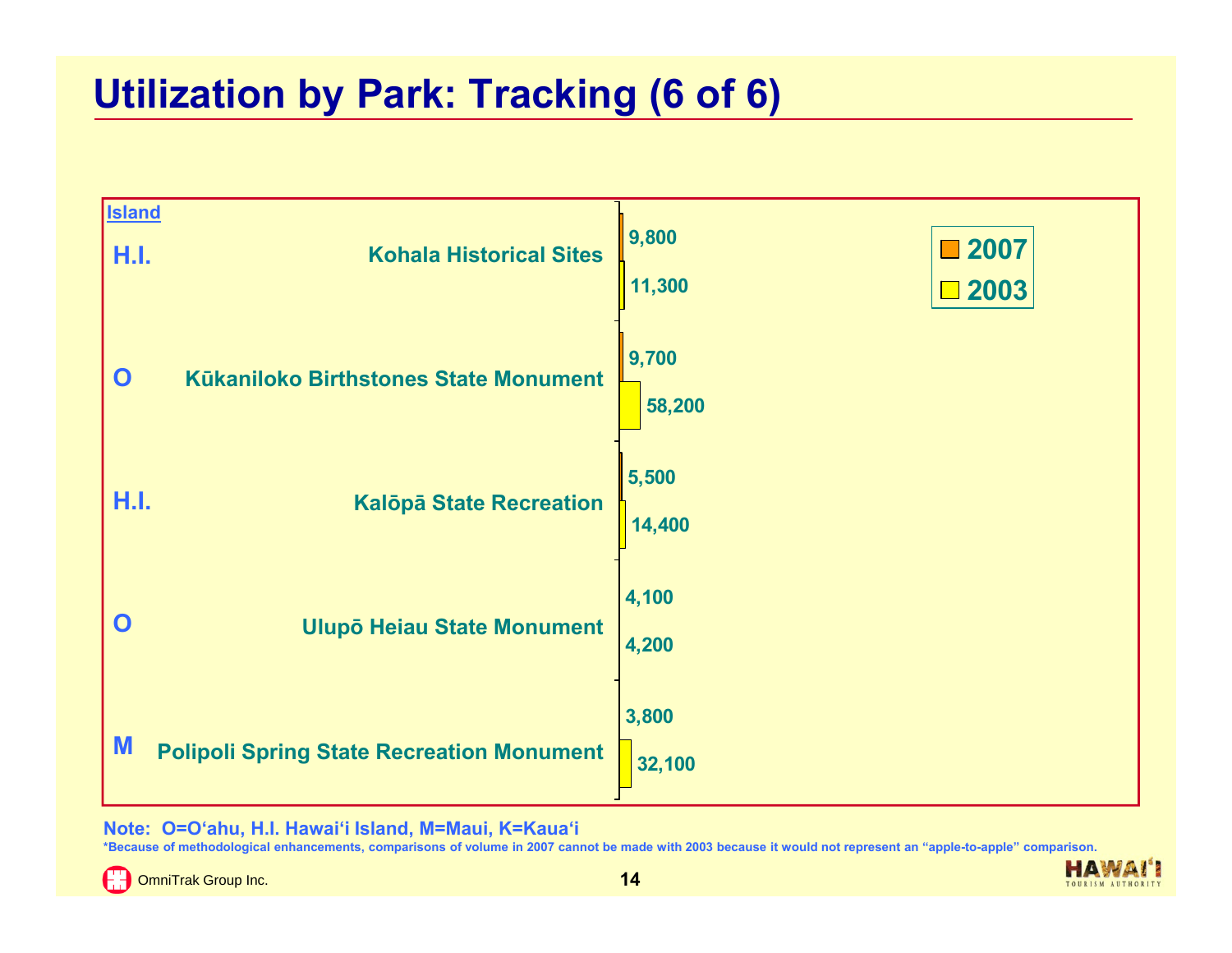#### **Share of Park Users (By Island): Tracking**

In contrast to the other three Islands, Hawai'i Island's share of park users doubled, driven by refinement in methodology with more parks with multiple location counting. Although Kaua'i's volume increased 3%, its share slipped 2 points. O'ahu and Maui each show a 4% decline in park users resulting in a -5 point drop in share for O'ahu and -2 points for Maui.

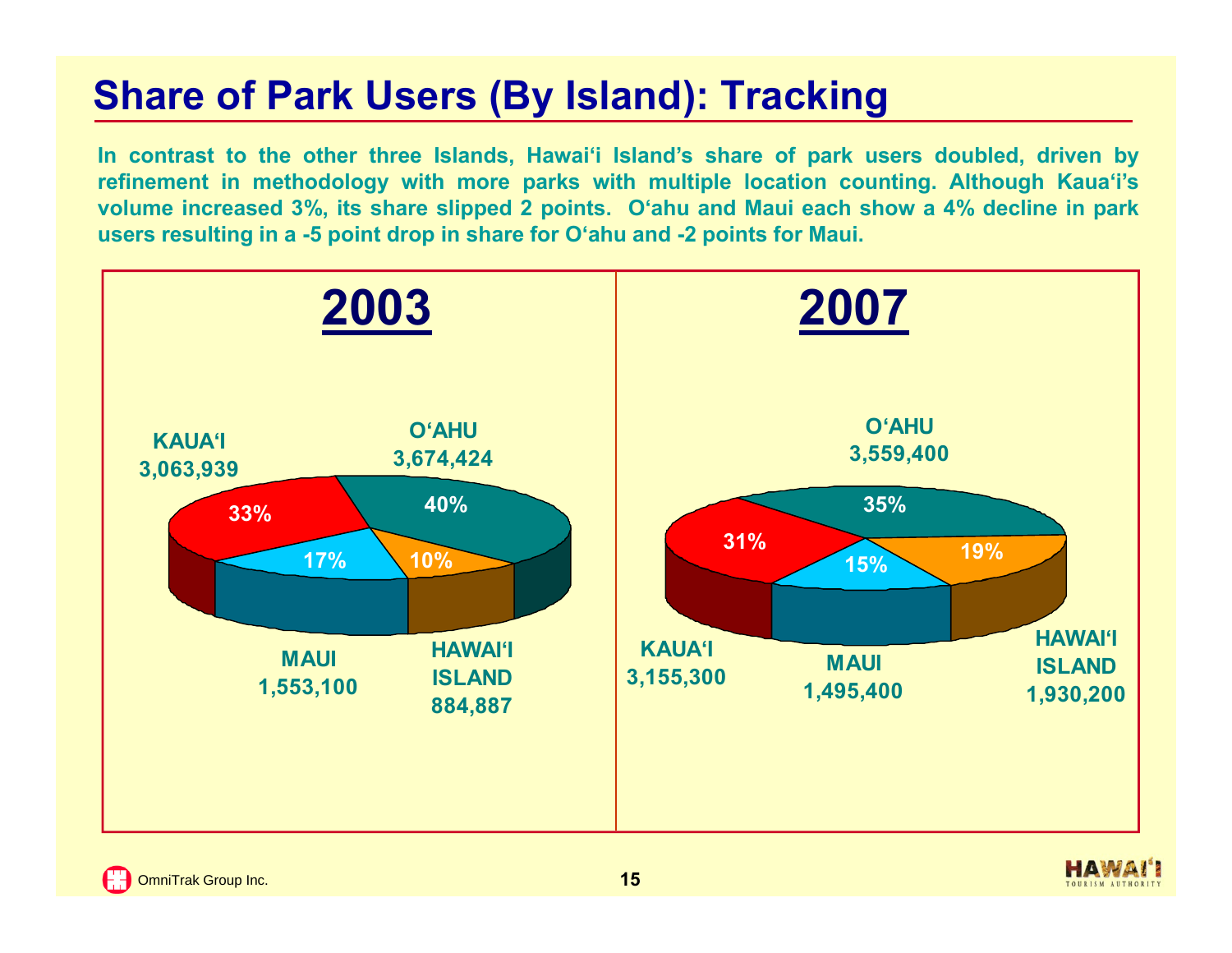## **PARK USER MIX**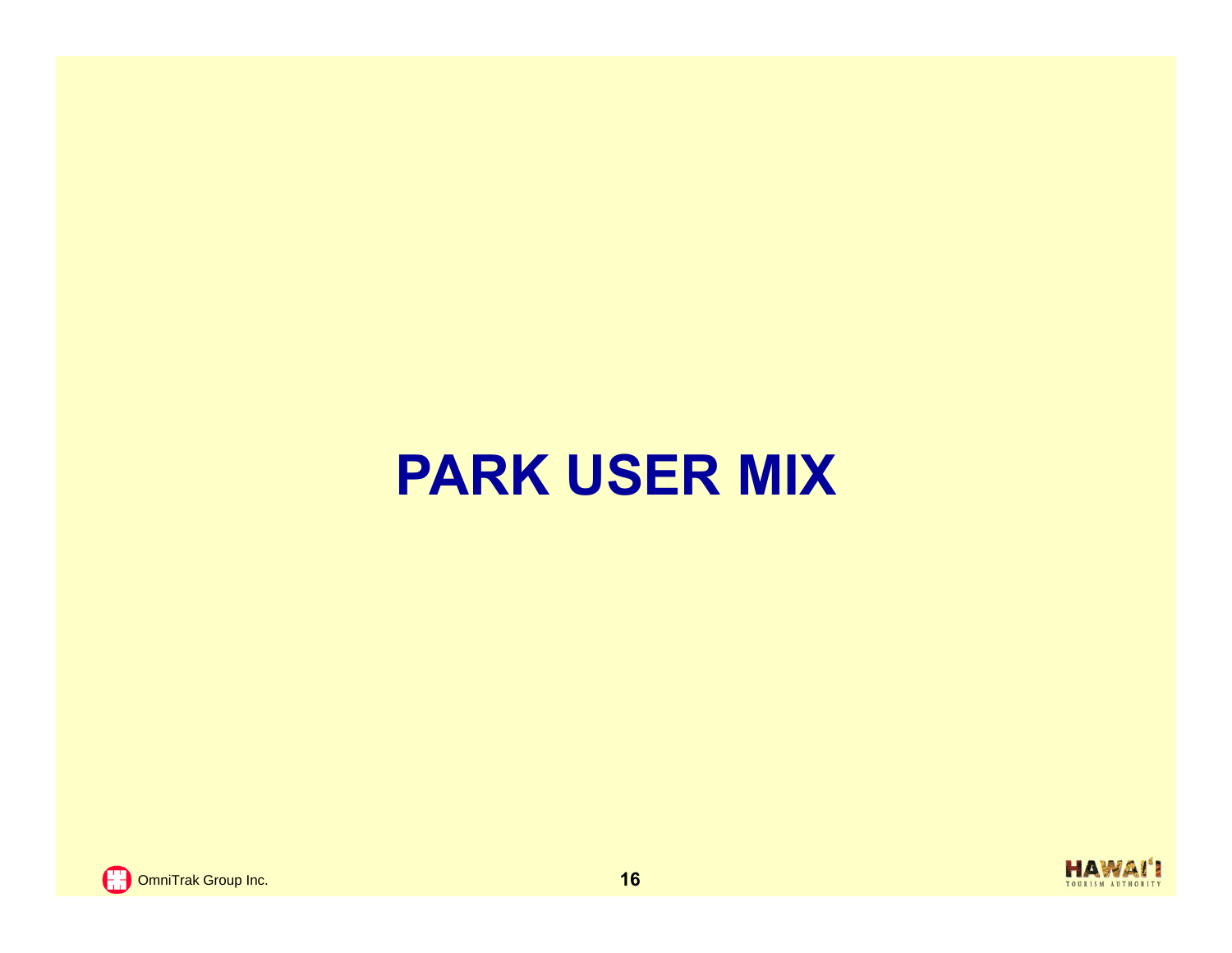#### **Statewide User Mix (2007)**

Among out-of-state visitors to Hawaii's park system, almost 9 in 10 are from North America, with only 1 in 7 from other areas. The 2003 mix is virtually identical with 87% **from North America and 13% from elsewhere.**



Base: Total (7,700) Q1: What is your country of residence?

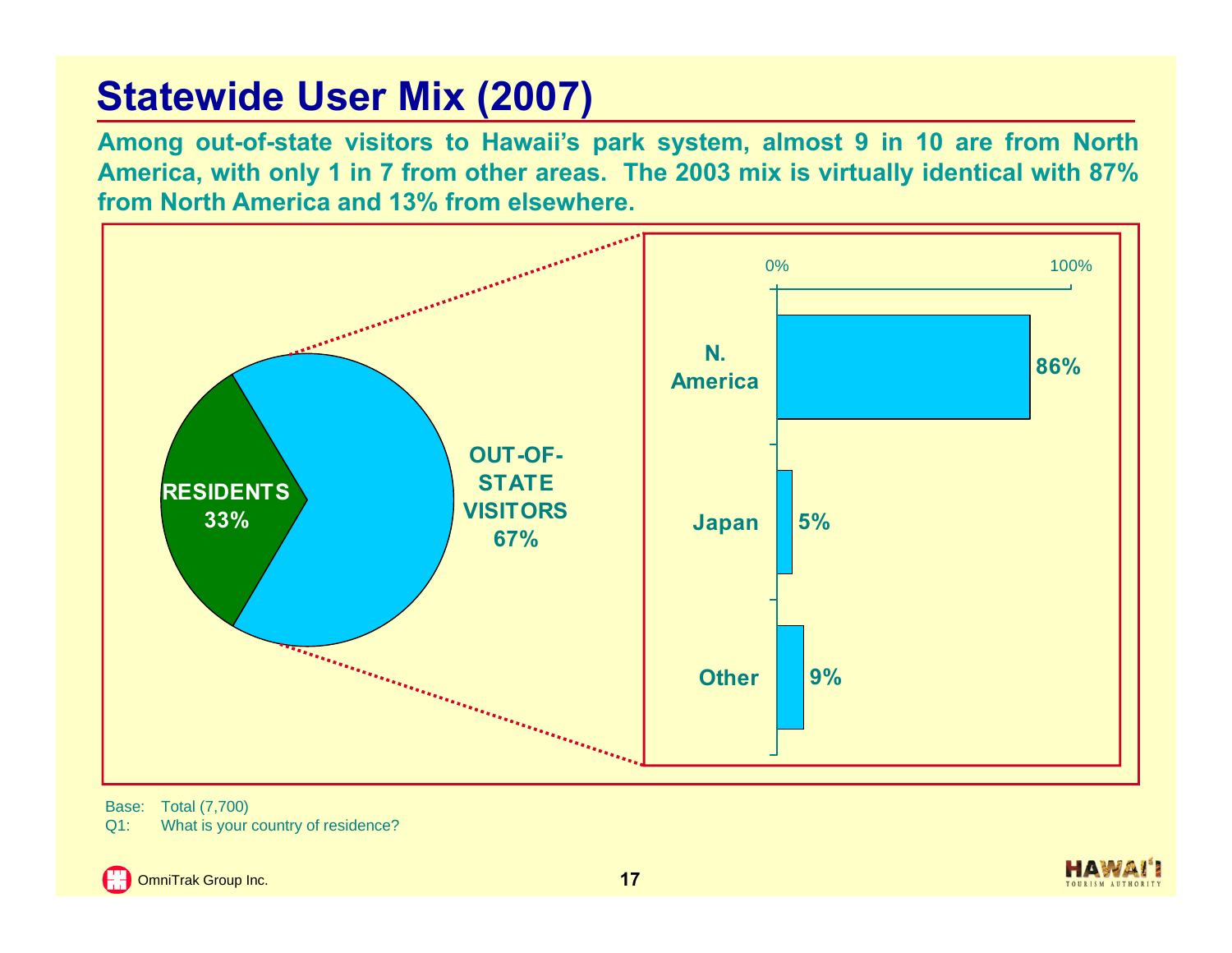#### **Park Utilization By Out-of-State Visitors: Tracking (1 of 6)**

In terms of out-of-state visitors usage, the top six parks are on Kaua'i and O'ahu. The highest usage is Wailua River, with more than 800,000 users, followed by Nu'uanu Pali **and Hā'ena with more than 600,000 users.**



**Note: O=O'ahu, H.I. Hawai'i Island, M=Maui, K=Kaua'i**

\*Because of methodological enhancements, comparisons of volume in 2007 cannot be made with 2003 because it would not represent an "apple-to-apple" comparis

OmniTrak Group Inc. **18**

TOURISM AUTHORIT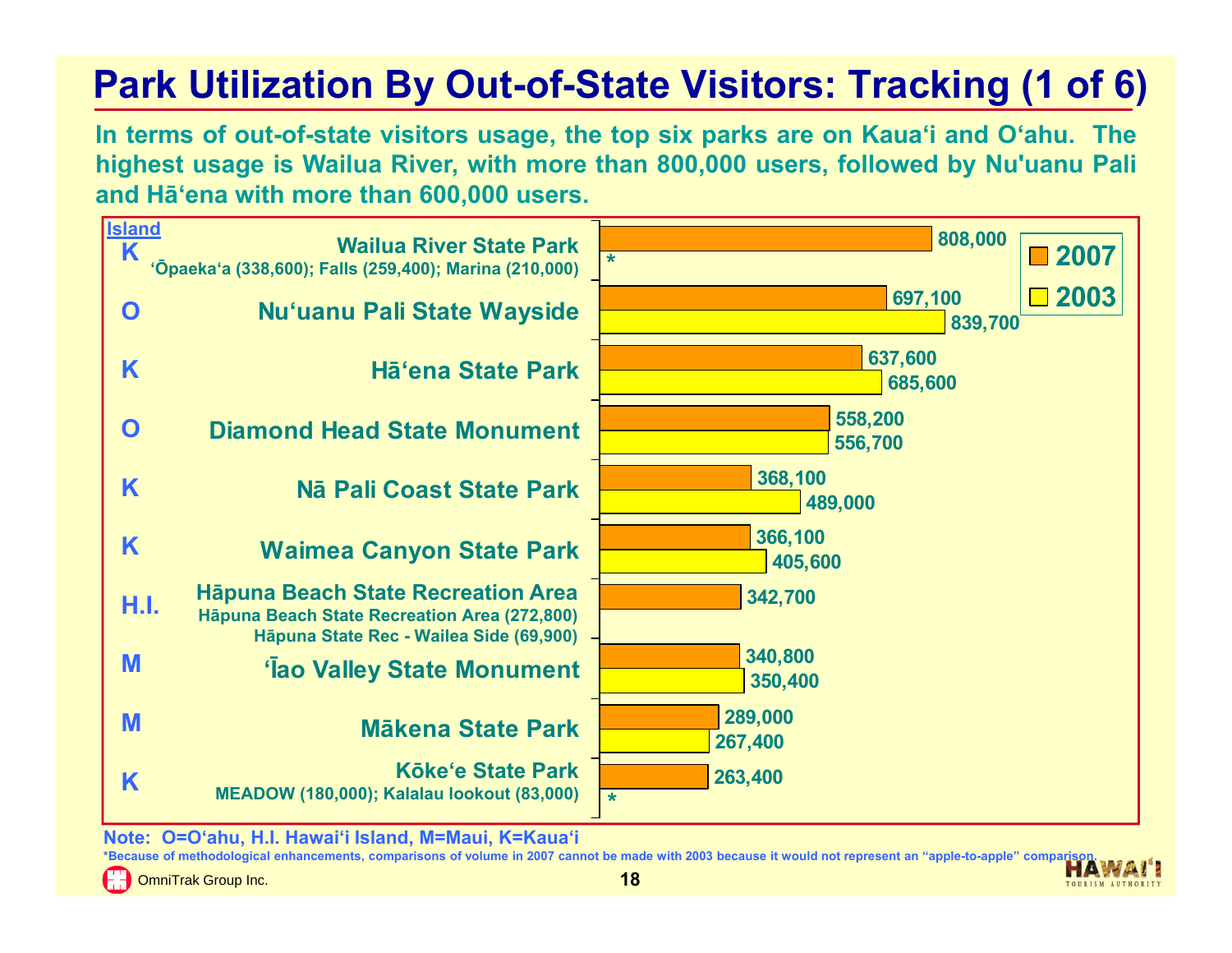#### **Park Utilization By Out-of-State Visitors: Tracking (2 of 6)**



**Note: O=O'ahu, H.I. Hawai'i Island, M=Maui, K=Kaua'i**

**\*Because of methodological enhancements, comparisons of volume in 2007 cannot be made with 2003 because it would not represent an "apple-to-apple" comparison.** 

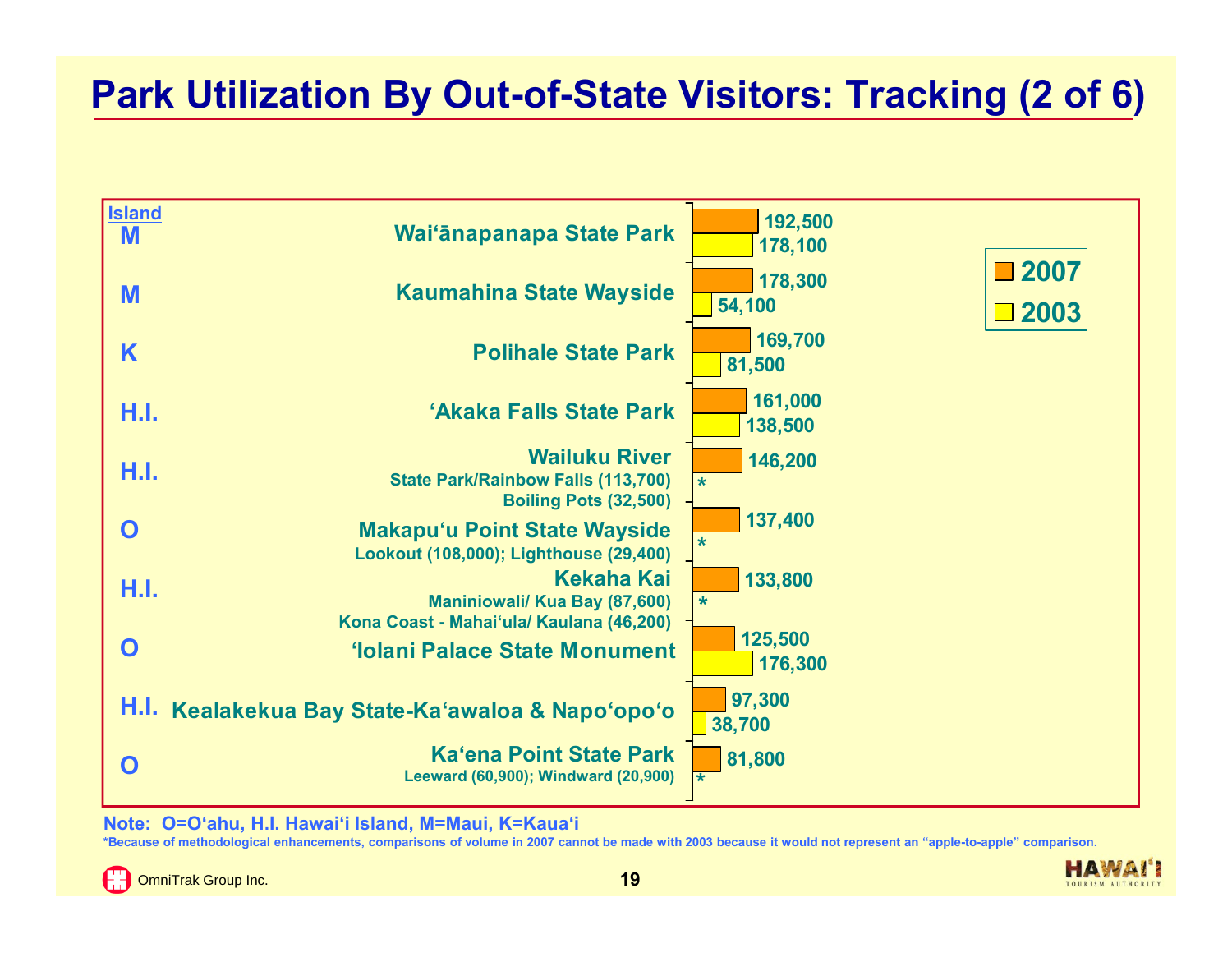#### **Park Utilization By Out-of-State Visitors: Tracking (3 of 6)**

| <b>Island</b><br>K | <b>Russian Fort Elizabeth State Historical Park</b>                                       | 61,200<br>121,700                |
|--------------------|-------------------------------------------------------------------------------------------|----------------------------------|
| $\mathbf O$        | <b>Kahana Valley State Park</b>                                                           | 2007<br>57,300<br>30,000<br>2003 |
| H.I.               | <b>Wailoa River</b><br><b>Wailoa (22,600)</b><br>Wailoa Cntr / Kamehameha Statue (24,700) | 47,300                           |
| K                  | <b>Ahukini State Recreation Pier</b>                                                      | 46,900<br>31,700                 |
| O                  | Lā'ie Point State Wayside                                                                 | 39,200<br>84,300                 |
| H.I.               | <b>Old Kona Airport State Recreation</b>                                                  | 39,100<br>21,300                 |
| O                  | <b>Kaka'ako Waterfront Park</b>                                                           | 35,000<br>39,200                 |
| O                  | Pu'u O Mahuka Heiau State Monument                                                        | 33,700<br>15,900                 |
| O                  | <b>Sand Island State Recreation Area</b>                                                  | 28,000<br>25,300                 |
| H.I.               | <b>Lapakahi State Historical Park</b>                                                     | 26,900<br>15,600                 |

**Note: O=O'ahu, H.I. Hawai'i Island, M=Maui, K=Kaua'i**

**\*Because of methodological enhancements, comparisons of volume in 2007 cannot be made with 2003 because it would not represent an "apple-to-apple" comparison.** 

E3 OmniTrak Group Inc. **20** **HAW** 

TOURISM AUTHORIT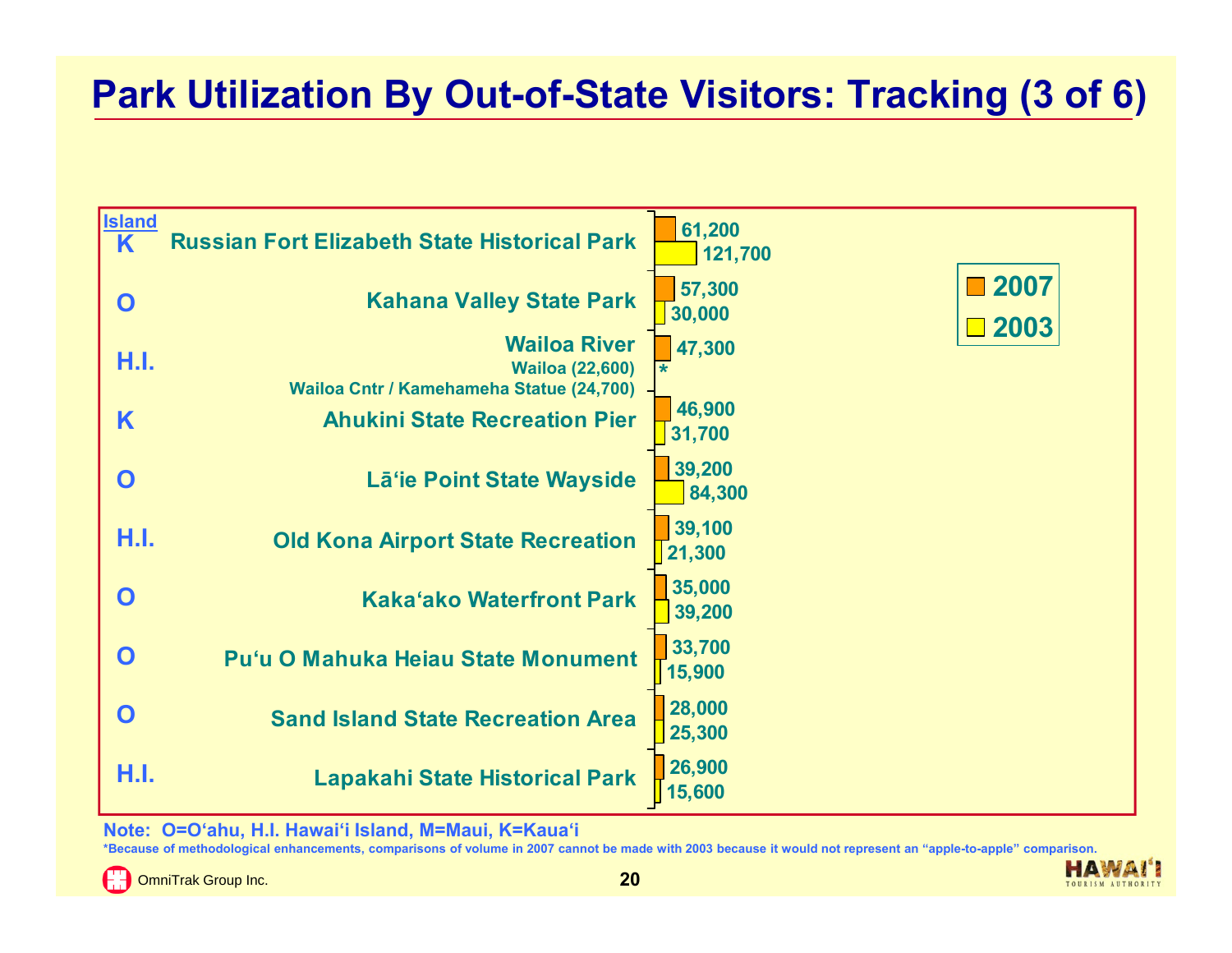#### **Park Utilization By Out-of-State Visitors: Tracking (4 of 6)**

| <b>Island</b><br>$\mathbf O$ | <b>Mālaekahana</b><br>Park and Lua DAY USE (16,400)          | 25,600<br>$\star$       |
|------------------------------|--------------------------------------------------------------|-------------------------|
| H.I.                         | <b>State Recreation-CAMPING (9,200)</b><br><b>Kiholo Bay</b> | ■2007<br>25,200<br>2003 |
| M                            | <b>Wailua Valley State Wayside</b>                           | 25,000<br>78,800        |
| H.I.                         | <b>Lava Tree State Monument</b>                              | 19,500<br>2,100         |
| H.I.                         | <b>Mauna Kea State Recreation Park</b>                       | 19,400<br>2,600         |
| $\mathbf O$                  | <b>Royal Mausoleum State Monument</b>                        | 19,400                  |
| $\mathbf 0$                  | <b>Kewalo Basin</b>                                          | 16,700<br>26,100        |
| H.I.                         | <b>Keolonāhihi State Park</b>                                | 11,600                  |
| H.I.                         | <b>Manukā State Wayside</b>                                  | 10,400<br>9,700         |
| H.I.                         | <b>Kohala Historical Sites</b>                               | 8,600<br>$\vert$ 7,500  |

**Note: O=O'ahu, H.I. Hawai'i Island, M=Maui, K=Kaua'i**

**\*Because of methodological enhancements, comparisons of volume in 2007 cannot be made with 2003 because it would not represent an "apple-to-apple" comparison.** 

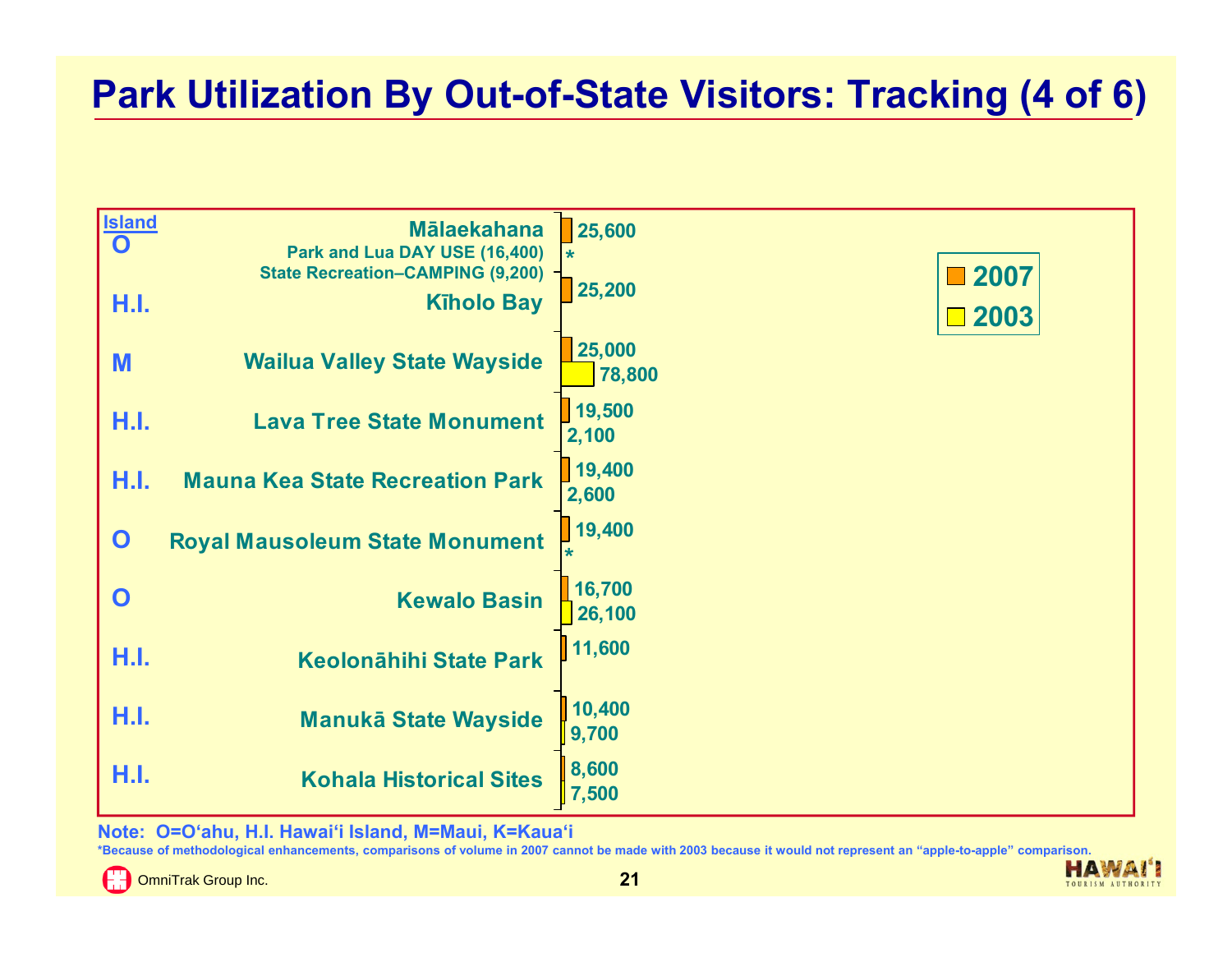#### **Park Utilization By Out-of-State Visitors: Tracking (5 of 6)**

| <b>Island</b><br>$\mathbf{O}$ | <b>Makiki Valley State Park (Valley Section)</b> | 6,300           |      |
|-------------------------------|--------------------------------------------------|-----------------|------|
| $\mathbf 0$                   | Pu'u 'Ualaka'a State Wayside                     | 5,600<br>76,800 | 2007 |
| $\mathbf O$                   | <b>Wa'ahila Ridge State Recreation</b>           | 5,100           | 2003 |
| O                             | <b>Keaīwa Heiau State Recreation</b>             | 4,800<br>4,100  |      |
| M                             | Pālā'au State Park                               | 4,800<br>40,100 |      |
| M                             | Haleki'i-Pihana Heiau State Monument             | 4,600<br>2,300  |      |
| K                             | <b>Waimea State Recreation Pier</b>              | 3,200           |      |
| $\mathbf 0$                   | Wahiawā Freshwater State Recreation              | 3,000<br>6,400  |      |
| $\mathbf 0$                   | <b>Kükaniloko Birthstones State Monument</b>     | 2,800<br>16,600 |      |
| O                             | <b>Ulupō Heiau State Monument</b>                | 2,400<br>2,500  |      |

**Note: O=O'ahu, H.I. Hawai'i Island, M=Maui, K=Kaua'i**

**\*Because of methodological enhancements, comparisons of volume in 2007 cannot be made with 2003 because it would not represent an "apple-to-apple" comparison.** 

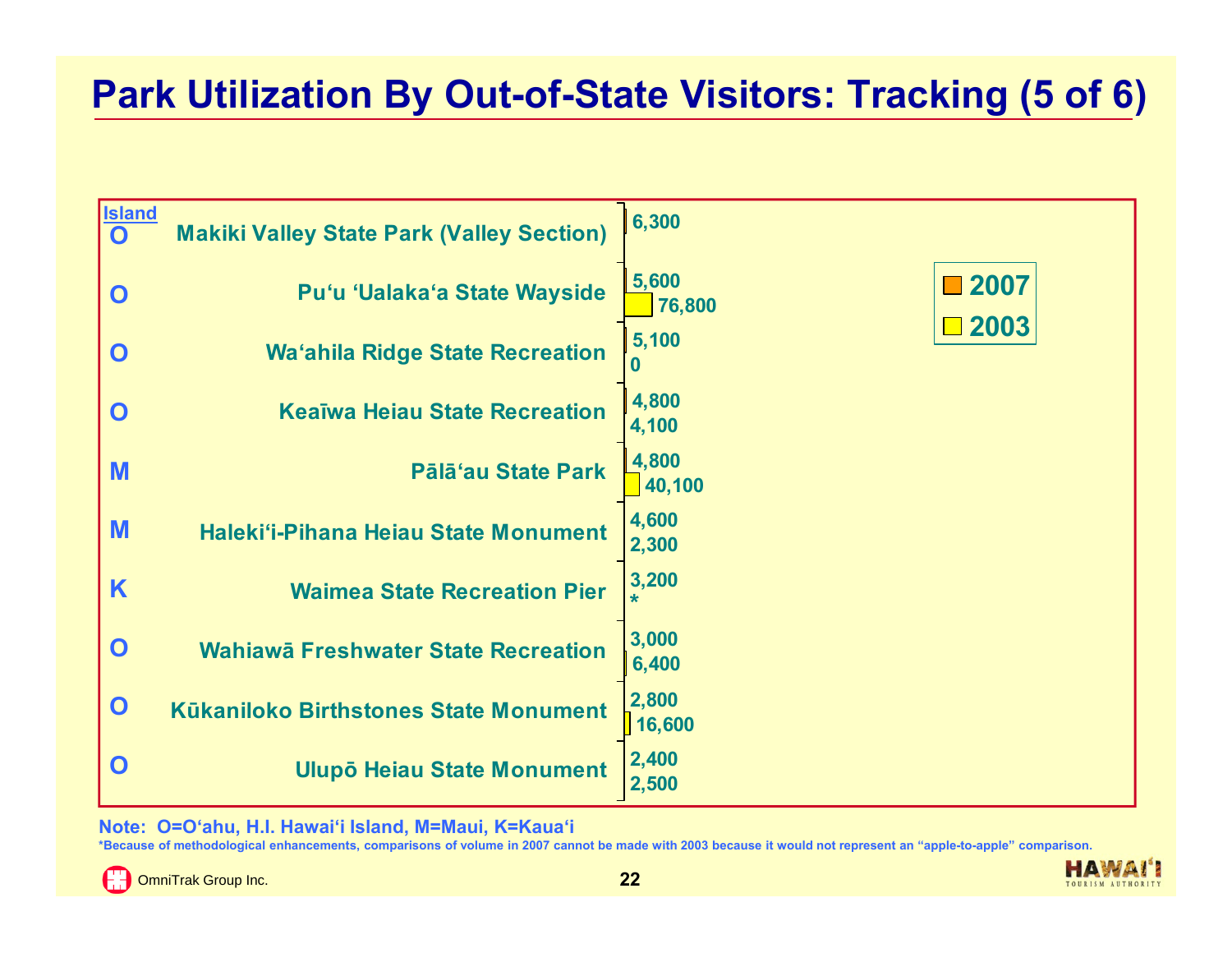#### **Park Utilization By Out-of-State Visitors: Tracking (6 of 6)**



**Note: O=O'ahu, H.I. Hawai'i Island, M=Maui, K=Kaua'i**

**\*Because of methodological enhancements, comparisons of volume in 2007 cannot be made with 2003 because it would not represent an "apple-to-apple" comparison.** 

OmniTrak Group Inc. **23**

TOURISM AUTHORIT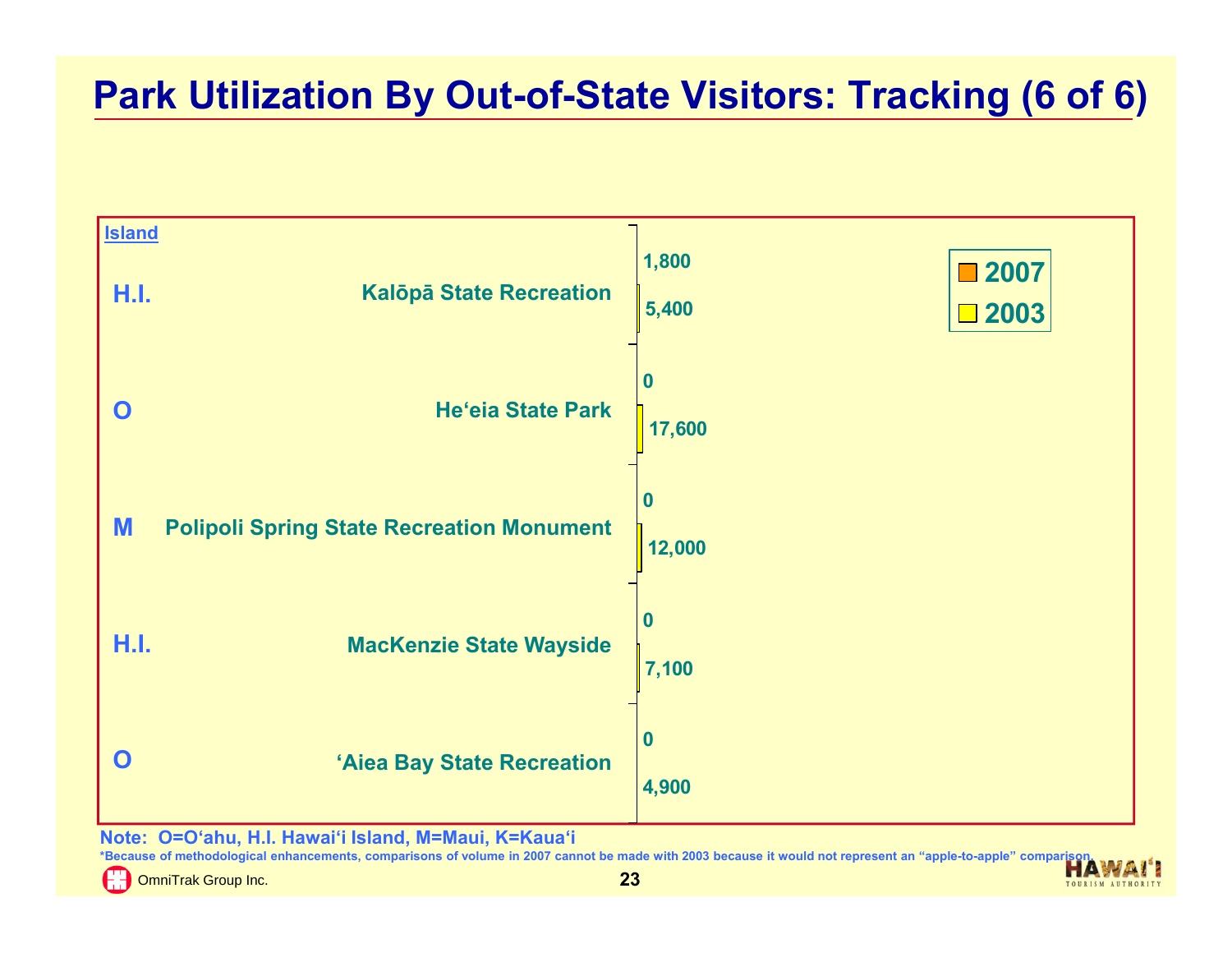#### **% of Park Utilization By Out-of-State Visitors: Tracking (1 of 6)**



**Note: O=O'ahu, H.I. Hawai'i Island, M=Maui, K=Kaua'i**

**\*Because of methodological enhancements, comparisons of volume in 2007 cannot be made with 2003 because it would not represent an "apple-to-apple" comparison.** 

OmniTrak Group Inc. **24**

**HAWA** TOURISM AUTHORIT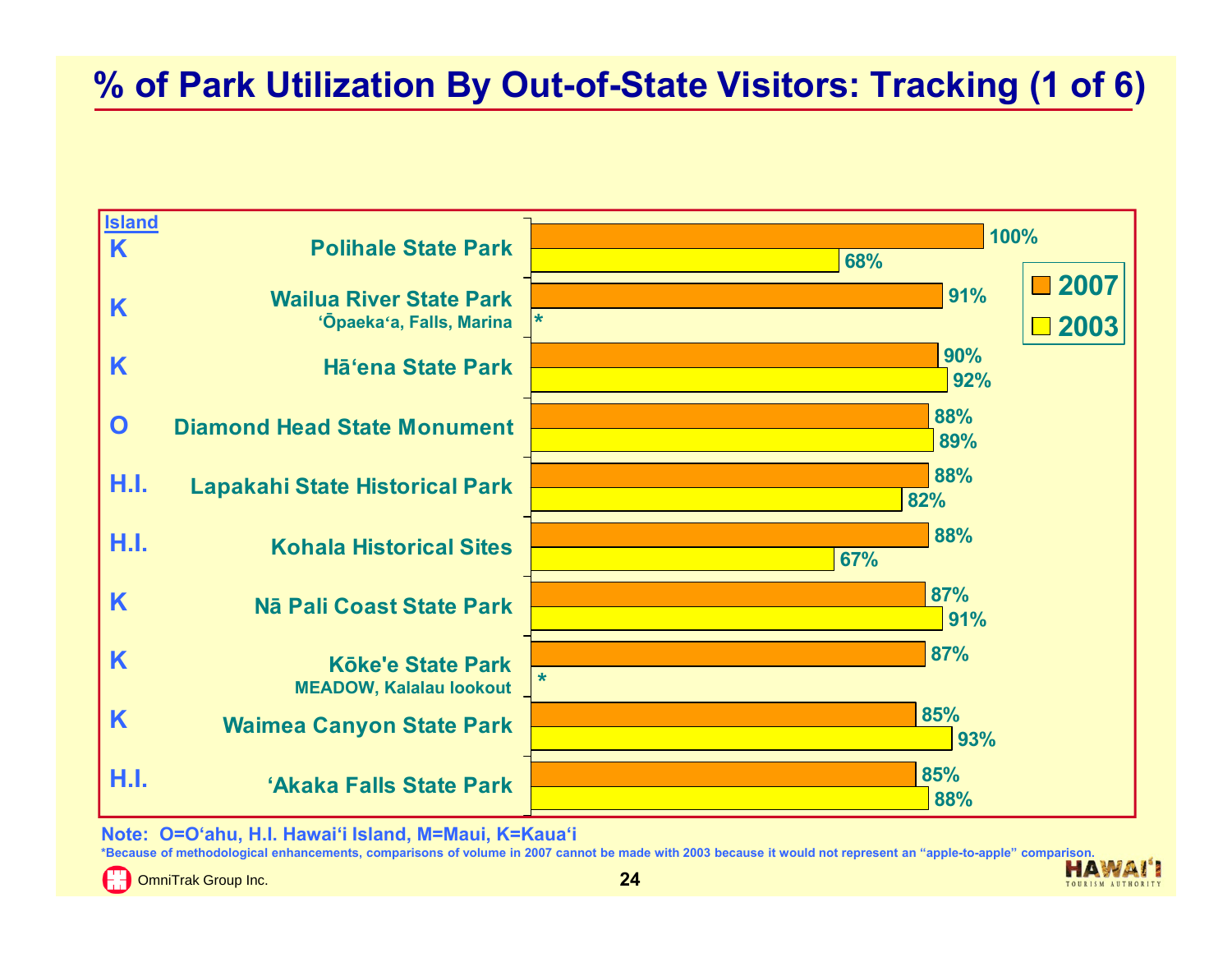#### **% of Park Utilization By Out-of-State Visitors: Tracking (2 of 6)**

| <b>Island</b><br>H.I. | <b>Kealakekua Bay State -</b><br>Ka'awaloa & Napo'opo'o                                                                  | 84%<br>2007<br>60% |
|-----------------------|--------------------------------------------------------------------------------------------------------------------------|--------------------|
| M                     | <b>Wailua Valley State Wayside</b>                                                                                       | 2003<br>81%<br>83% |
| M                     | <b>Tao Valley State Monument</b>                                                                                         | 79%<br>80%         |
| M                     | <b>Kaumahina State Wayside</b>                                                                                           | 78%<br>96%         |
| O                     | Nu'uanu Pali State Wayside                                                                                               | <b>77%</b><br>76%  |
| K                     | <b>Russian Fort Elizabeth State</b><br><b>Historical Park</b>                                                            | <b>77%</b><br>87%  |
| M                     | Wai'ānapanapa State Park                                                                                                 | 76%<br>78%         |
| H.I.                  | <b>Wailuku River</b><br><b>State Park/Rainbow Falls, Boiling Pots</b>                                                    | 69%<br>$\ast$      |
| $\mathbf O$           | 'Iolani Palace State Monument                                                                                            | 69%<br>46%         |
| H.I.                  | <b>Häpuna Beach State Recreation Area</b><br><b>Häpuna Beach State Recreation Area</b><br>Hāpuna State Rec - Wailea Side | 67%<br>$\star$     |

**Note: O=O'ahu, H.I. Hawai'i Island, M=Maui, K=Kaua'i**

**\*Because of methodological enhancements, comparisons of volume in 2007 cannot be made with 2003 because it would not represent an "apple-to-apple" comparison.** 



HAW

TOURISM AUTHORIT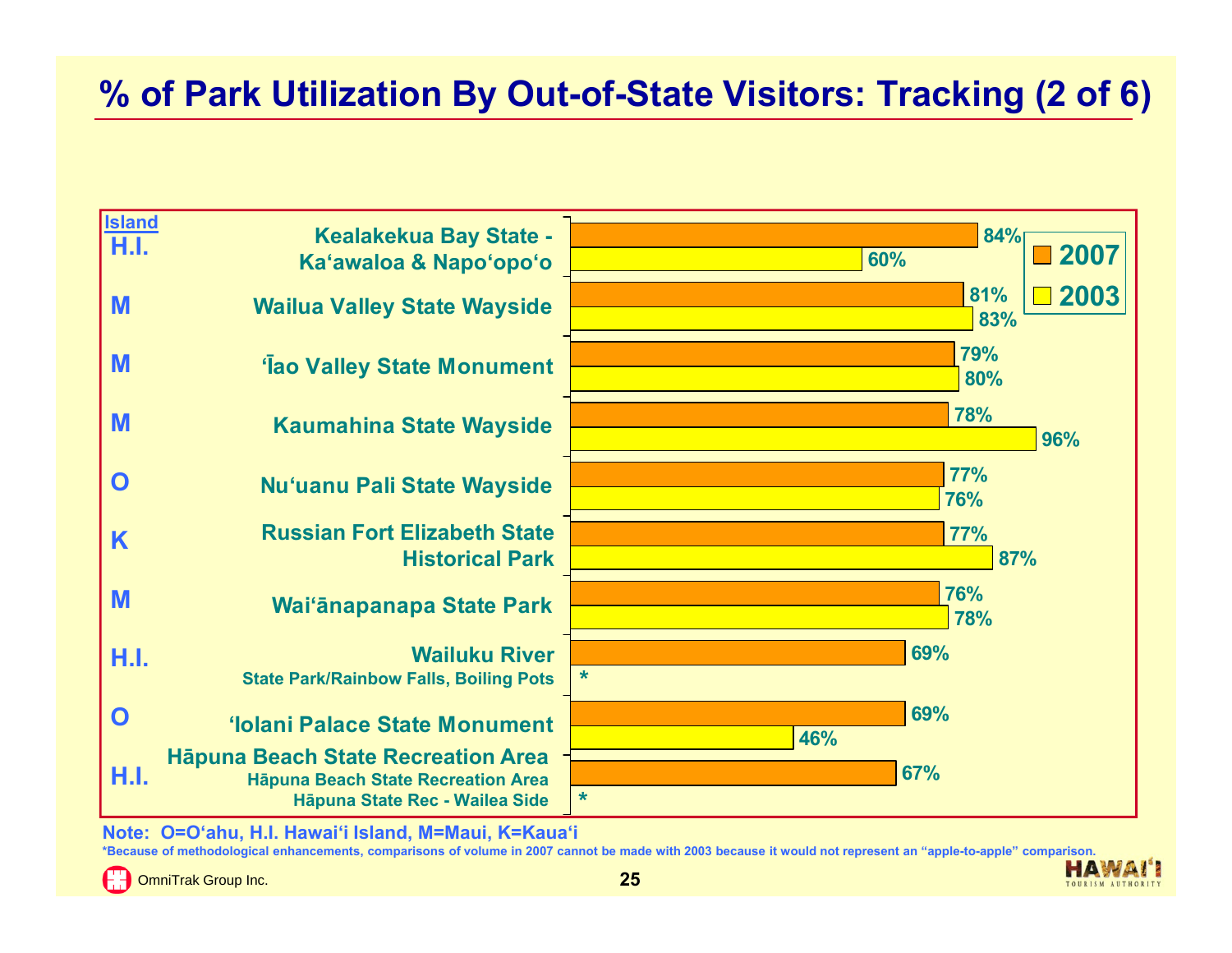#### **% of Park Utilization By Out-of-State Visitors: Tracking (3 of 6)**



**Note: O=O'ahu, H.I. Hawai'i Island, M=Maui, K=Kaua'i**

**\*\*Car count park, use 2003 percentage of out-of-state visitors**

**\*Because of methodological enhancements, comparisons of volume in 2007 cannot be made with 2003 because it would not represent an "apple-to-apple" comparison.** 

OmniTrak Group Inc. **26**

**HAWAI** TOURISM AUTHORIT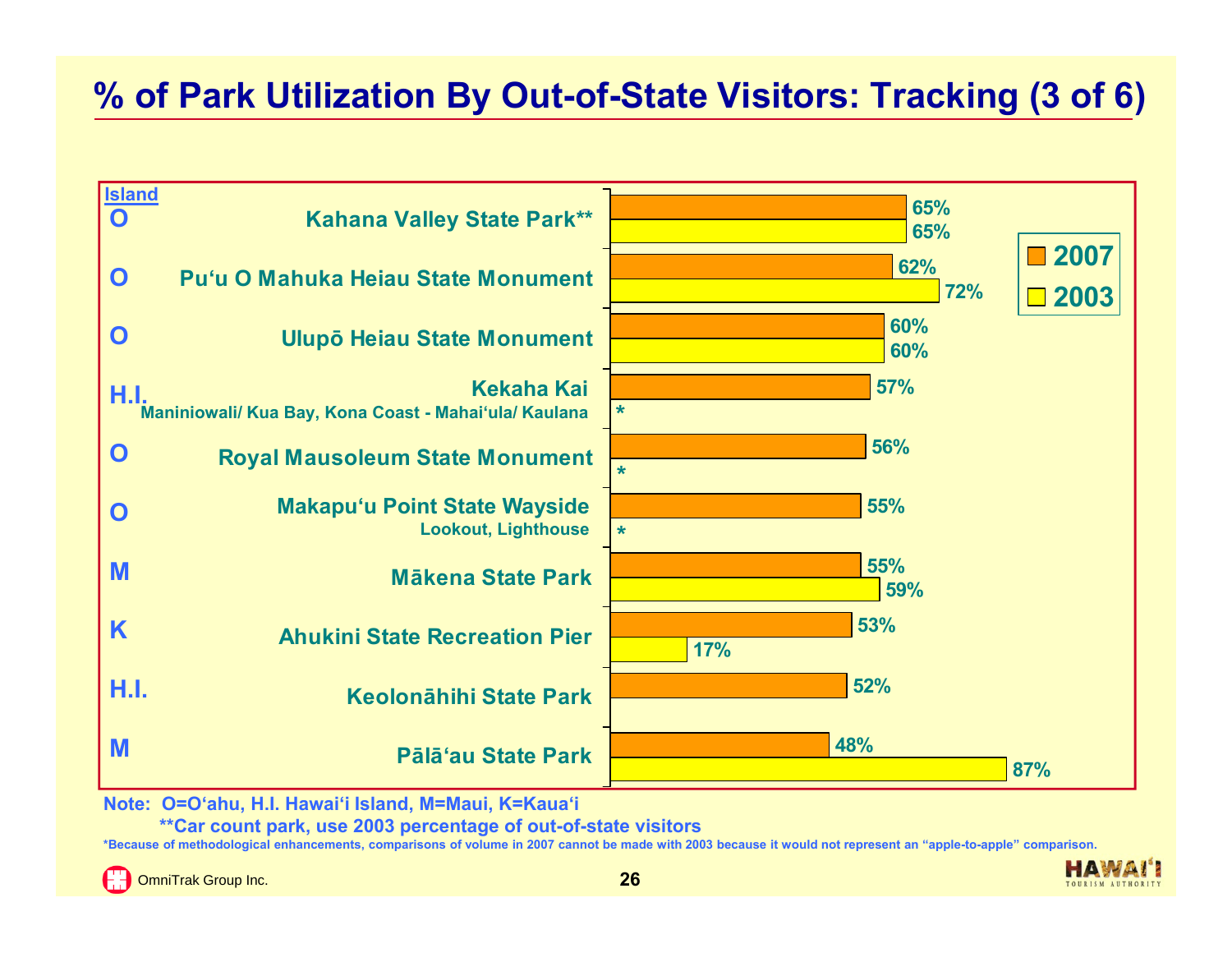#### **% of Park Utilization By Out-of-State Visitors: Tracking (4 of 6)**



**Note: O=O'ahu, H.I. Hawai'i Island, M=Maui, K=Kaua'i**

**\*Because of methodological enhancements, comparisons of volume in 2007 cannot be made with 2003 because it would not represent an "apple-to-apple" comparison. HAWAI** 

OmniTrak Group Inc. **27**

TOURISM AUTHORIT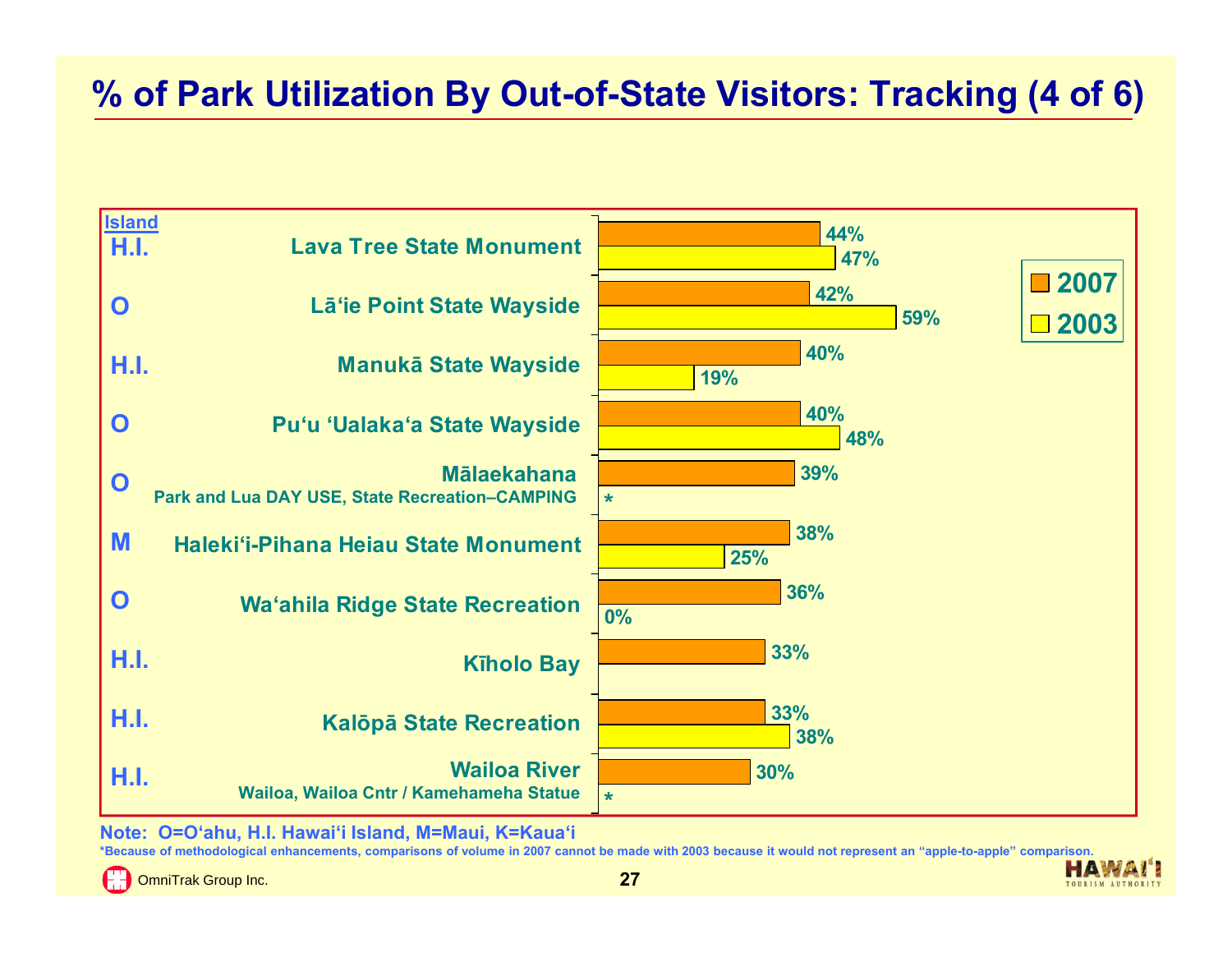#### **% of Park Utilization By Out-of-State Visitors: Tracking (5 of 6)**



**Note: O=O'ahu, H.I. Hawai'i Island, M=Maui, K=Kaua'i**

**\*\*Car count park, use 2003 percentage of out-of-state visitors**

**\*Because of methodological enhancements, comparisons of volume in 2007 cannot be made with 2003 because it would not represent an "apple-to-apple" comparison.**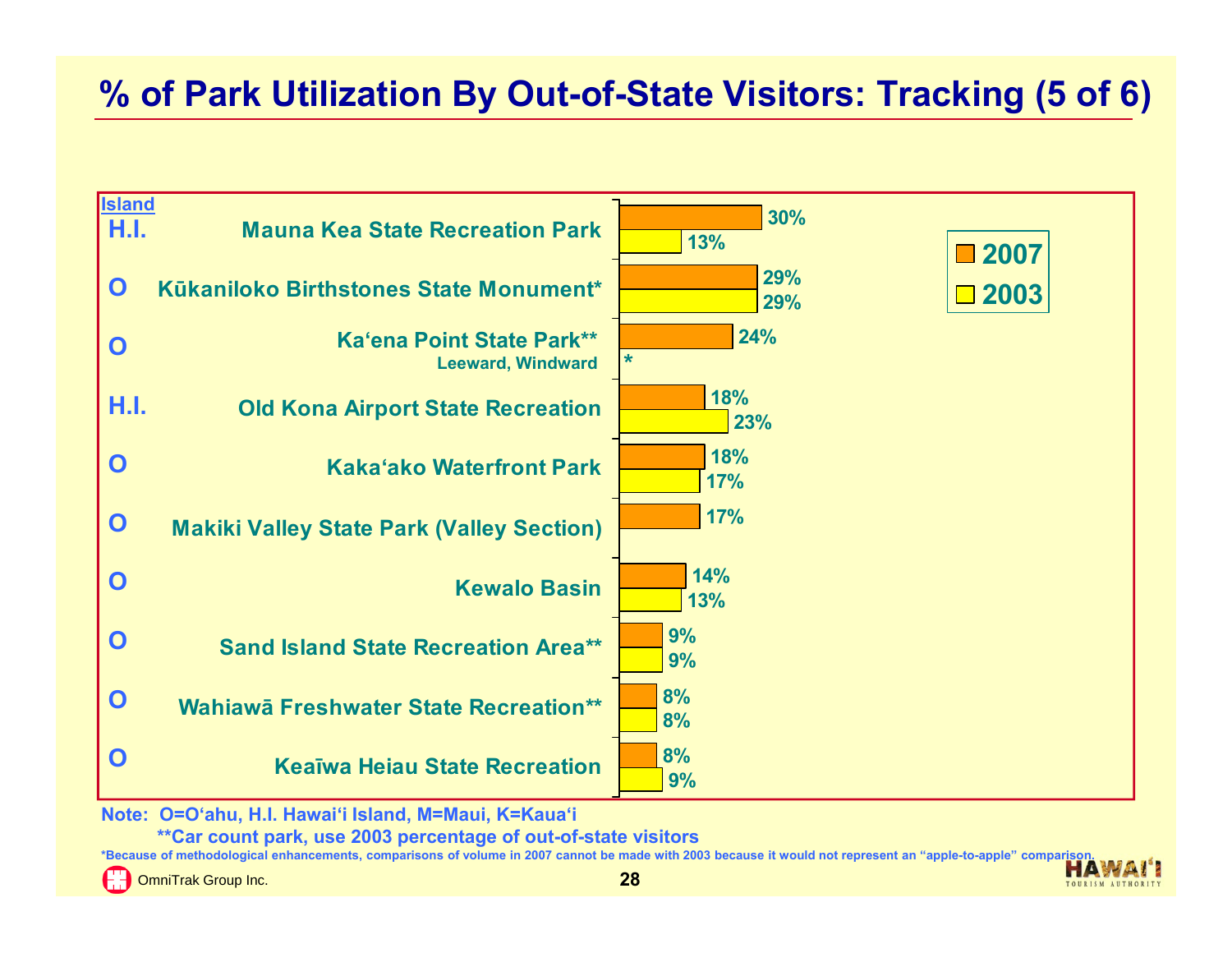#### **% of Park Utilization By Out-of-State Visitors: Tracking (6 of 6)**



**Note: O=O'ahu, H.I. Hawai'i Island, M=Maui, K=Kaua'i**

**\*Because of methodological enhancements, comparisons of volume in 2007 cannot be made with 2003 because it would not represent an "apple-to-apple" comparison.** 

OmniTrak Group Inc. **29**

HAW TOURISM AUTHORIT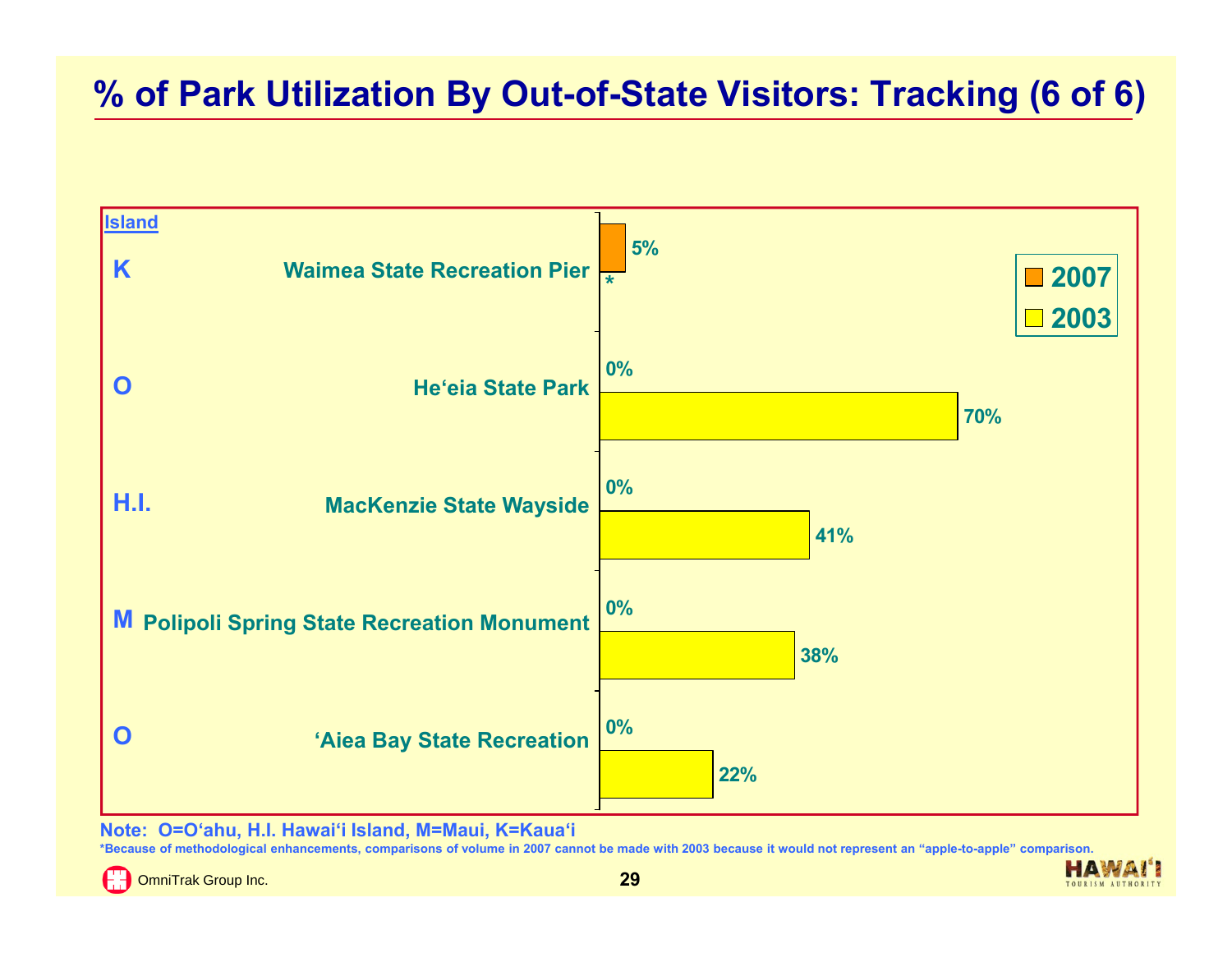#### **Park Utilization By Residents: Tracking (1 of 6)**

In terms of residential usage, 2 of the 3 top parks are on O'ahu, with more than a **quarter million users per year.**



**Note: O=O'ahu, H.I. Hawai'i Island, M=Maui, K=Kaua'i**

**\*Because of methodological enhancements, comparisons of volume in 2007 cannot be made with 2003 because it would not represent an "apple-to-apple" comparison.** 

OmniTrak Group Inc. **30**

**HAWAI** TOURISM AUTHORIT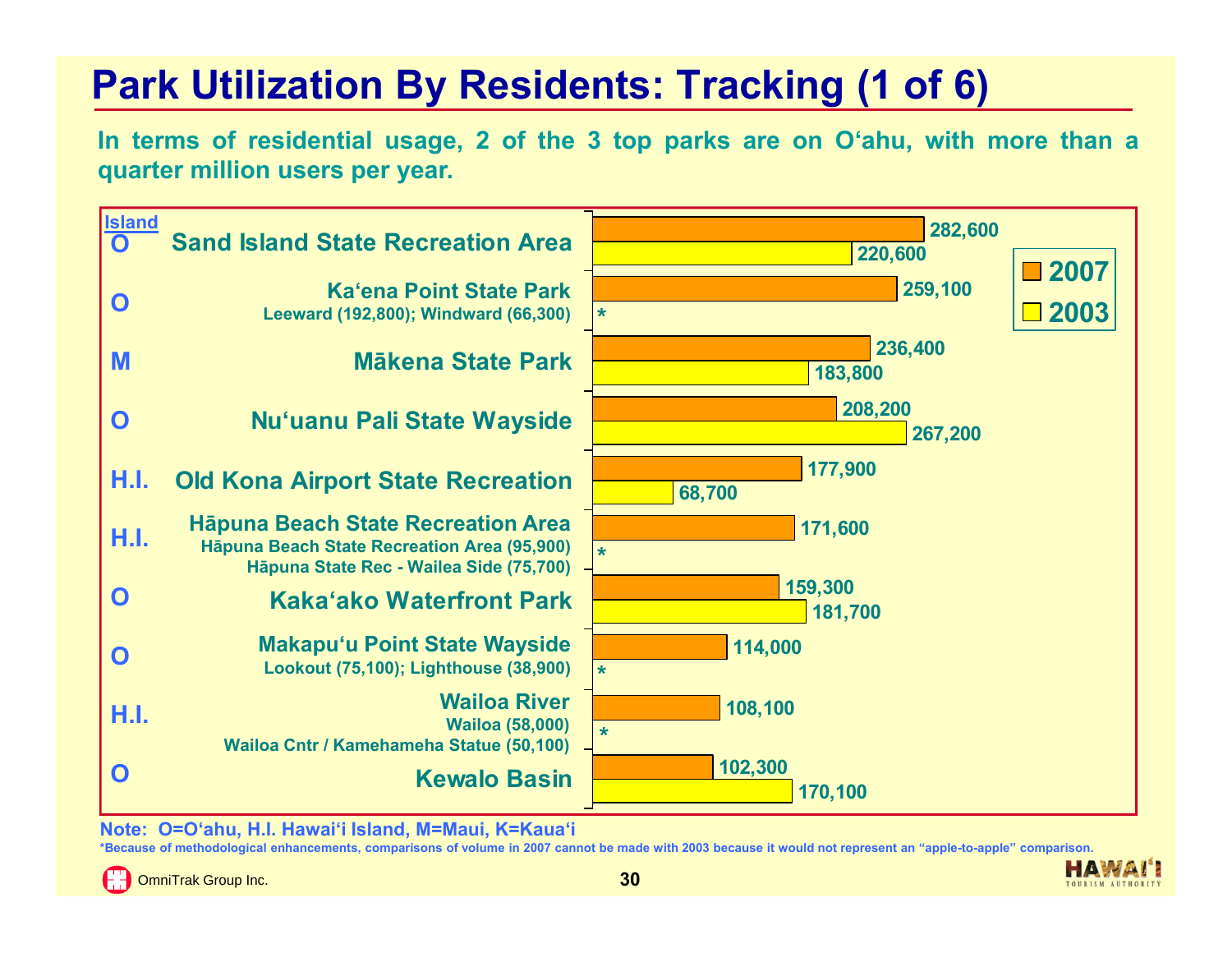#### **Park Utilization By Residents: Tracking (2 of 6)**



**Note: O=O'ahu, H.I. Hawai'i Island, M=Maui, K=Kaua'i**

**\*Because of methodological enhancements, comparisons of volume in 2007 cannot be made with 2003 because it would not represent an "apple-to-apple" comparison.** 

OmniTrak Group Inc. **31**

**HAWA!** TOURISM AUTHORIT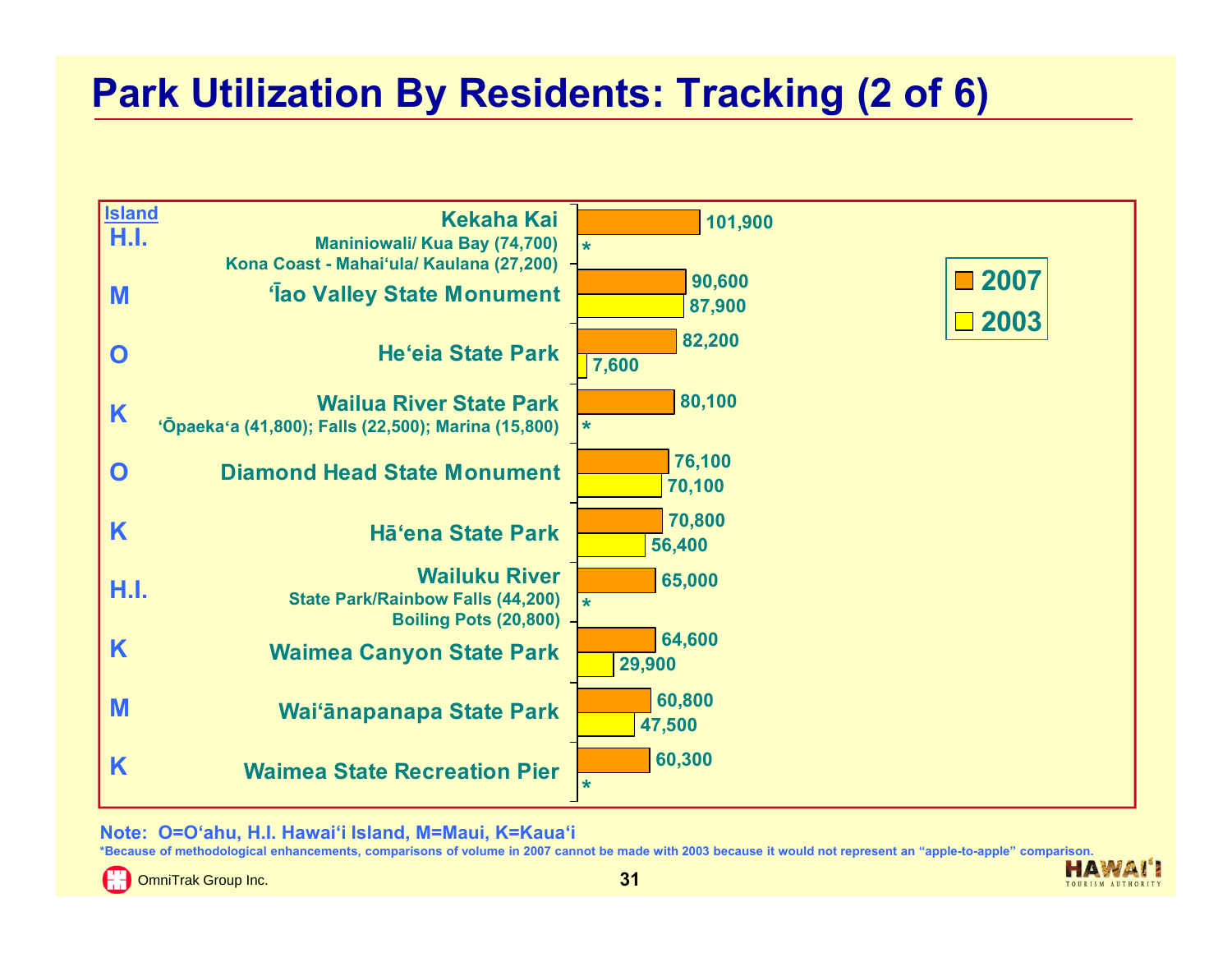#### **Park Utilization By Residents: Tracking (3 of 6)**



**Note: O=O'ahu, H.I. Hawai'i Island, M=Maui, K=Kaua'i**

**\*Because of methodological enhancements, comparisons of volume in 2007 cannot be made with 2003 because it would not represent an "apple-to-apple" comparison.** 

OmniTrak Group Inc. **32**

**HAWA!** TOURISM AUTHORIT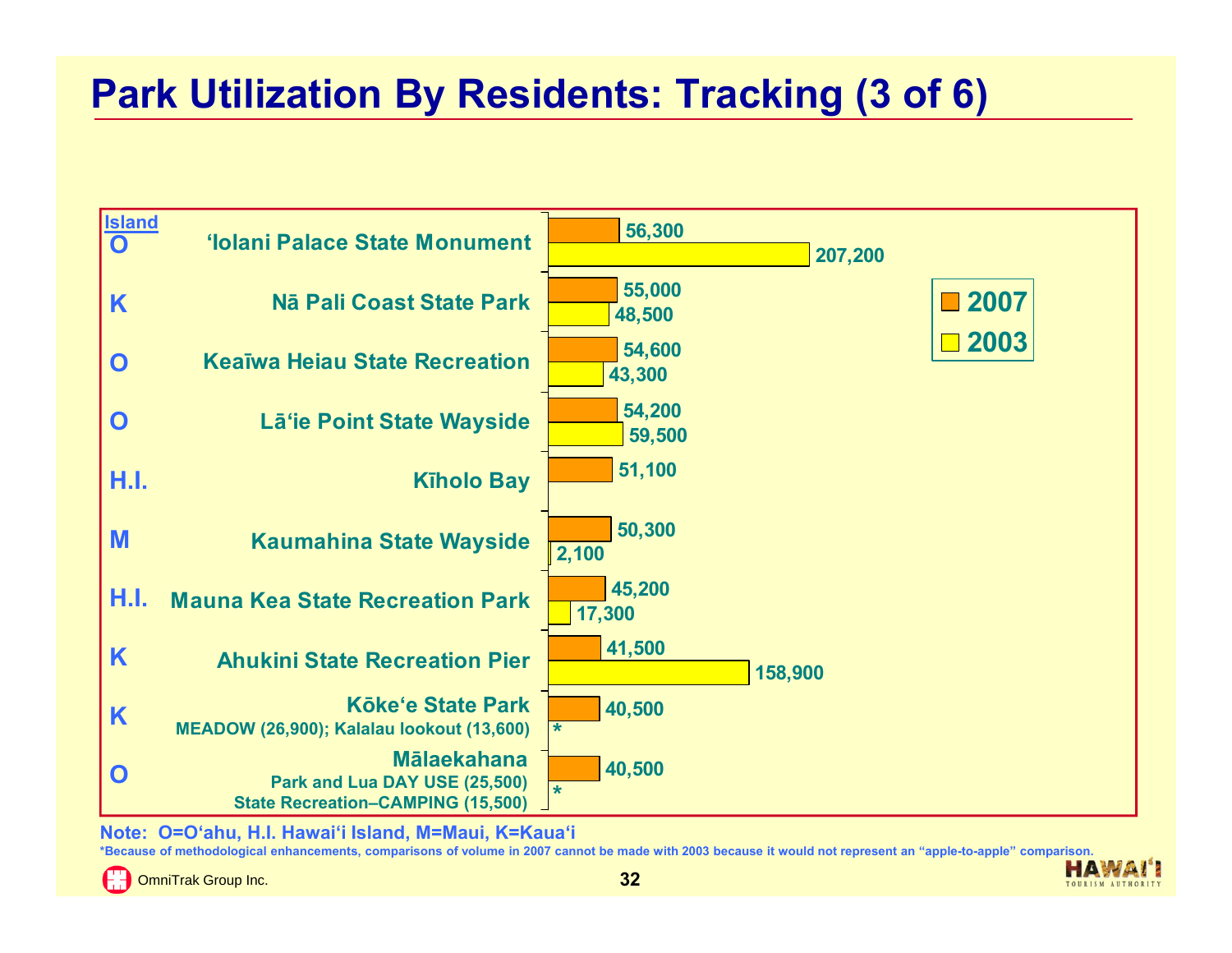#### **Park Utilization By Residents: Tracking (4 of 6)**



**Note: O=O'ahu, H.I. Hawai'i Island, M=Maui, K=Kaua'i**

**\*Because of methodological enhancements, comparisons of volume in 2007 cannot be made with 2003 because it would not represent an "apple-to-apple" comparison.** 

OmniTrak Group Inc. **33**

**HAWA!** TOURISM AUTHORIT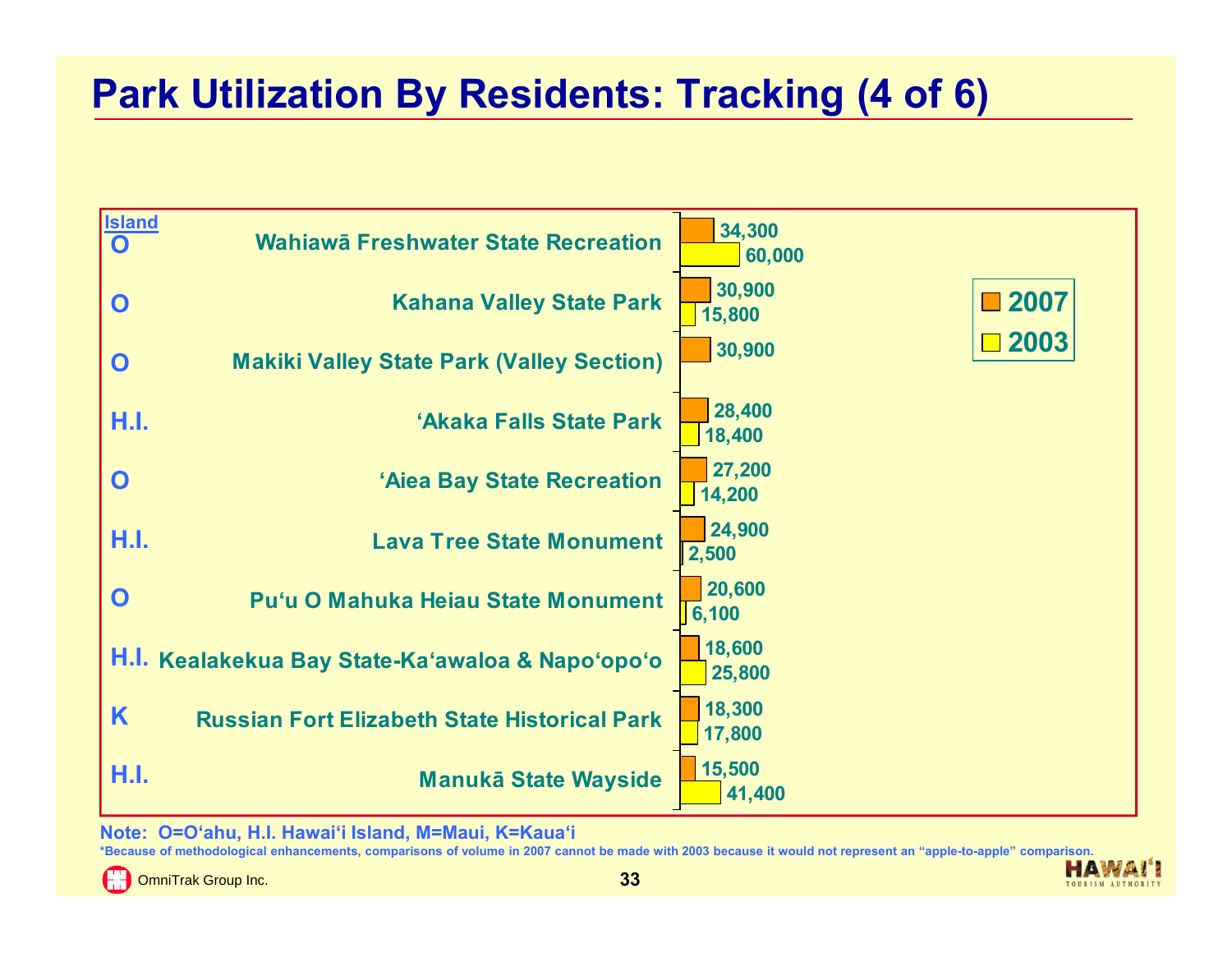#### **Park Utilization By Residents: Tracking (5 of 6)**



**Note: O=O'ahu, H.I. Hawai'i Island, M=Maui, K=Kaua'i**

**\*Because of methodological enhancements, comparisons of volume in 2007 cannot be made with 2003 because it would not represent an "apple-to-apple" comparison.** 

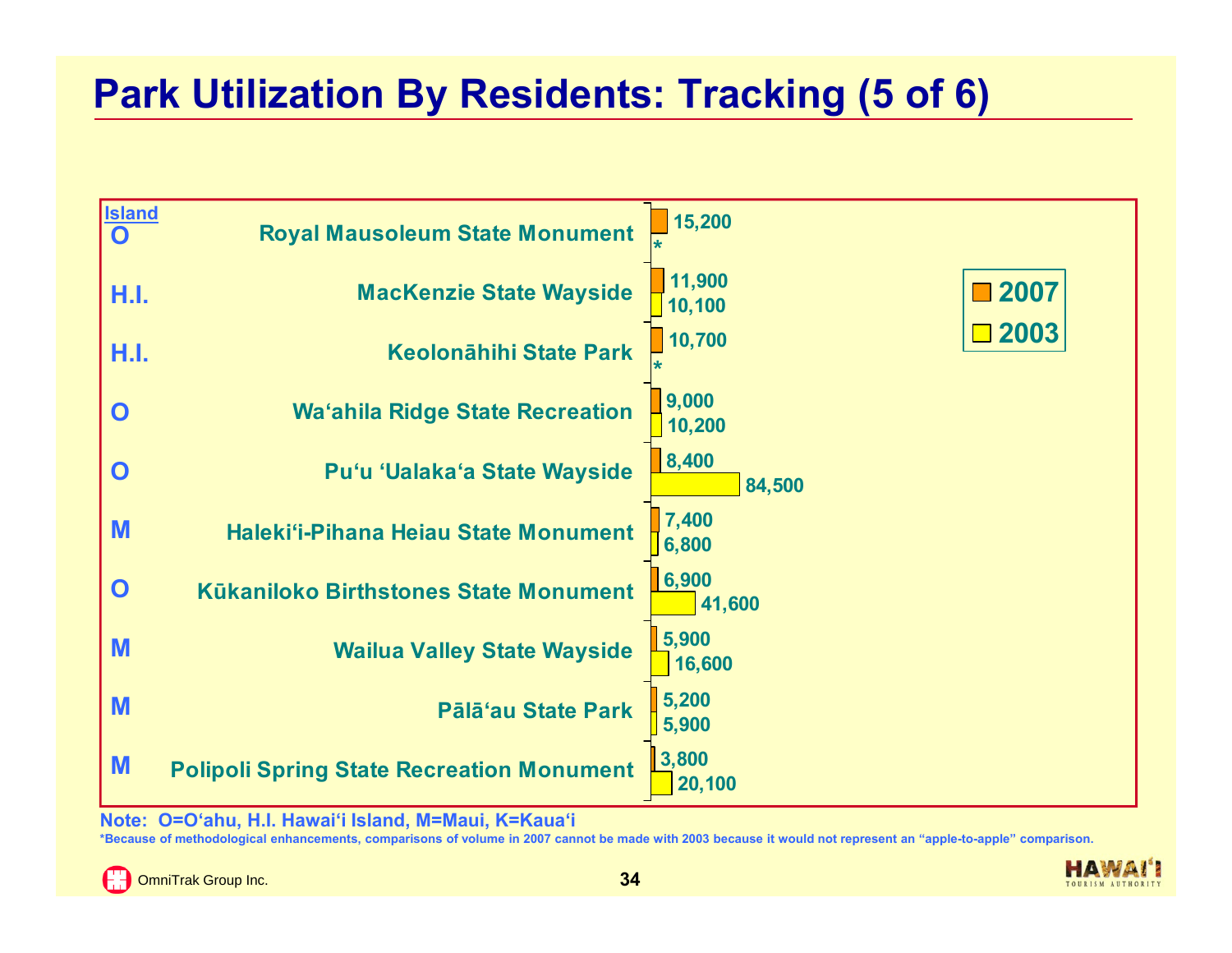#### **Park Utilization By Residents: Tracking (6 of 6)**



**Note: O=O'ahu, H.I. Hawai'i Island, M=Maui, K=Kaua'i**

**\*Because of methodological enhancements, comparisons of volume in 2007 cannot be made with 2003 because it would not represent an "apple-to-apple" comparison.** 

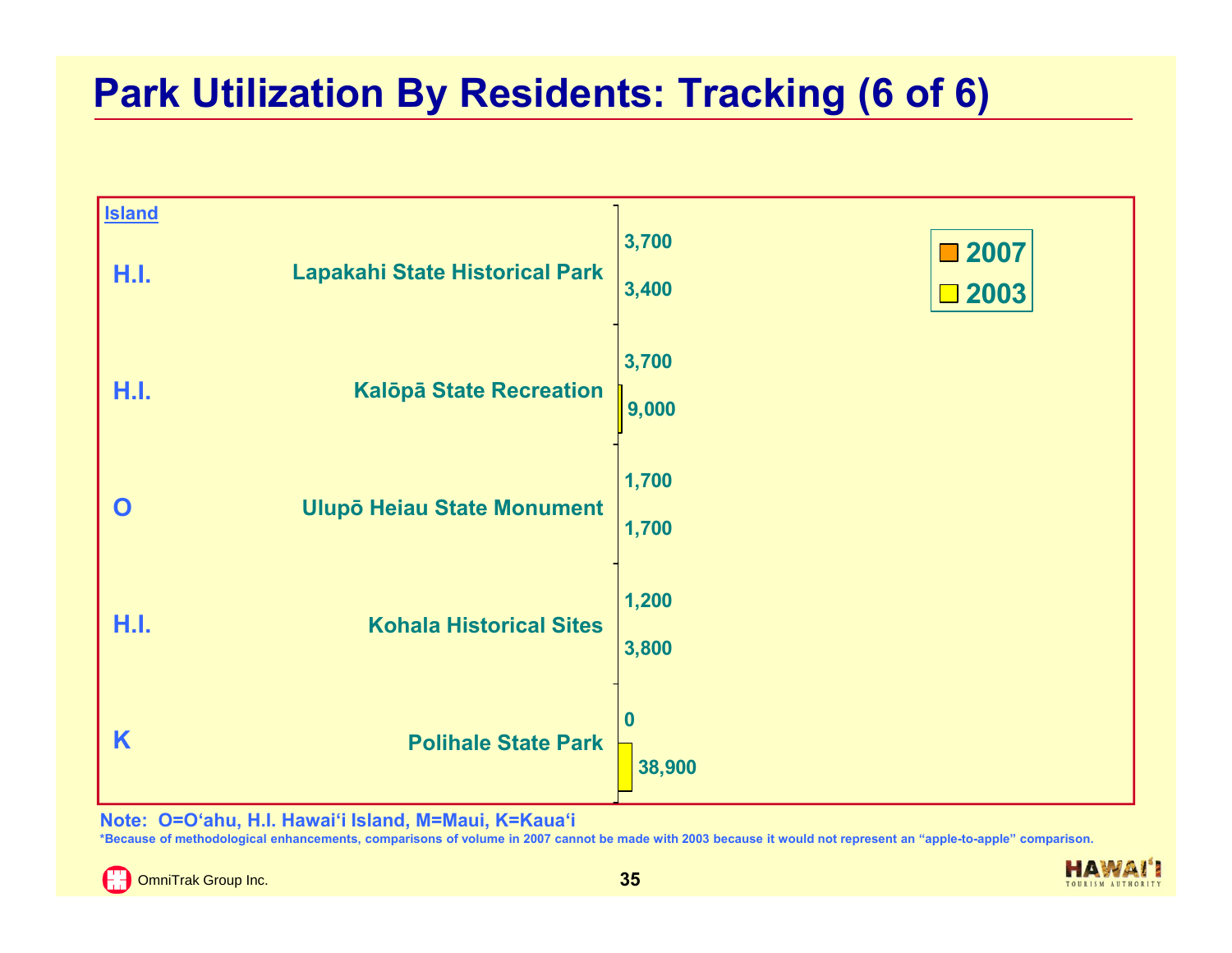#### **Park User Mix by Island (2007)**

Park user mix varies by Island. Although a majority of users on all Islands are nonresidents, this percentage is highest on Kaua'i at 86%. Out-of-state visitors comprise 69% of users on Maui, 57% on Hawai'i Island, and 53% on O'ahu.

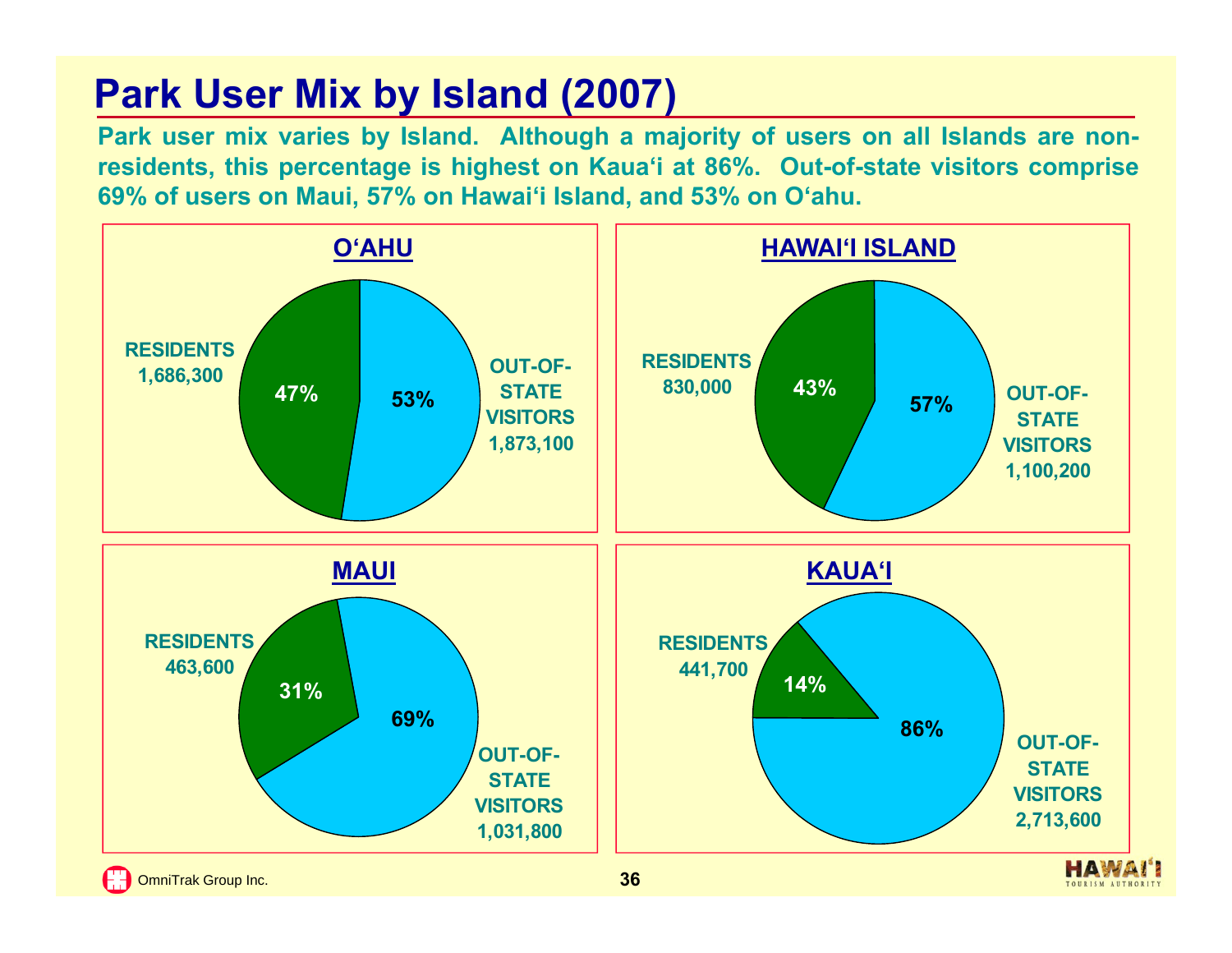## **Park Visitor Composition by Island (2007)**

North American visitors again comprise the dominant mix of park users overall as well **as on Kaua'i and Maui. Residents represent <sup>a</sup> plurality on O'ahu.**



Base: Total (7,700); O'ahu (2,169); Hawai'i Island (1,879); Maui (784); Kaua'i (2,868) Q1: What is your country of residence?

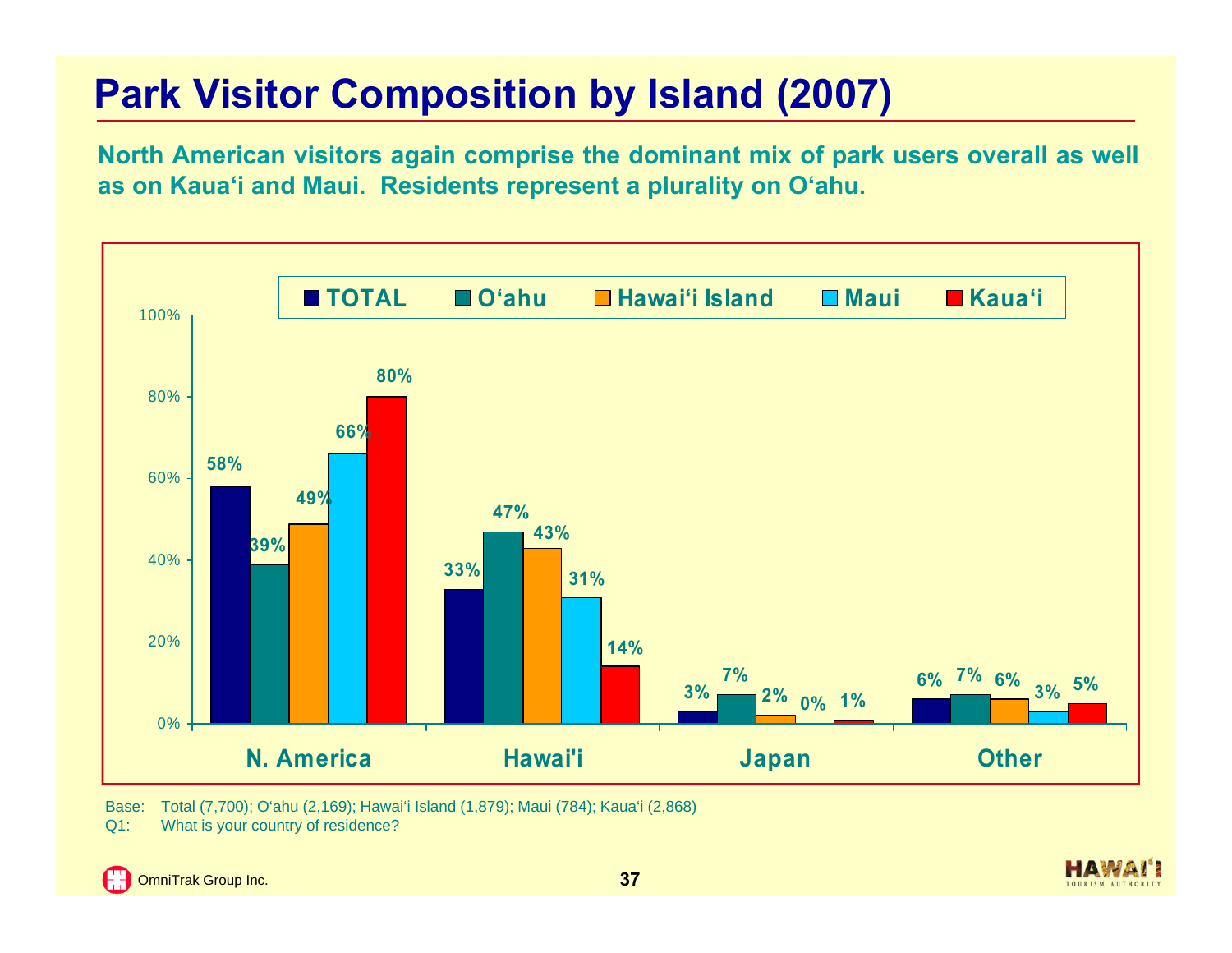# **O'ahu Parks Counts: Tracking (1 of 2)**

Usage at Nu'uanu Pali down 18% and Diamond Head usage has remained relatively constant as 2003. Due to refinement in counting methodology at Ka'ena Point usage **is not comparable with 2003.**



**\*Because of methodological enhancements, comparisons of volume in 2007 cannot be made with 2003 because it would not represent an "apple-to-apple" comparison.** 

OmniTrak Group Inc. **38**

**HAWA**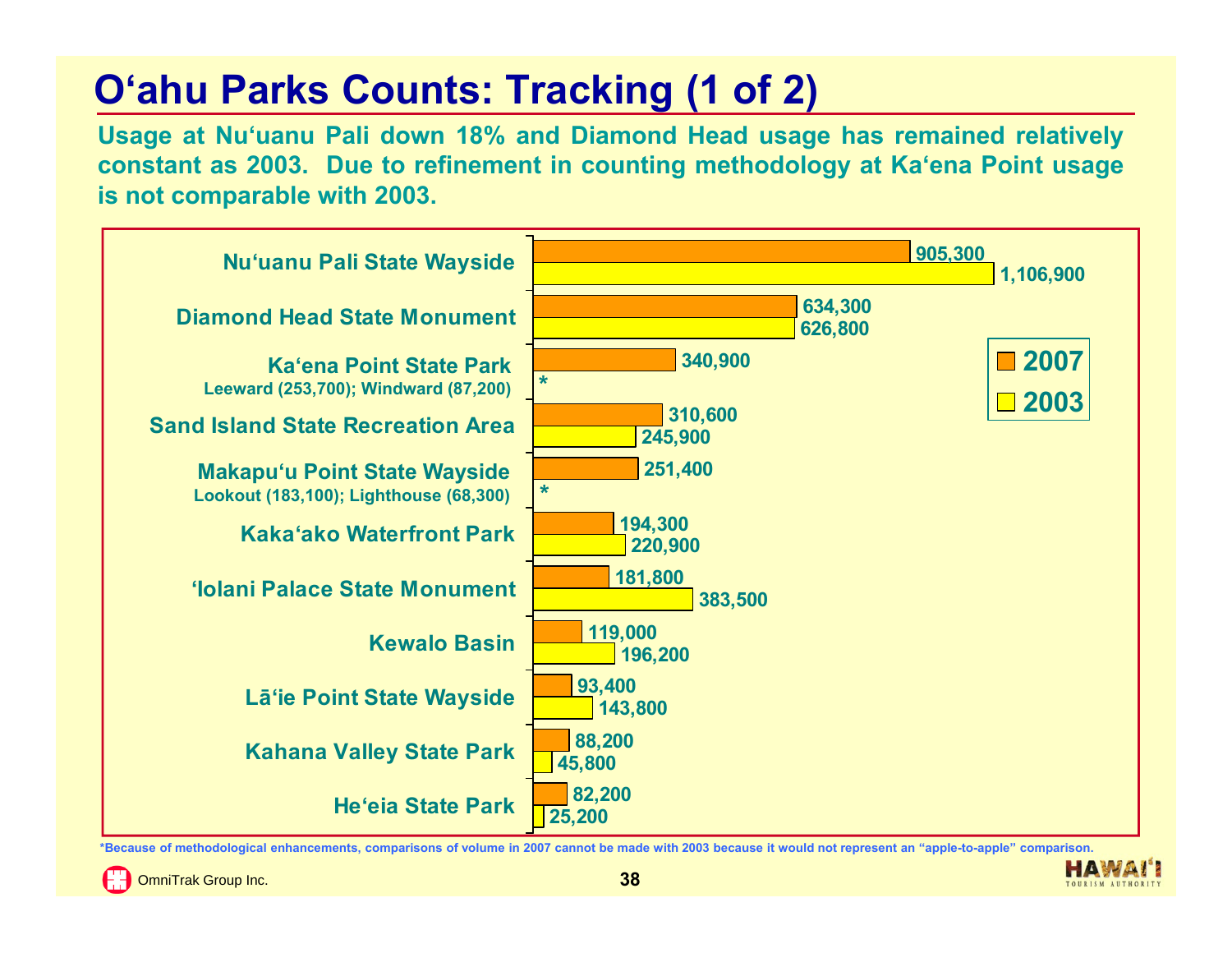#### **O'ahu Parks Counts: Tracking (2 of 2)**



**\*Because of methodological enhancements, comparisons of volume in 2007 cannot be made with 2003 because it would not represent an "apple-to-apple" comparison.** 



HA.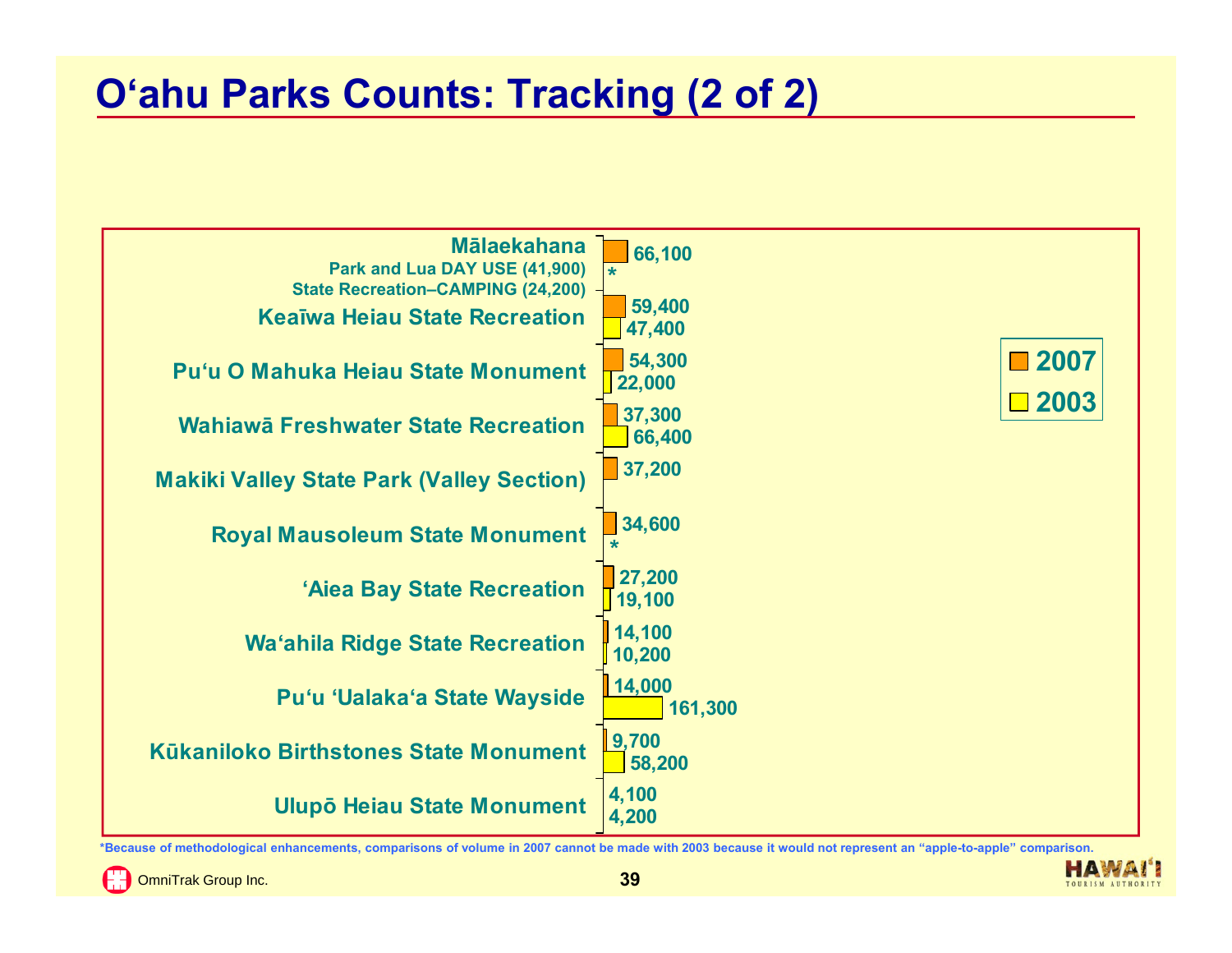#### **O'ahu Parks With Highest Usage Volume (Top 4)**

The percentage of out-of-state visitors to O'ahu's top 4 parks remains very similar to 2003: Nu'uanu +1 percentage point; Diamond Head -1. Due to security, only car counts were done at Ka'ena Point **and Sand Island, and these estimates are based on 2003 composition.**

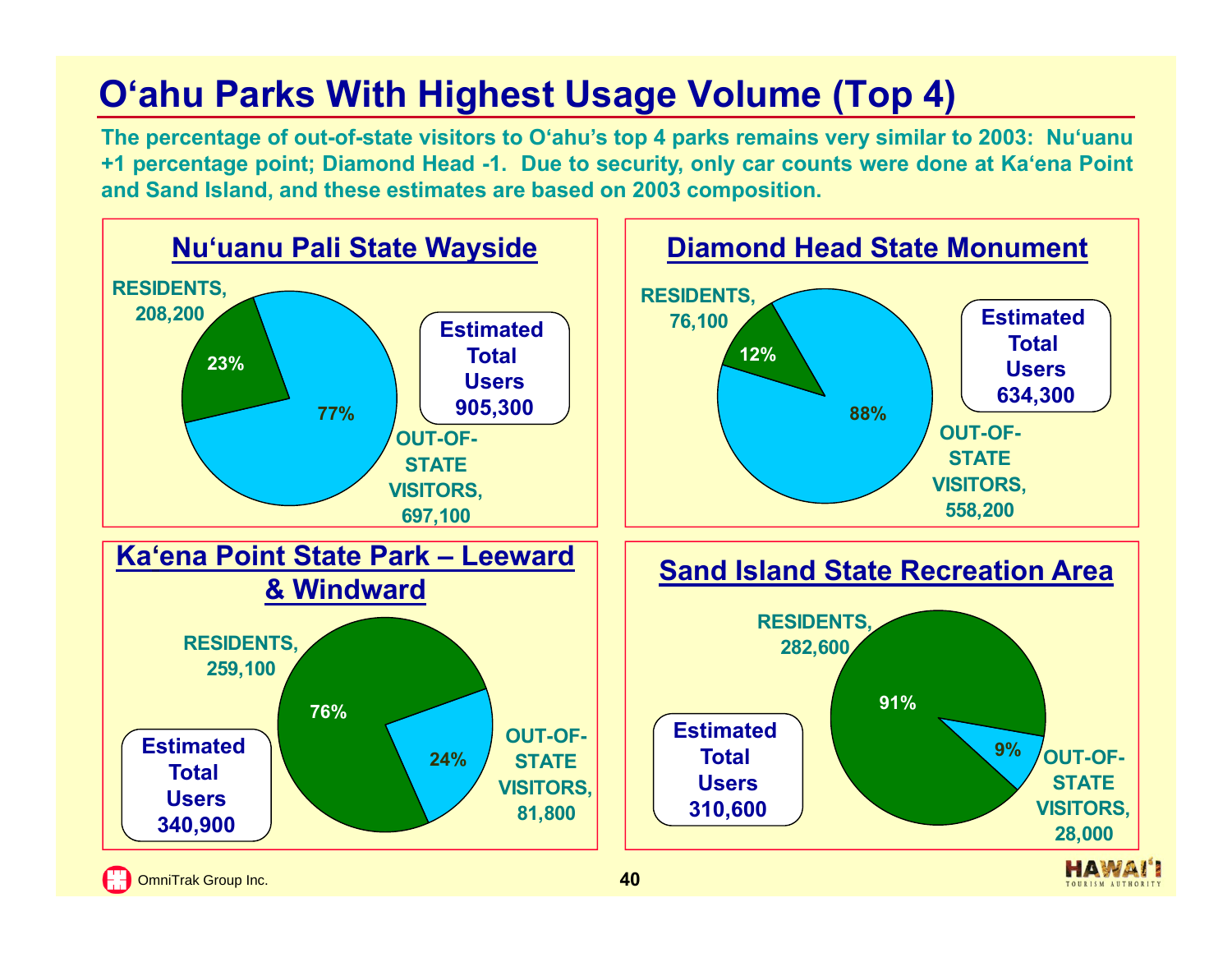## **Hawai'i Island Parks Counts: Tracking (1 of 2)**

Expanded locations for counting users on the Hawai'i Island have resulted in more accurate counts. Hāpuna, the Island's largest volume park, serves over half a million, and three other parks have more **than 200,000 users.**



**\*Because of methodological enhancements, comparisons of volume in 2007 cannot be made with 2003 because it would not represent an "apple-to-apple" comparison.** 

OmniTrak Group Inc. **41**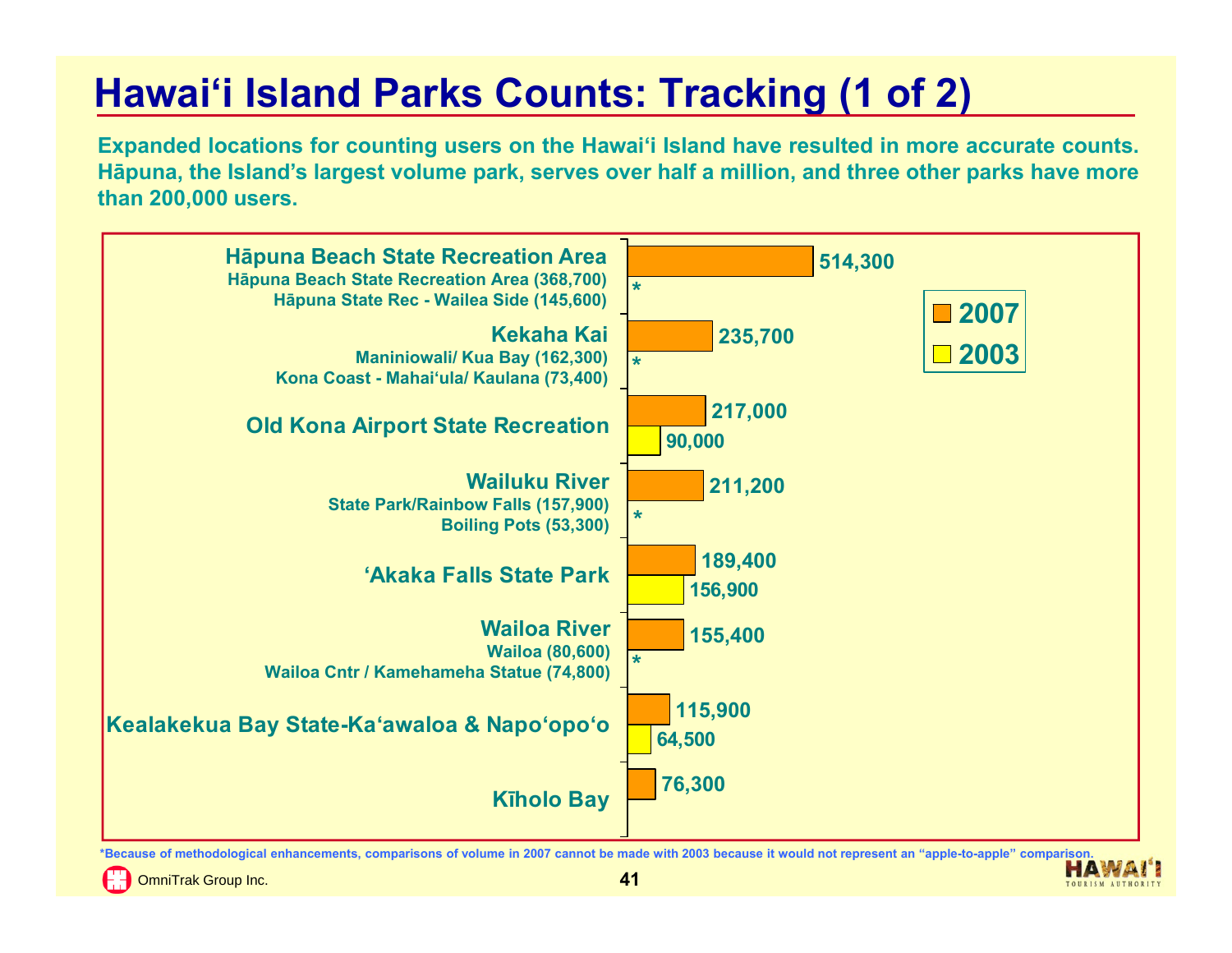#### **Hawai'i Island Parks Counts: Tracking (2 of 2)**



**\*Because of methodological enhancements, comparisons of volume in 2007 cannot be made with 2003 because it would not represent an "apple-to-apple" comparison.** 

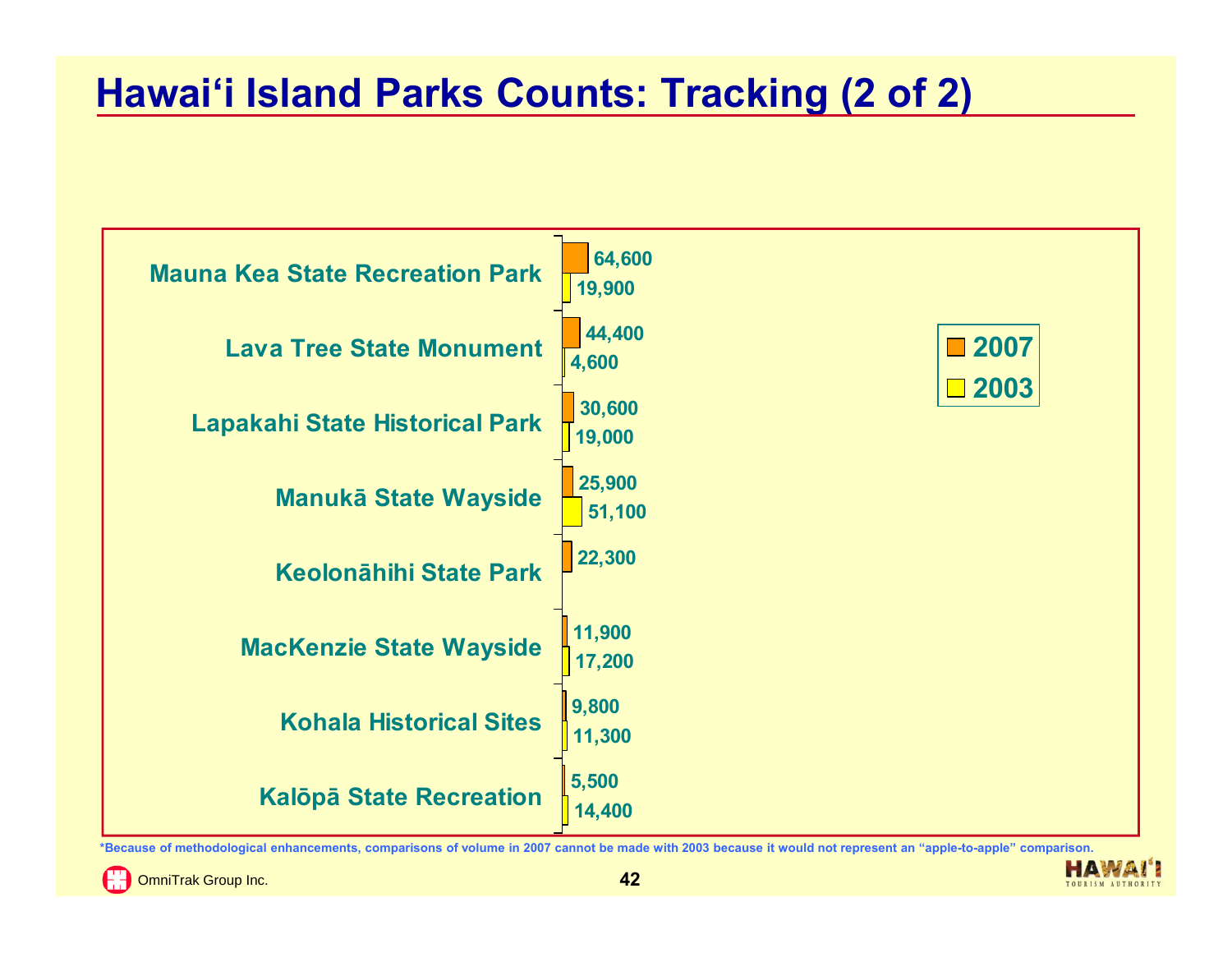#### **Hawai'i Island Parks With Highest Usage Volume (Top 4)**

The Hawai'i Island Parks show more shifts in user composition due to multiple location counts. Compared with 2003, out-of-state visitors have increased +16 points at Hāpuna; +4 at Kekaha Kai; **and decreased -5 at Old Kona Airport, and -8 at Wailuku River.**

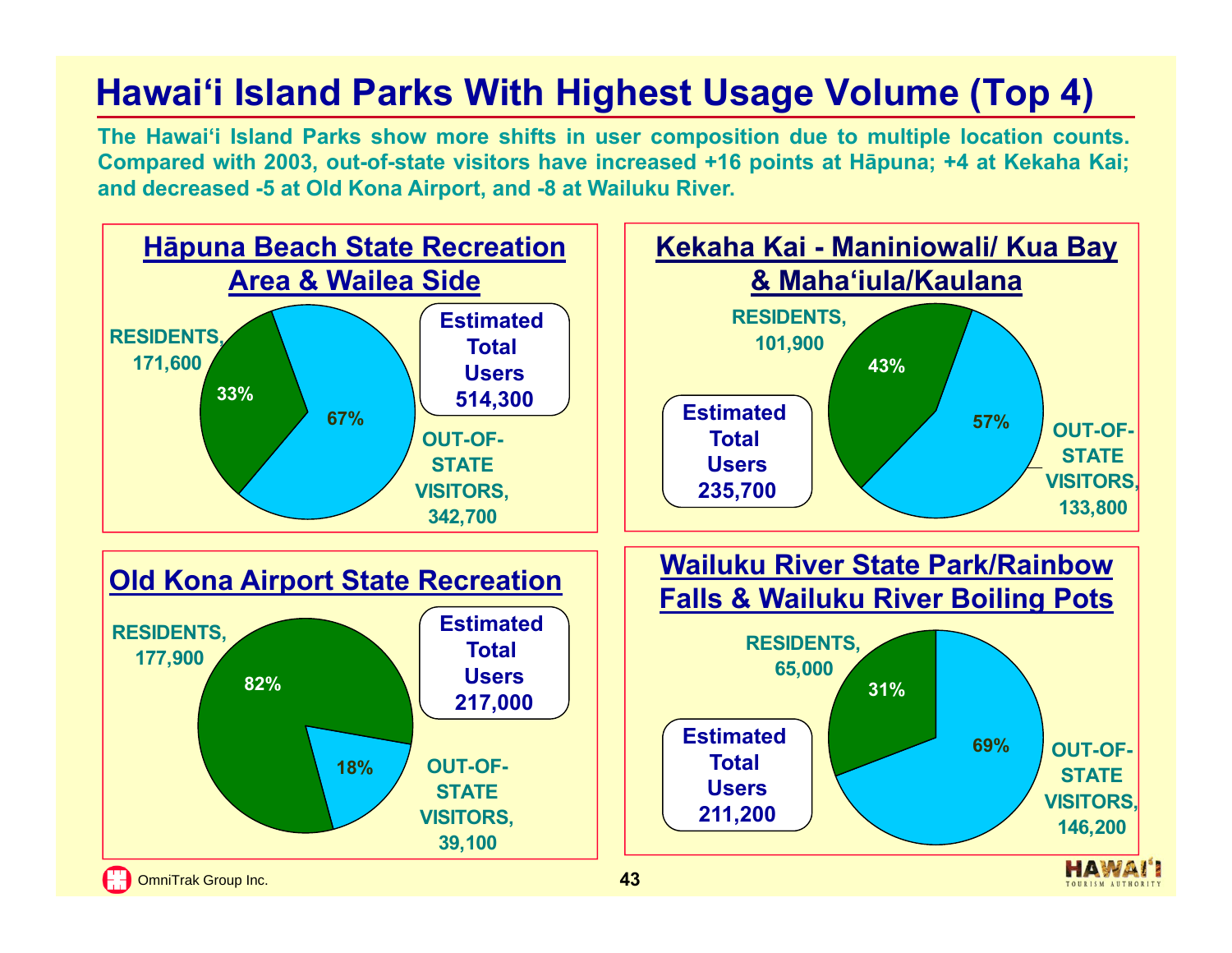## **Maui Parks Counts (Tracking)**

Usage is up at 2 of the 3 largest volume parks on Maui. While users have remained relatively constant at 'lao Valley -2%, they have increased 16% at Makena and 12% at **Wai'ānapanapa.**



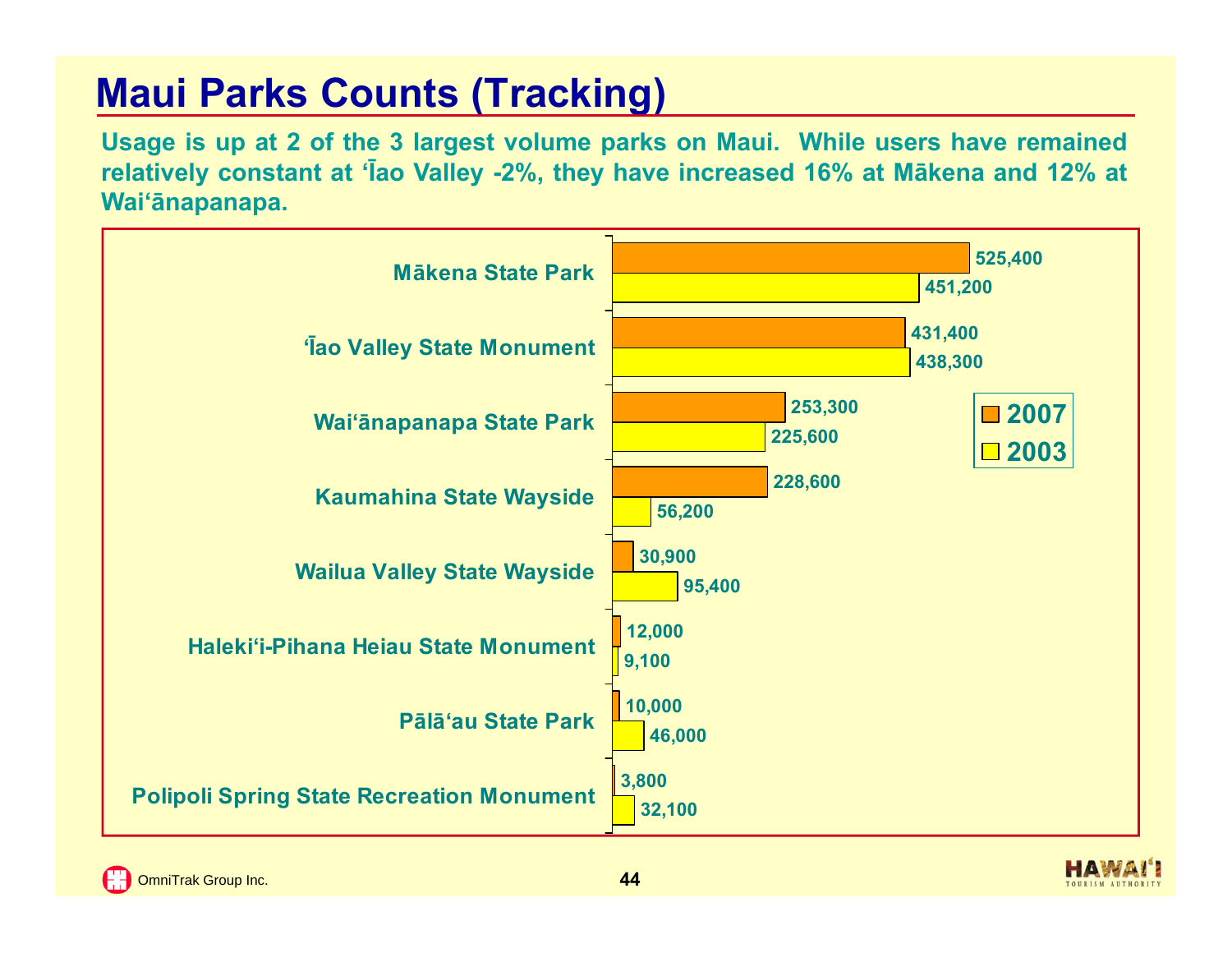#### **Maui Parks With Highest Usage Volume (Top 4)**

The mix of residents and visitors is fairly stable within Maui. In 2007, non-residents in Mākena are -4 percentage points; 'Īao Valley -1; in Wai'ānapanapa -2, and in Kaumahina **-18.**

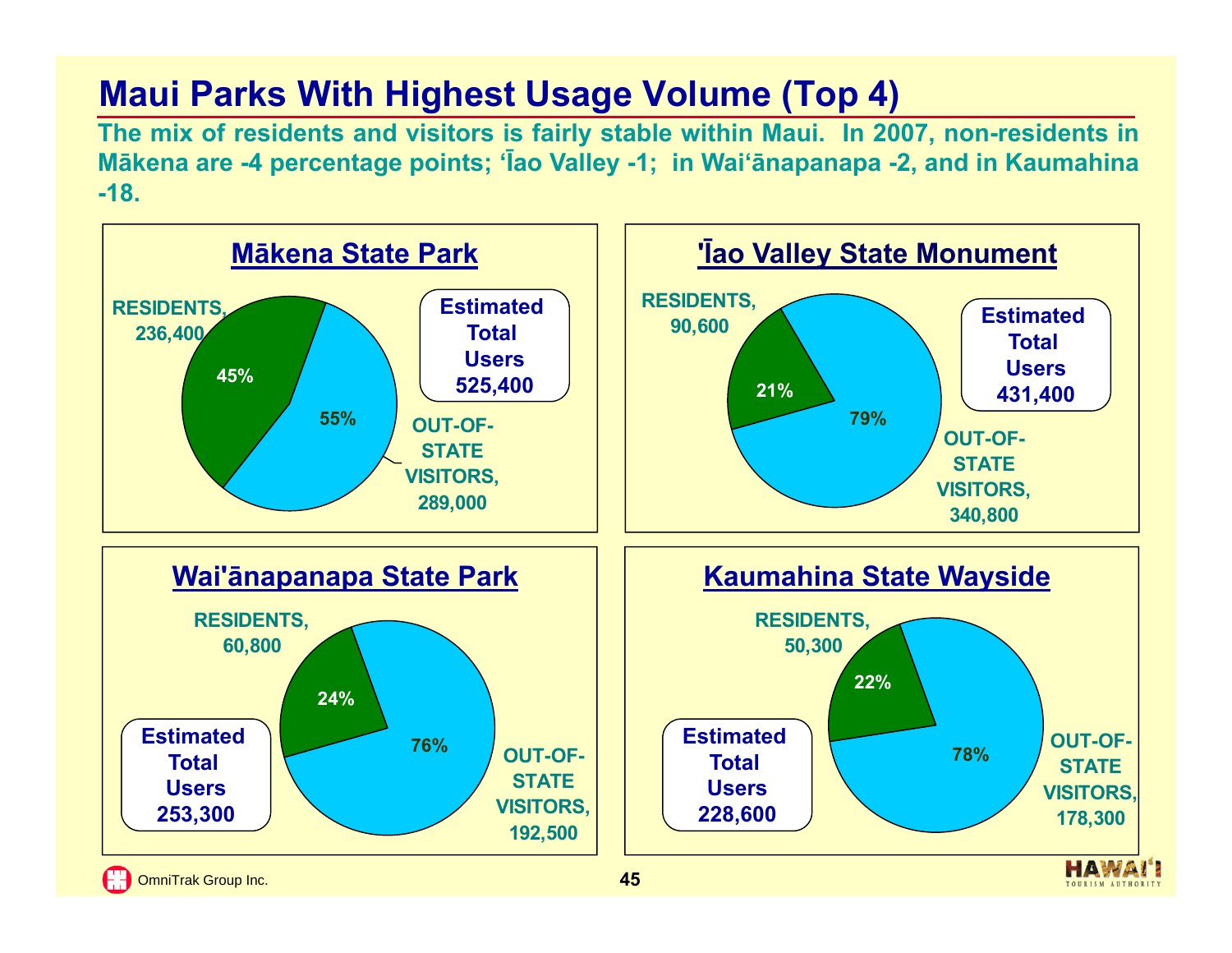## **Kaua'i Parks Counts (Tracking)**

The rank order of parks on Kaua'i has shifted with multiple locations counts at Wailua River State Park and a decline in users at Nā Pali. That said, Kauaʻi's parks are **heavily utilized with five greeting more than 300,000 users.**



**\*Because of methodological enhancements, comparisons of volume in 2007 cannot be made with 2003 because it would not represent an "apple-to-apple" comparison.** 

OmniTrak Group Inc. **46**

HAW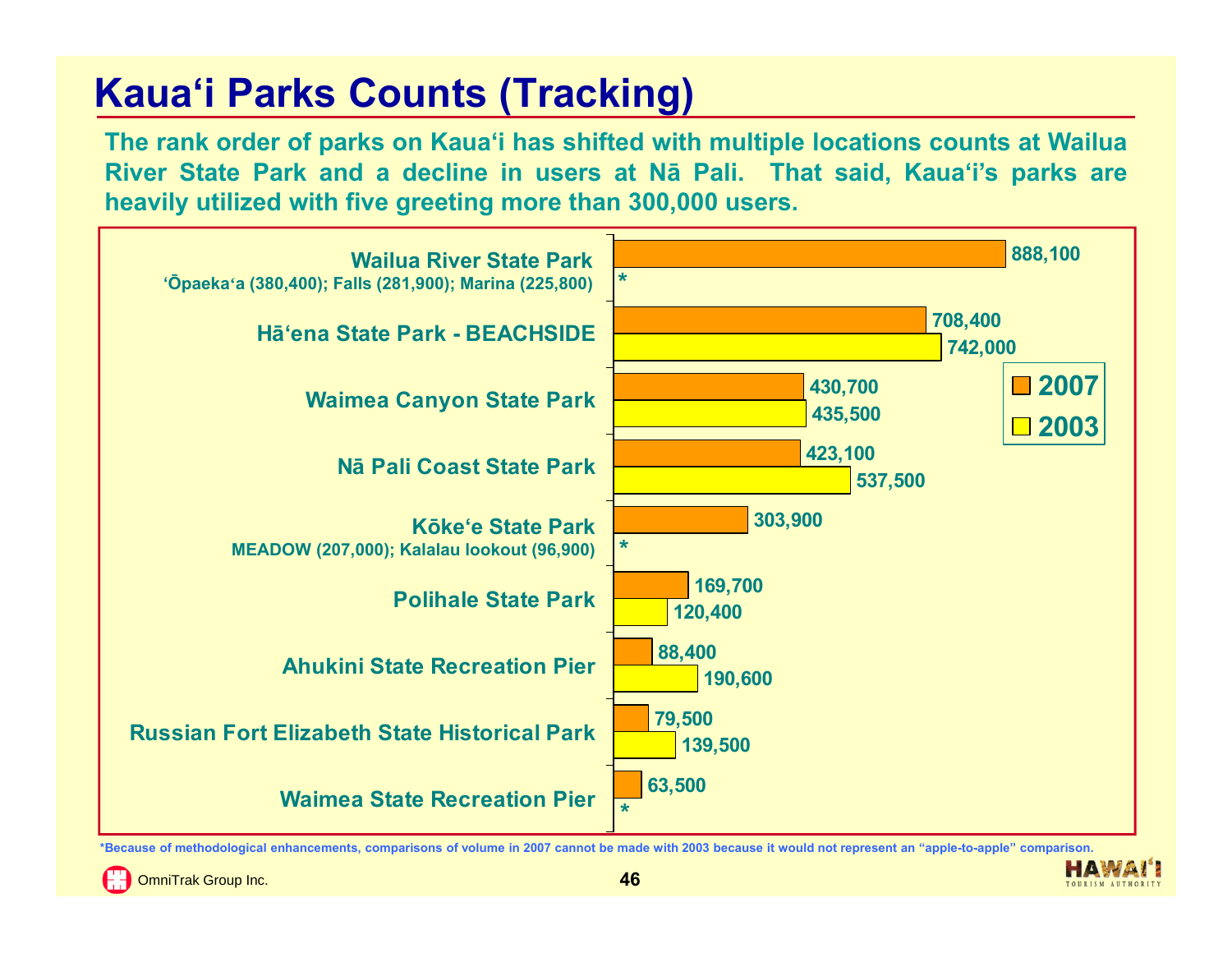#### **Kaua'i Parks With Highest Usage Volume (Top 4)**

In the top 4 Kaua'i parks, out-of-state visitors account for approximately 9 of 10 visitors. Non-resident users are down -5 points at Wailua; -2 at Ha'ena; -8 at Waimea **Canyon and -4 at Nā Pali.**

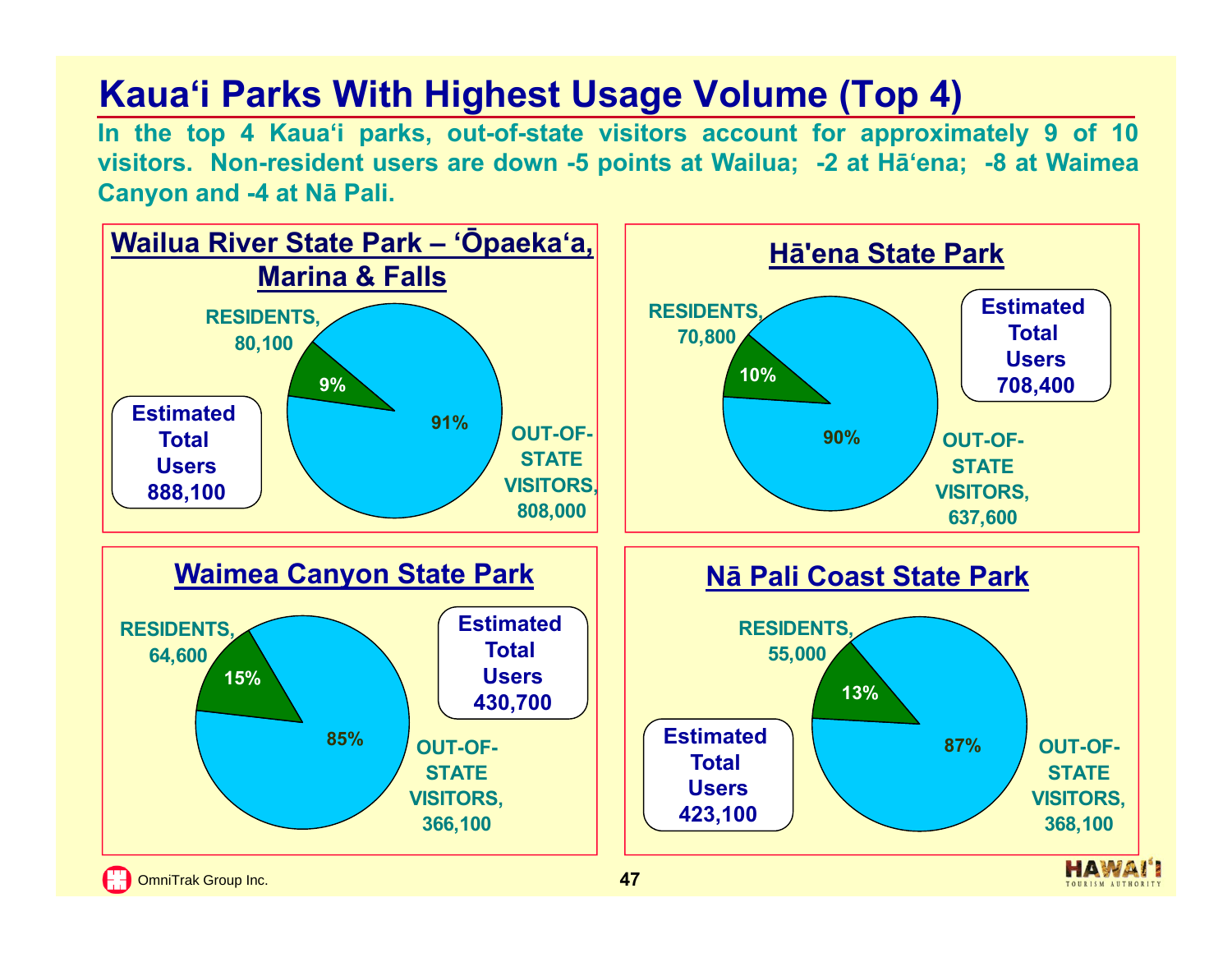#### **Park Visitor by Island (Tracking)**

While the resident-non-resident mix of park users overall and on O'ahu and Kaua'i has remained statistically comparable to 2003, the Hawai'i Island shows more out-of**state visitors and Maui more residents.**

|                                |        | <b>TOTAL</b> |       | <b>O'AHU</b> |       | <b>HAWAI'I</b><br><b>ISLAND</b> |      | <b>MAUI</b> | <b>KAUA'I</b> |       |
|--------------------------------|--------|--------------|-------|--------------|-------|---------------------------------|------|-------------|---------------|-------|
|                                | 2003   | 2007         | 2003  | 2007         | 2003  | 2007                            | 2003 | 2007        | 2003          | 2007  |
| <b>North</b><br><b>America</b> | 60%    | 58%          | 42%   | 39%          | 44%   | 49%                             | 70%  | 66%         | 80%           | 80%   |
| <b>Hawai'i</b>                 | 31%    | 33%          | 46%   | 47%          | 46%   | 43%                             | 24%  | 31%         | 13%           | 14%   |
| <b>Japan</b>                   | 3%     | 3%           | 5%    | 7%           | 2%    | 2%                              | 1%   | 0%          | $1\%$         | 1%    |
| <b>Other</b>                   | 6%     | 6%           | 7%    | 7%           | 8%    | 6%                              | 5%   | 3%          | 6%            | 5%    |
| <b>Base</b>                    | 11,658 | 7,700        | 5,844 | 2,169        | 2,027 | 1,879                           | 717  | 784         | 3,069         | 2,868 |

Q1: What is your country of residence?

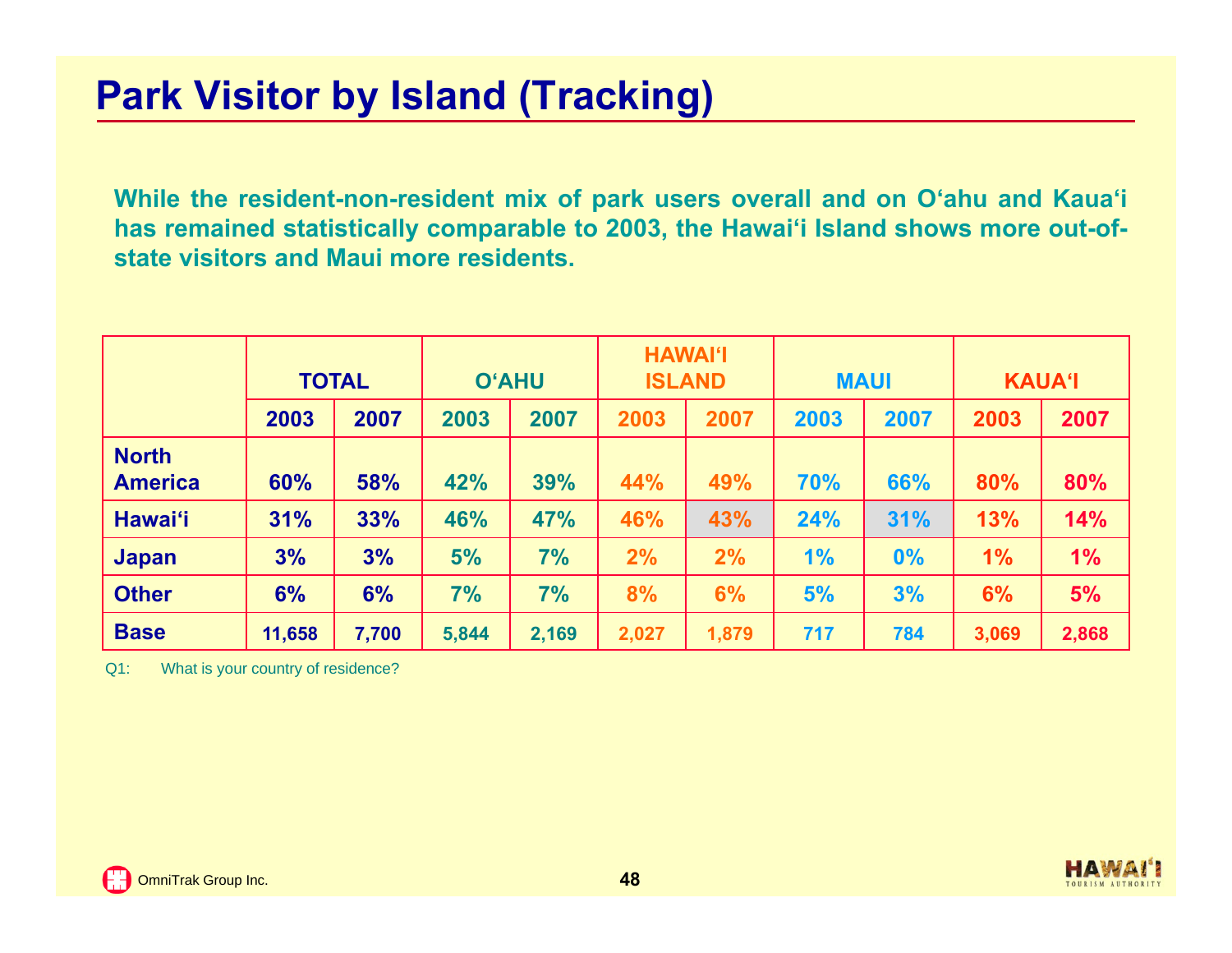# **PROFILE OF PARK USERS**

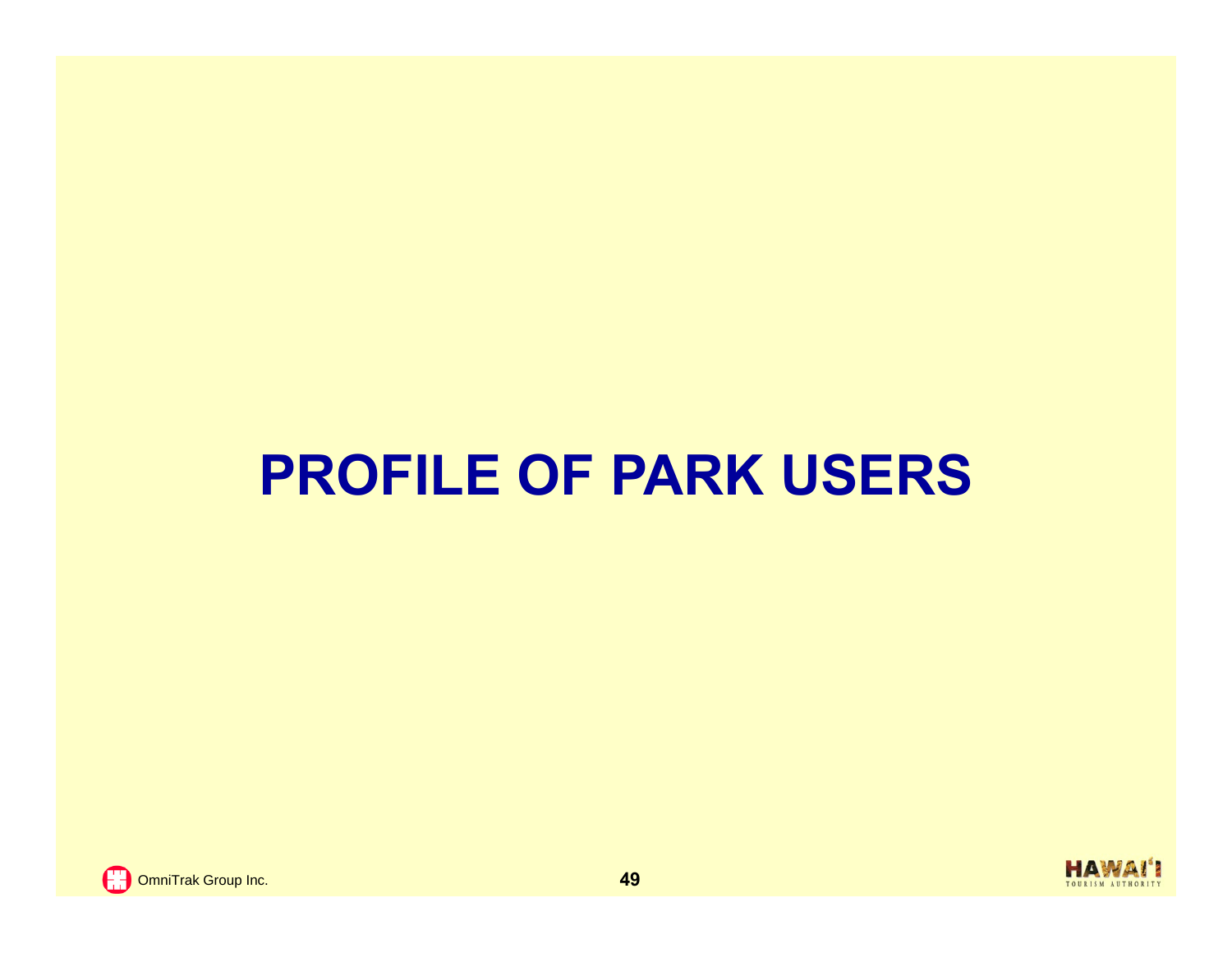## **Party Size (2007)**

On average, the park visit party size is 3.5 adults and children overall. Party size is significantly larger on Hawai'i Island at 3.7, due to more children in the visiting party.



Base: Total (7,700); O'ahu (2,169); Hawai'i Island (1,879); Maui (784); Kaua'i (2,868) Q2: How many persons including yourself, are in your party visiting this park today?

TOURISM AUTHORIT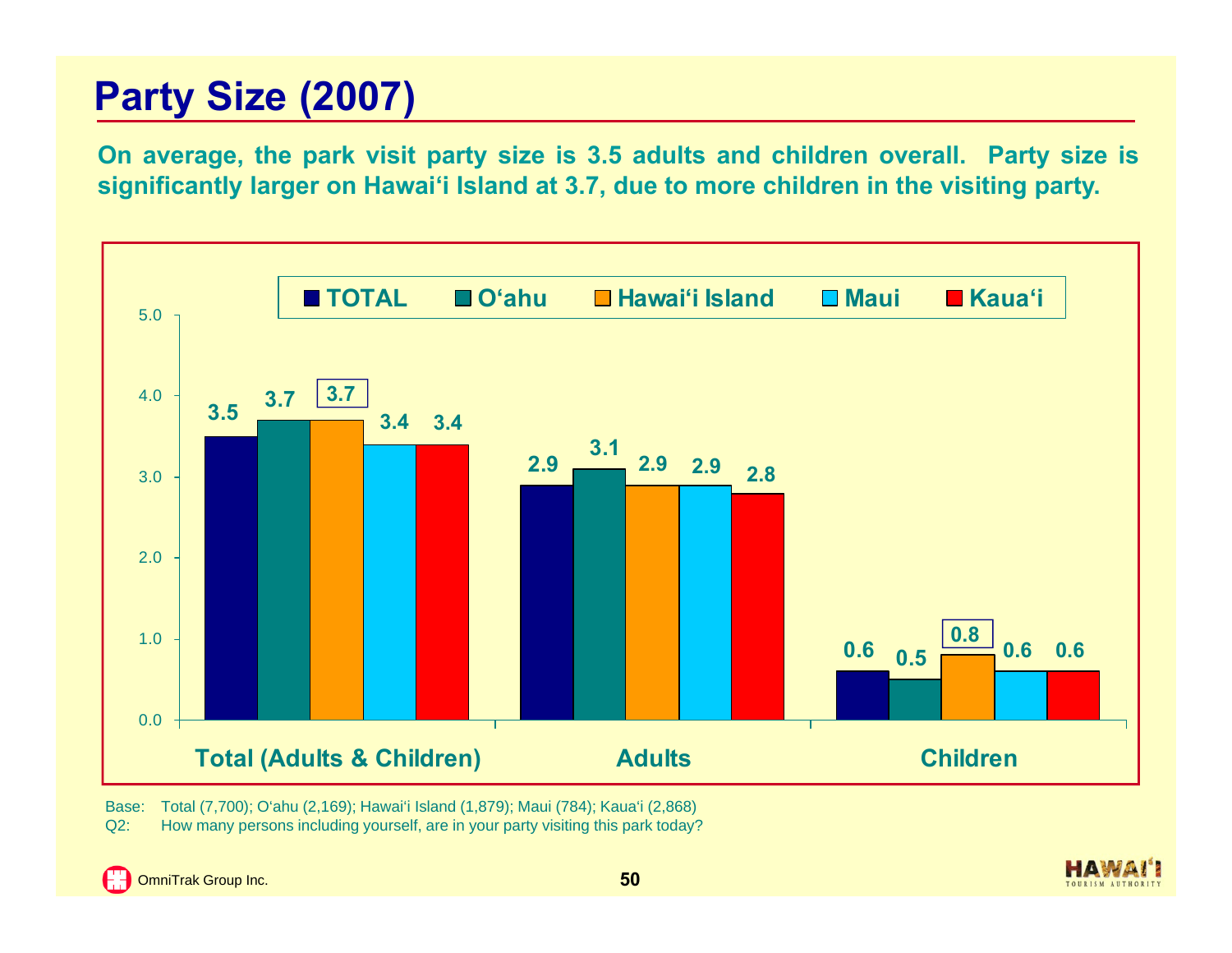## **Party Size (Tracking)**

In contrast with 2003, the average party size visiting the park system has grown by 6%. While adult party sizes are comparable to 2003, the number of children in the party has increased significantly on Hawai'i Island and Maui, contributing to the change.

|                                        | <b>TOTAL</b> |       |       | <b>O'AHU</b> |       | <b>HAWAI'I</b><br><b>ISLAND</b> |      | <b>MAUI</b> |       | <b>KAUA'I</b> |  |
|----------------------------------------|--------------|-------|-------|--------------|-------|---------------------------------|------|-------------|-------|---------------|--|
|                                        | 2003         | 2007  | 2003  | 2007         | 2003  | 2007                            | 2003 | 2007        | 2003  | 2007          |  |
| <b>Adults</b>                          | 2.8          | 2.9   | 3.1   | 3.1          | 3.0   | 2.9                             | 2.6  | 2.9         | 2.5   | 2.8           |  |
| <b>Children</b>                        | 0.5          | 0.6   | 0.7   | 0.5          | 0.5   | 0.8                             | 0.3  | 0.6         | 0.3   | 0.6           |  |
| <b>Total (Adults)</b><br>and Children) | 3.3          | 3.5   | 3.8   | 3.7          | 3.4   | 3.7                             | 2.8  | 3.4         | 2.8   | 3.4           |  |
| <b>Base</b>                            | 11,658       | 7,700 | 5,844 | 2,169        | 2,027 | 1,879                           | 717  | 784         | 3,069 | 2,868         |  |

Q2: How many persons including yourself, are in your party visiting this park today?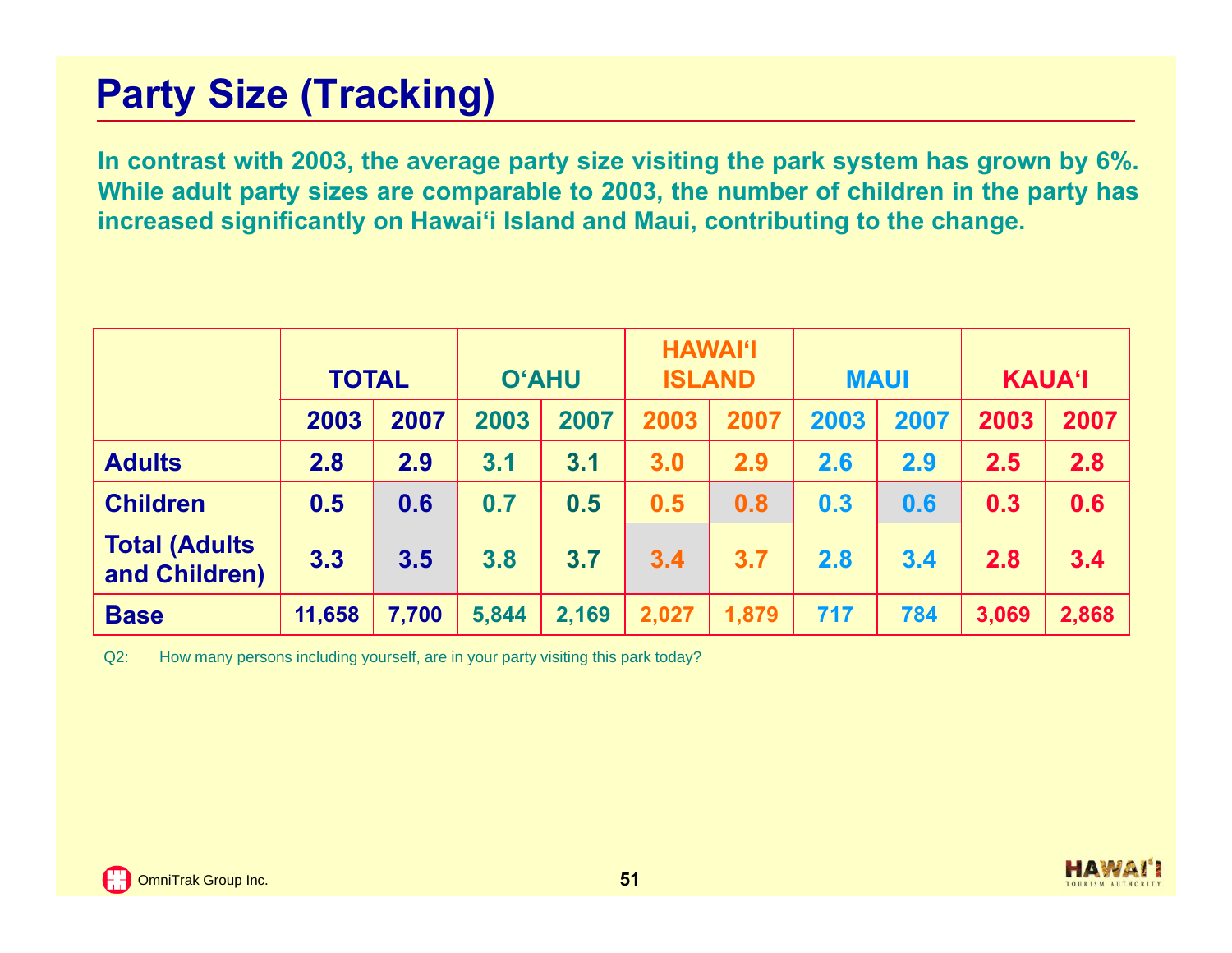### **Party Size by Island and Segment (2007)**

Except on Kaua'i, where resident party sizes have grown, there are no significant **changes in party size for residents or visitors.**

|                                       | <b>TOTAL</b>                 |               | <b>O'AHU</b>                 |               | <b>HAWAI'I</b><br><b>ISLAND</b> |               | <b>MAUI</b>                  |                      | <b>KAUA'I</b>         |               |
|---------------------------------------|------------------------------|---------------|------------------------------|---------------|---------------------------------|---------------|------------------------------|----------------------|-----------------------|---------------|
|                                       | <b>Resi-</b><br><b>Dents</b> | Visi-<br>tors | <b>Resi-</b><br><b>Dents</b> | Visi-<br>tors | <b>Resi-</b><br><b>Dents</b>    | Visi-<br>tors | <b>Resi-</b><br><b>Dents</b> | <b>Visi-</b><br>tors | Resi-<br><b>Dents</b> | Visi-<br>tors |
| <b>Adults</b>                         | 2.9                          | 2.9           | 3.0                          | 3.2           | 2.9                             | 2.9           | 2.6                          | 3.0                  | 3.0                   | 2.8           |
| <b>Children</b>                       | 0.8                          | 0.5           | 0.8                          | 0.4           | 0.9                             | 0.7           | 0.5                          | 0.6                  | 0.7                   | 0.5           |
| <b>Total (Adults</b><br>and Children) | 3.7                          | 3.5           | 3.8                          | 3.6           | 3.9                             | 3.6           | 3.1                          | 3.6                  | 3.7                   | 3.3           |
| <b>Base</b>                           | 2,033                        | 5,667         | 737                          | 1,432         | 650                             | 1,229         | 238                          | 546                  | 408                   | 2,460         |

Q2: How many persons including yourself, are in your party visiting this park today?

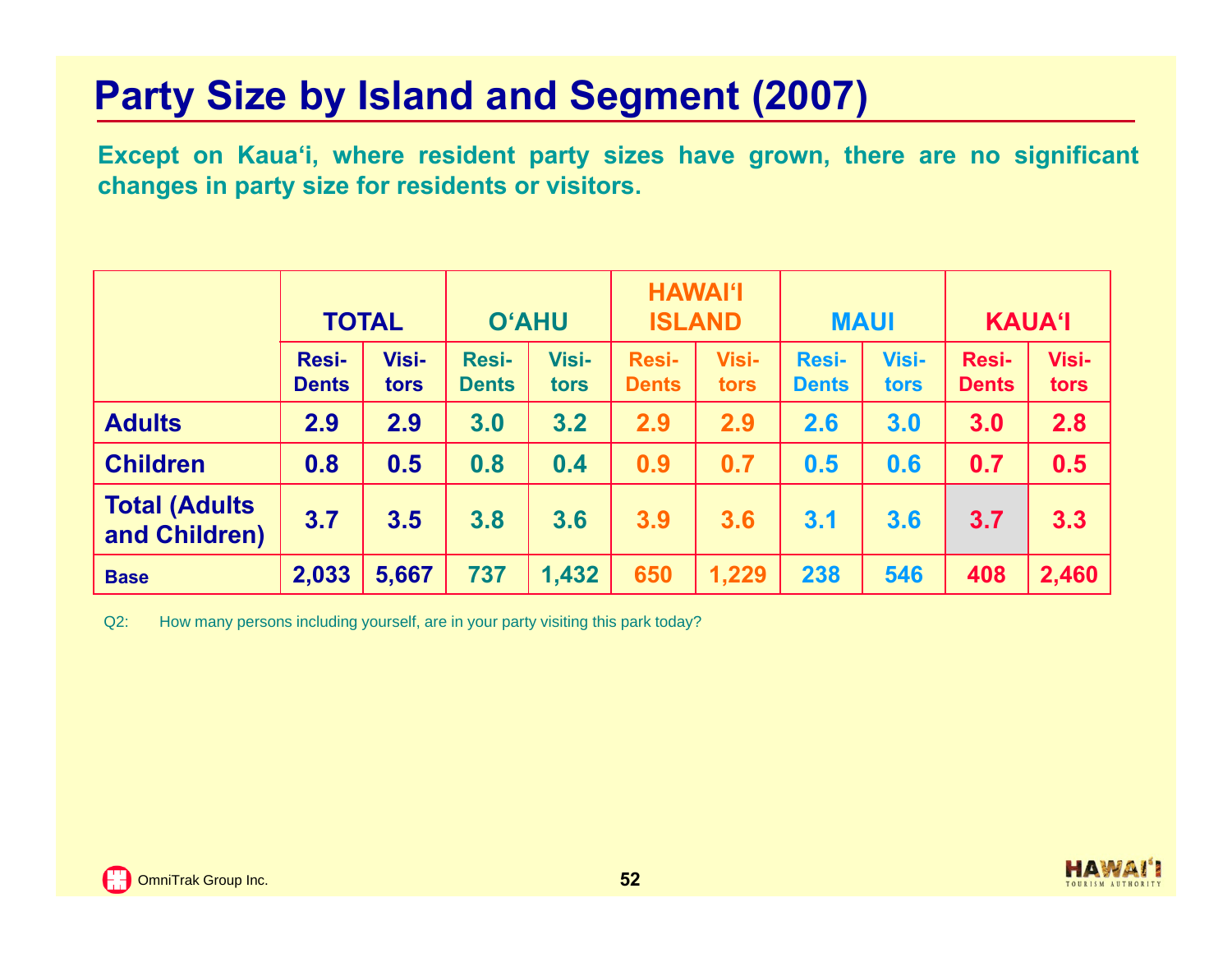#### **Demographics for All Park Users**

- $\blacktriangleright$  **Generally, there are more park users who are male than female, although <sup>a</sup> slight majority on Hawai'i Island and Kaua'i are women. They average 43 years of age and have at least some college education.**
- **On O'ahu, <sup>a</sup> higher incidence of park users are high school graduates and lower income. Among non-resident visitors, O'ahu users trend male and older (47 years on average).**
- **Out-of-state visitors on Maui and Kaua'i tend to have higher incomes. Resident park users have generally lower income than out-of-state visitors for all the islands.**

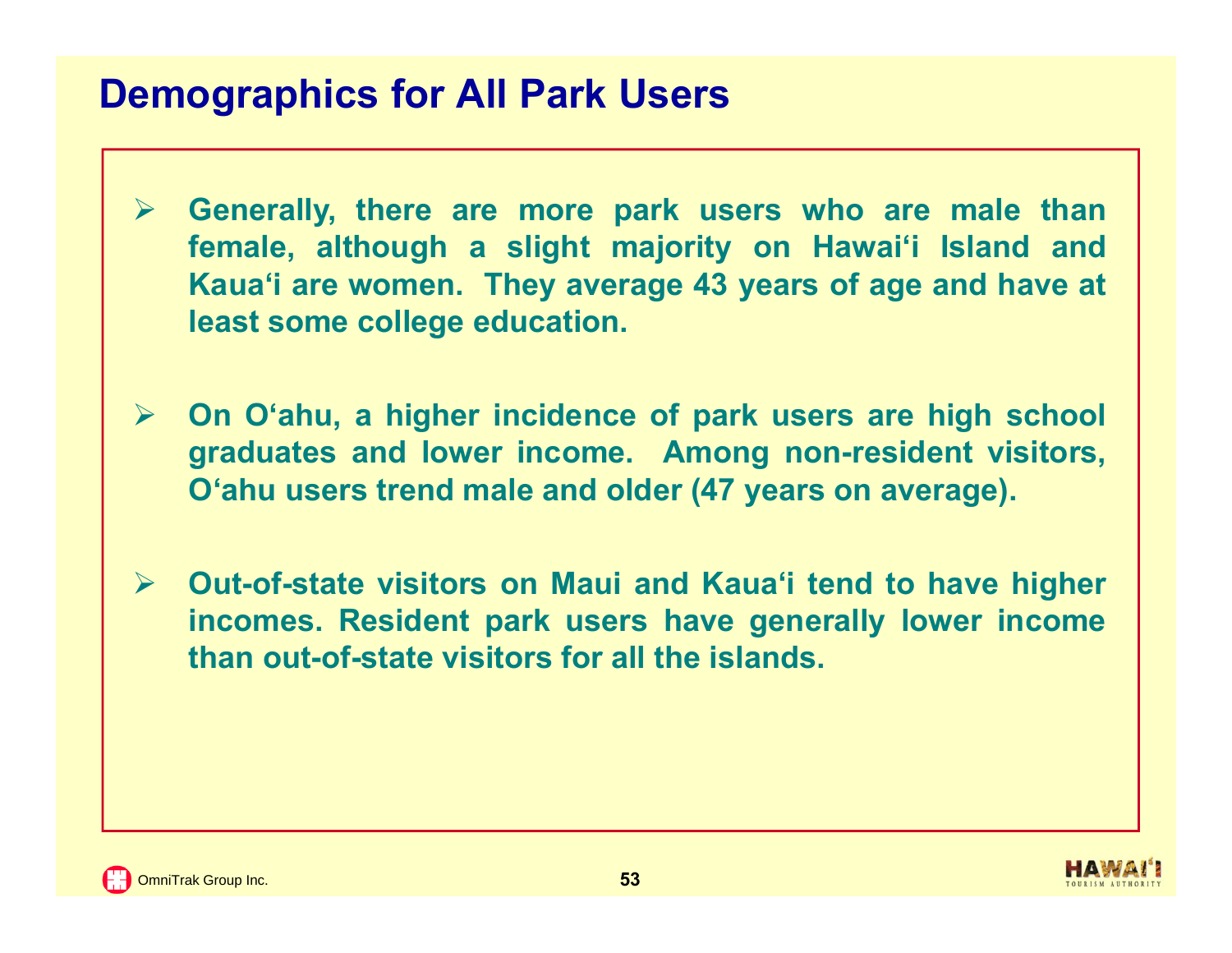#### **Demographics for All Park Users (2007)**

|                                        | <b>TOTAL</b> | <b>O'AHU</b> | <b>HAWAI'I</b><br><b>ISLAND</b> | <b>MAUI</b> | <b>KAUA'I</b> |
|----------------------------------------|--------------|--------------|---------------------------------|-------------|---------------|
| <b>GENDER</b>                          |              |              |                                 |             |               |
| <b>Male</b>                            | 52%          | 58%          | 49%                             | 57%         | 46%           |
| <b>Female</b>                          | 48%          | 42%          | 51%                             | 43%         | 54%           |
| <b>AGE</b>                             |              |              |                                 |             |               |
| $16 - 24$                              | 9%           | 10%          | 11%                             | 8%          | 6%            |
| $25 - 34$                              | 22%          | 22%          | 22%                             | 20%         | 23%           |
| 35-44                                  | 23%          | 20%          | 25%                             | 19%         | 26%           |
| 45-54                                  | 23%          | 23%          | 21%                             | 28%         | 23%           |
| 55-64                                  | 17%          | 18%          | 14%                             | 19%         | 17%           |
| $65+$                                  | 7%           | 7%           | 7%                              | 6%          | 6%            |
| <b>Average</b>                         | 43.4         | 43.4         | 42.3                            | 44.6        | 43.6          |
| <b>EDUCATION</b>                       |              |              |                                 |             |               |
| Some high school                       | 3%           | 2%           | 3%                              | 2%          | 3%            |
| <b>High school/Vocational graduate</b> | 21%          | 30%          | 23%                             | 16%         | 15%           |
| <b>College-some/Graduate/Post</b>      | 76%          | 68%          | 75%                             | 82%         | 82%           |
| <b>INCOME</b>                          |              |              |                                 |             |               |
| <b>Under \$35,000</b>                  | 12%          | 16%          | 14%                             | 12%         | 9%            |
| \$35,000 to \$49,000                   | 19%          | 21%          | 19%                             | 14%         | 19%           |
| \$50,000 to \$99,999                   | 38%          | 37%          | 41%                             | 37%         | 39%           |
| \$100,000 or more                      | 31%          | 26%          | 27%                             | 37%         | 34%           |

**C.** OmniTrak Group Inc. **54** 

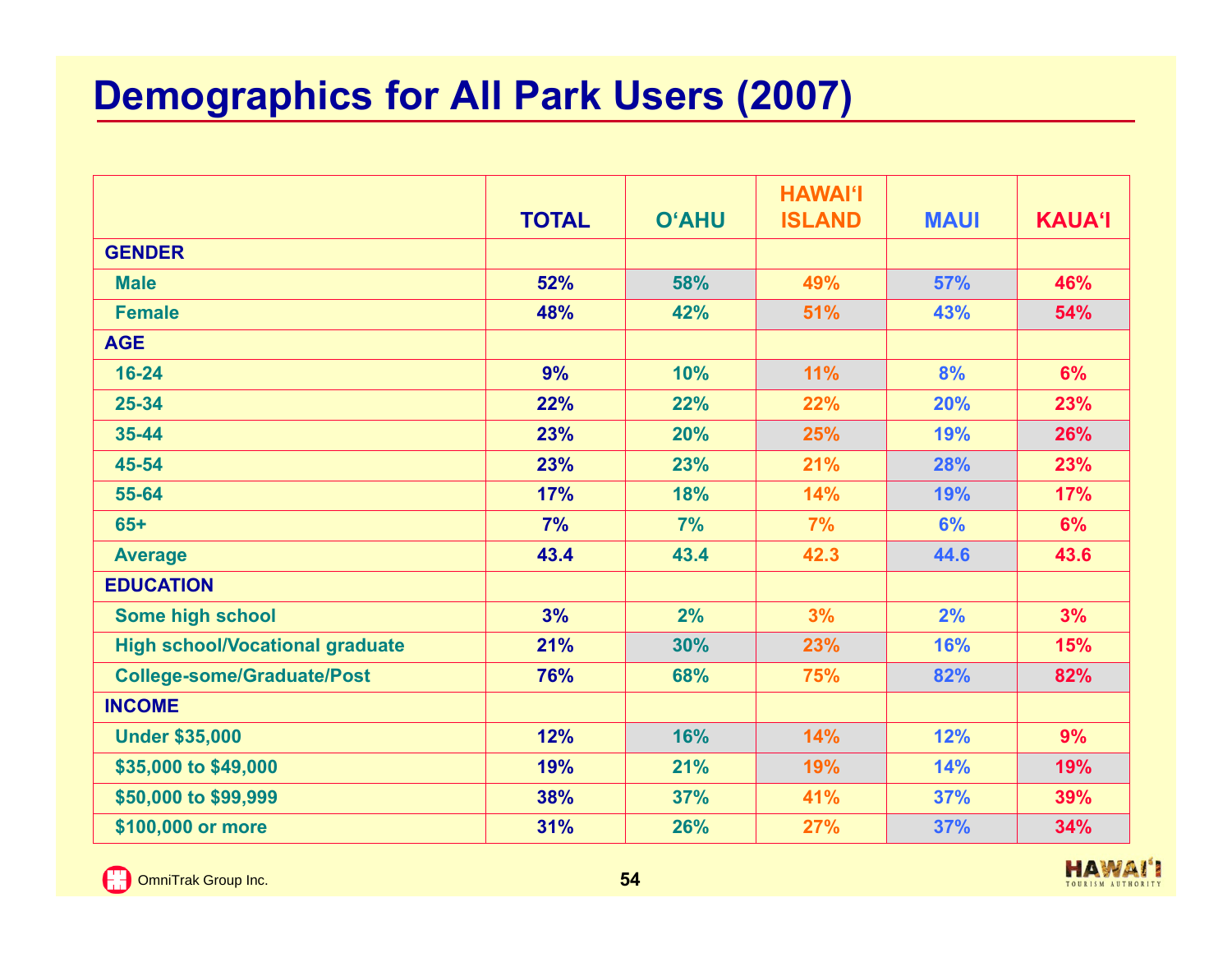## **Demographics for Residents (2007)**

|                                        | <b>TOTAL</b> | <b>O'AHU</b> | <b>HAWAI'I</b><br><b>ISLAND</b> | <b>MAUI</b> | <b>KAUA'I</b> |
|----------------------------------------|--------------|--------------|---------------------------------|-------------|---------------|
| <b>GENDER</b>                          |              |              |                                 |             |               |
| <b>Male</b>                            | 58%          | 62%          | 50%                             | 64%         | 53%           |
| <b>Female</b>                          | 42%          | 38%          | 50%                             | 36%         | 47%           |
| <b>AGE</b>                             |              |              |                                 |             |               |
| $16 - 24$                              | 16%          | 16%          | 20%                             | 11%         | 12%           |
| $25 - 34$                              | 28%          | 33%          | 22%                             | 22%         | 33%           |
| 35-44                                  | 20%          | 19%          | 26%                             | 13%         | 23%           |
| 45-54                                  | 19%          | 20%          | 13%                             | 30%         | 16%           |
| 55-64                                  | 10%          | 7%           | 12%                             | <b>17%</b>  | 11%           |
| $65+$                                  | 6%           | 4%           | 7%                              | 7%          | 5%            |
| <b>Average</b>                         | 39.4         | 37.9         | 39.6                            | 43.3        | 39.2          |
| <b>EDUCATION</b>                       |              |              |                                 |             |               |
| Some high school                       | 4%           | 3%           | 5%                              | 5%          | 6%            |
| <b>High school/Vocational graduate</b> | 37%          | 47%          | 34%                             | 24%         | 25%           |
| <b>College-some/Graduate/Post</b>      | 59%          | 50%          | 60%                             | 71%         | 69%           |
| <b>INCOME</b>                          |              |              |                                 |             |               |
| <b>Under \$35,000</b>                  | 25%          | 26%          | 24%                             | 28%         | 20%           |
| \$35,000 to \$49,000                   | 33%          | 36%          | 31%                             | 23%         | 40%           |
| \$50,000 to \$99,999                   | 30%          | 26%          | 37%                             | 30%         | 29%           |
| \$100,000 or more                      | 12%          | 12%          | 8%                              | 19%         | 11%           |

**C.** OmniTrak Group Inc. **55** 

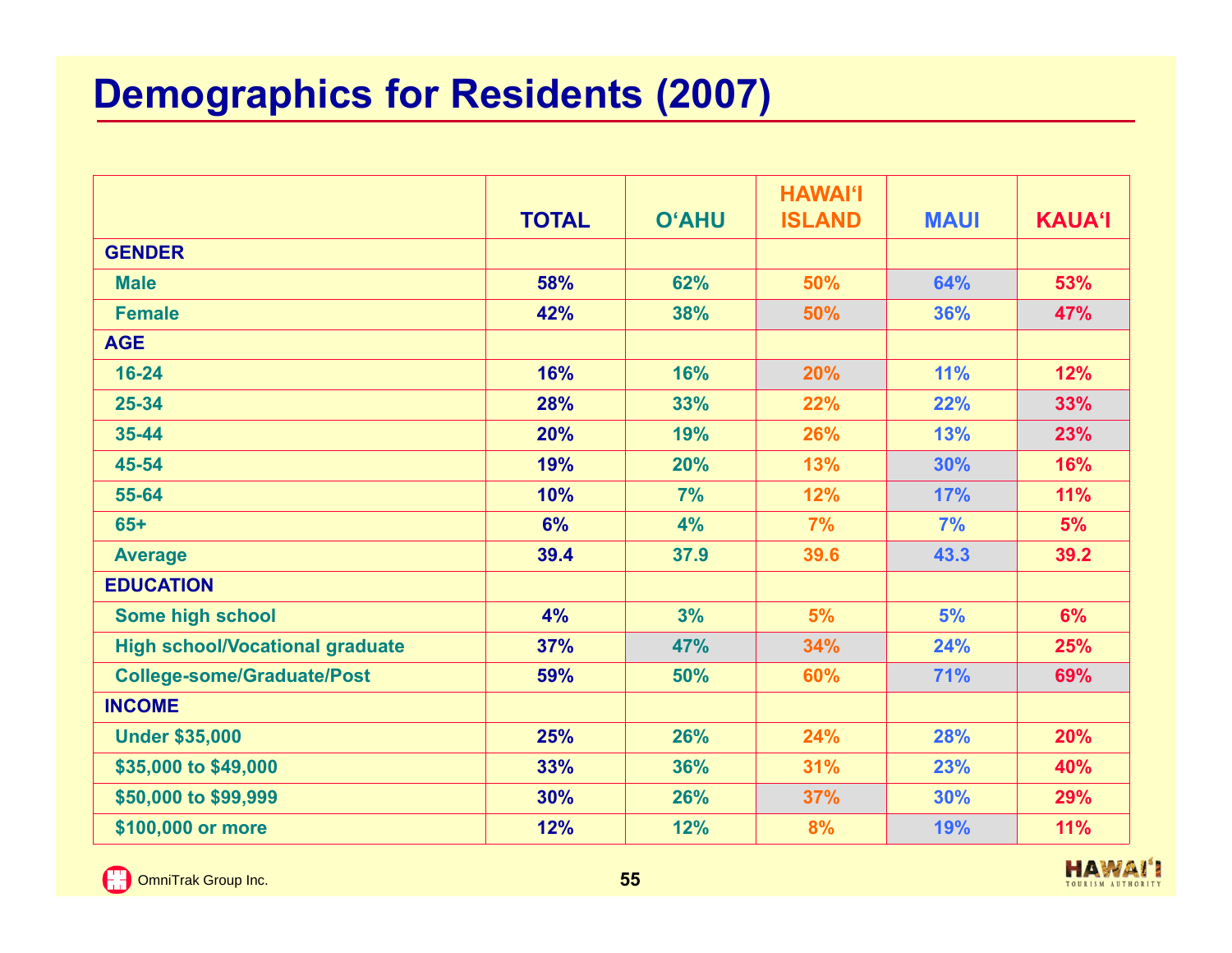#### **Demographics for Out-of-State Visitors (2007)**

|                                        | <b>TOTAL</b> | <b>O'AHU</b> | <b>HAWAI'I</b><br><b>ISLAND</b> | <b>MAUI</b> | <b>KAUA'I</b> |
|----------------------------------------|--------------|--------------|---------------------------------|-------------|---------------|
| <b>GENDER</b>                          |              |              |                                 |             |               |
| <b>Male</b>                            | 50%          | 56%          | 49%                             | 53%         | 45%           |
| <b>Female</b>                          | 50%          | 44%          | 51%                             | 47%         | 55%           |
| <b>AGE</b>                             |              |              |                                 |             |               |
| $16 - 24$                              | 5%           | 6%           | 5%                              | 6%          | 5%            |
| $25 - 34$                              | 19%          | 15%          | 21%                             | 19%         | 21%           |
| 35-44                                  | 24%          | 21%          | 25%                             | 21%         | 26%           |
| 45-54                                  | 25%          | 24%          | 26%                             | 27%         | 24%           |
| 55-64                                  | 20%          | 25%          | 15%                             | 21%         | 17%           |
| $65+$                                  | 7%           | 9%           | 7%                              | 6%          | 6%            |
| <b>Average</b>                         | 45.2         | 47.0         | 44.4                            | 45.2        | 44.2          |
| <b>EDUCATION</b>                       |              |              |                                 |             |               |
| Some high school                       | 2%           | 2%           | 1%                              | 1%          | 2%            |
| <b>High school/Vocational graduate</b> | 15%          | 18%          | 14%                             | 12%         | 14%           |
| <b>College-some/Graduate/Post</b>      | 83%          | 80%          | 85%                             | 87%         | 84%           |
| <b>INCOME</b>                          |              |              |                                 |             |               |
| <b>Under \$35,000</b>                  | 6%           | 8%           | 6%                              | 4%          | 7%            |
| \$35,000 to \$49,000                   | 12%          | 10%          | 10%                             | 10%         | 15%           |
| \$50,000 to \$99,999                   | 42%          | 45%          | 43%                             | 40%         | 41%           |
| \$100,000 or more                      | 39%          | 37%          | 41%                             | 46%         | 38%           |

**Committee Group Inc. 56** 

**HAWAI'I** TOURISM AUTHORITY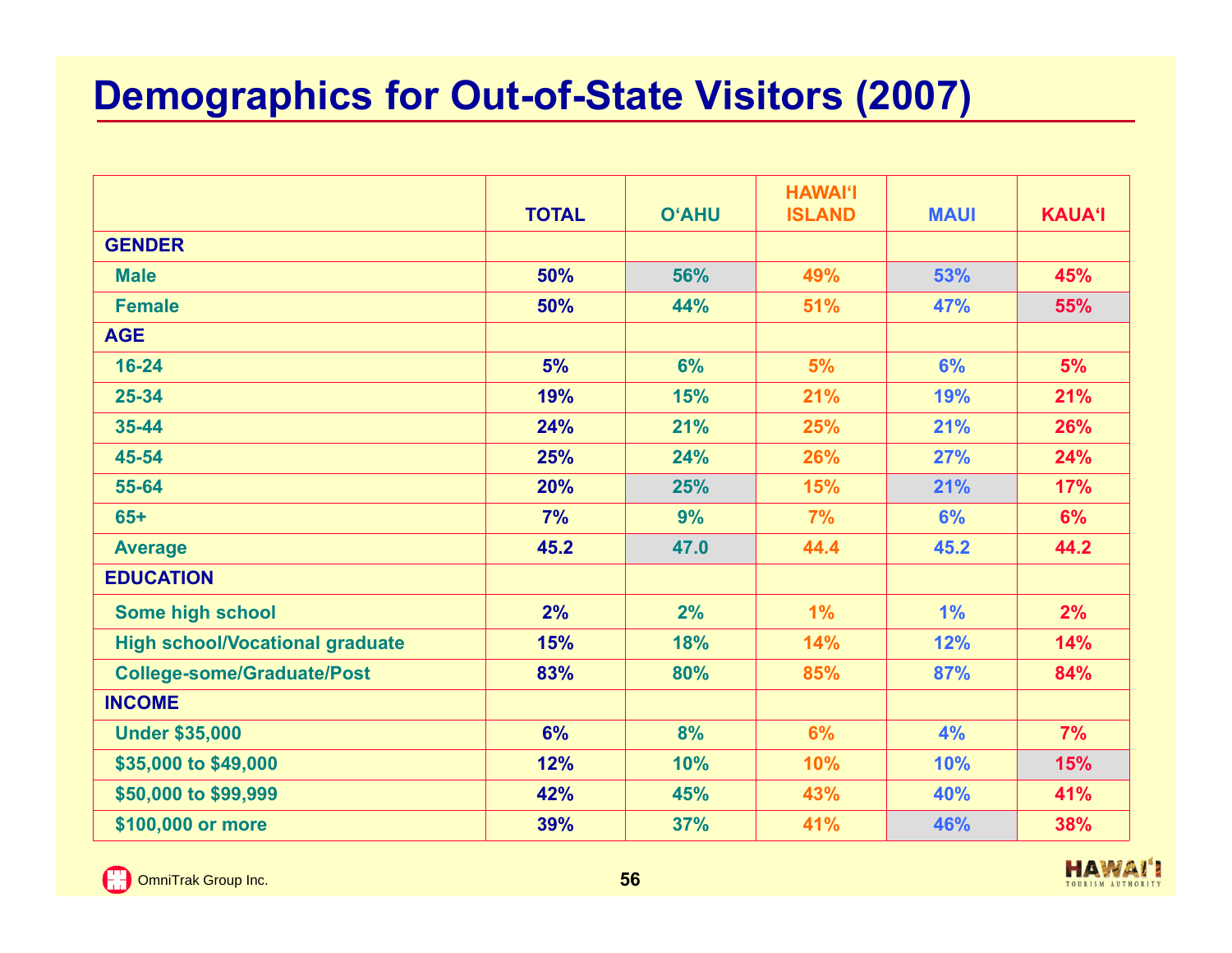#### **Number of Visits (2007)**

On average, annual park visits exceed 10 times. Frequency is highest for Maui at almost 19 times per year, and lowest on Kaua'i at under 3 times.

|                 | <b>TOTAL</b> | <b>O'AHU</b> | <b>HAWAI'I</b><br><b>ISLAND</b> | <b>MAUI</b> | <b>KAUA'I</b> |
|-----------------|--------------|--------------|---------------------------------|-------------|---------------|
|                 | 62%          | 57%          | 50%                             | 59%         | 76%           |
| 2 to 5          | <b>20%</b>   | 21%          | 21%                             | 17%         | 19%           |
| <b>6 to 9</b>   | 5%           | 5%           | 8%                              | 5%          | 3%            |
| <b>10 to 49</b> | 8%           | 11%          | 13%                             | 7%          | 1%            |
| <b>50 to 99</b> | 2%           | 2%           | 4%                              | 5%          | $0\%$         |
| $100+$          | 3%           | 4%           | 5%                              | 8%          | 1%            |
| <b>Mean</b>     | 10.6         | 11.8         | 15.0                            | 18.6        | 2.9           |
| <b>Base</b>     | 6,895        | 1,984        | 1,636                           | 741         | 2,534         |

Q3: In the last year, how many visits did you make to this park including this one?

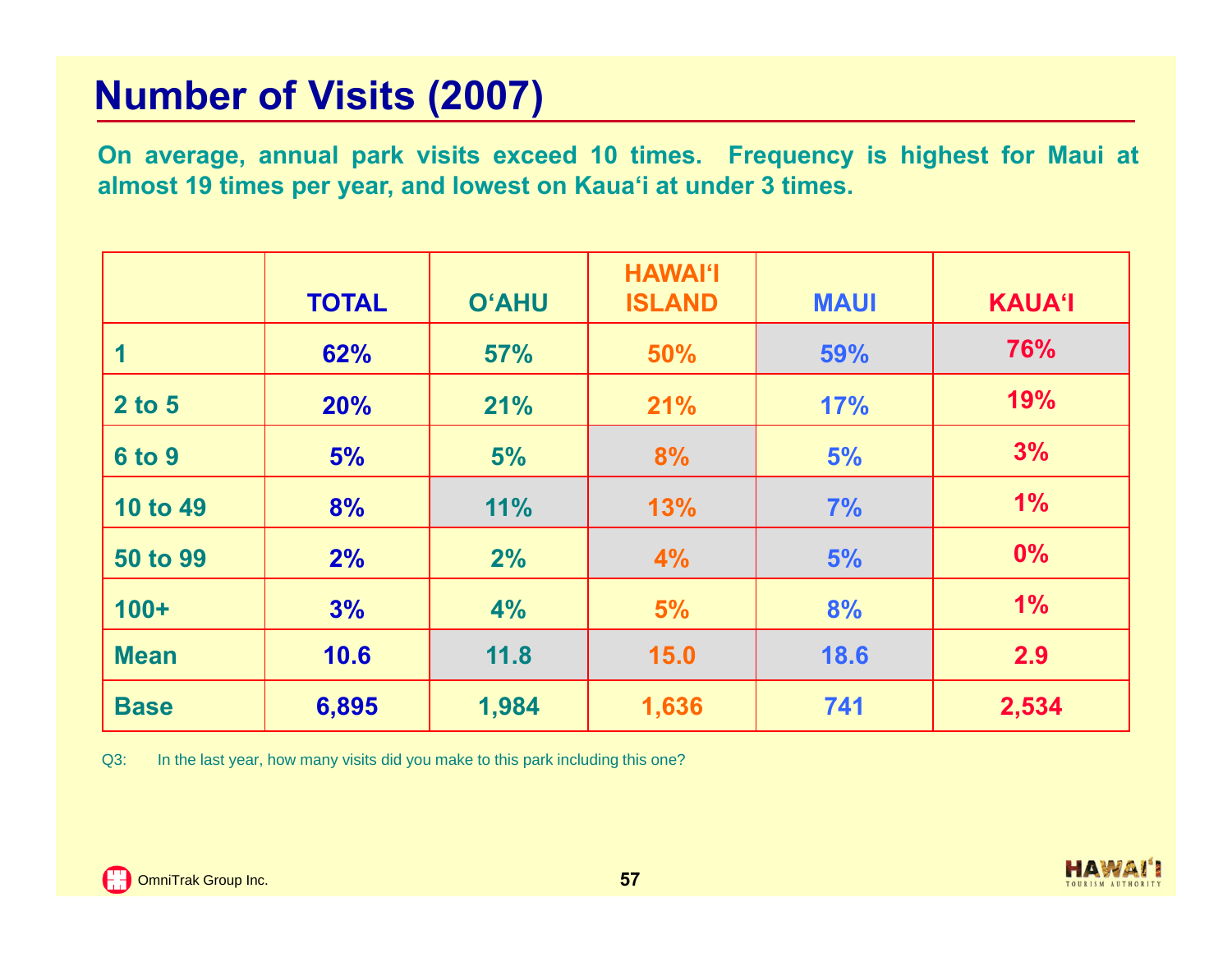## **Frequency of Visits by Island (Tracking)**

Frequency of visits has declined overall by 49%. Significant decreases have occurred on Hawai'i Island and Kaua'i, down almost half and two thirds, respectively.



Base: 2007: Total (6,895), O'ahu (1,984), Hawai'i Island (1636), Maui (741), Kaua'i (2,534) 2003: Total (11,658); O'ahu (5,844); Hawai'i Island (2,027), Maui (717); Kaua'i (3,069)

Q3: In the last year, how many visits did you make to this park including this one?

E3 OmniTrak Group Inc. **58**

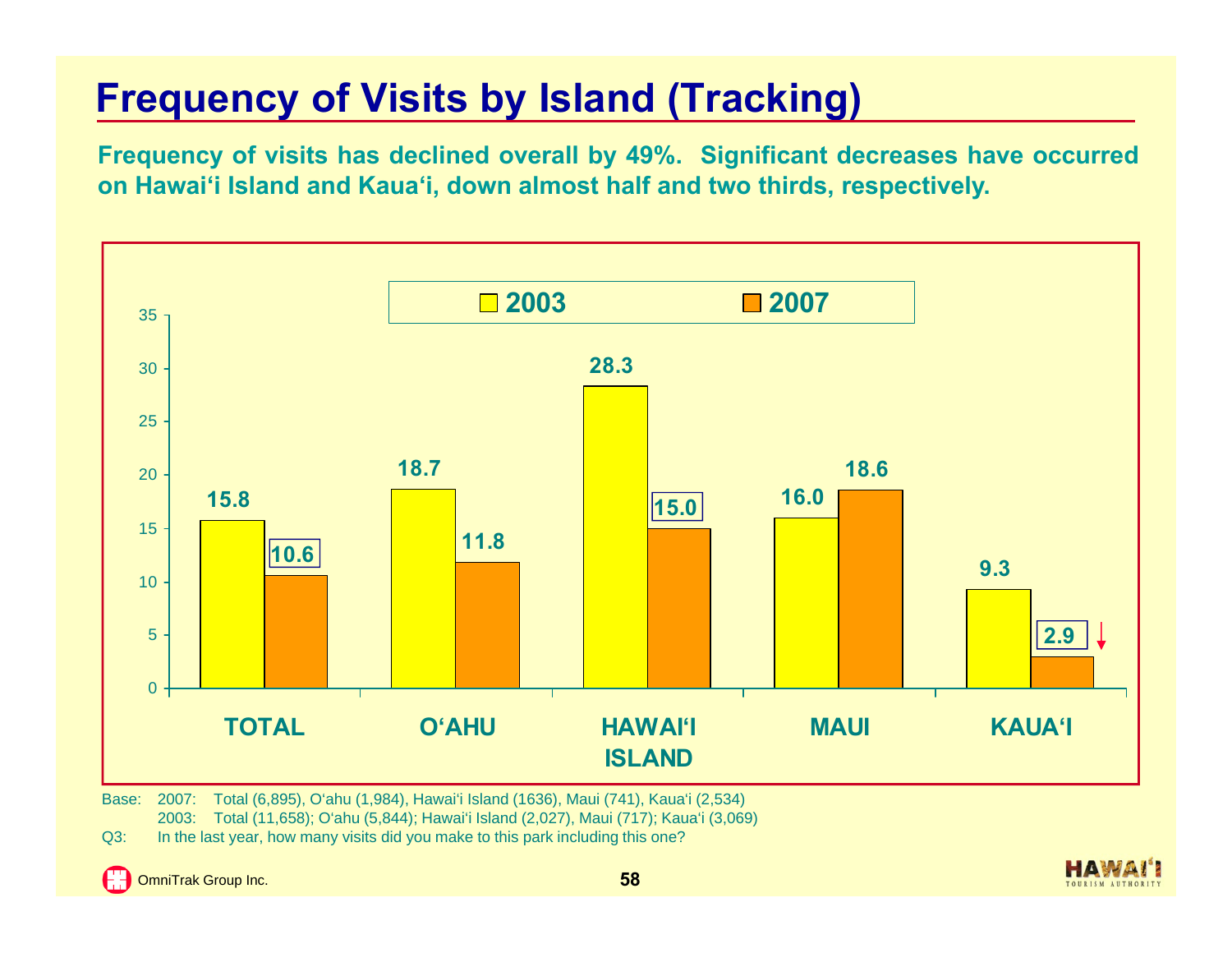## **Frequency of Visits by Segment and Island (2007)**

Although it is not surprising that high frequency is driven by residents, it is surprising that out-of-state visitors go to the same park more than once in a year. On average, in **fact, non-residents visit twice <sup>a</sup> year, and 3 times on O'ahu.**



Base: Total (1,873/5,022); O'ahu (702/1,282); Hawai'i Island (566/1,070); Maui (229/512); Kaua'i (376/2,158)

Q3: In the last year, how many visits did you make to this park including this one?

TOURISM AUTHORIT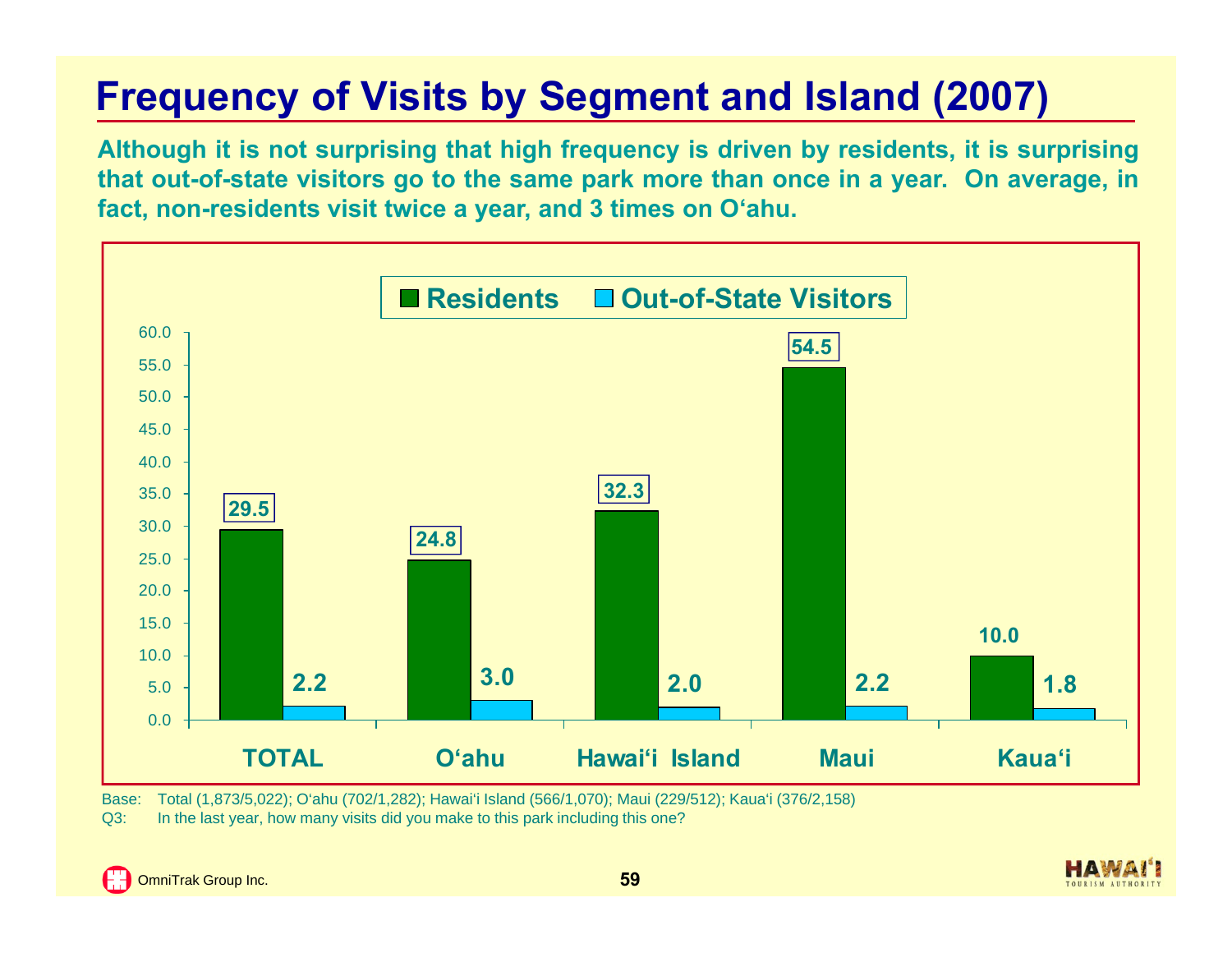## **Frequency of Visits by Segment and Island (Tracking)**

Hawai'i residents report a 32% decrease in the frequency with which they visit state parks in the past year. Statistically significant declines are evident among residents on the Hawai'i Island (-37%) and Kaua'i (-83%). Out-of-state visitors also report lower **frequency of visit to Hawai'i Island parks (-66%).**

|                |      | <b>RESIDENTS</b> | <b>OUT-OF-STATE VISITORS</b> |      |  |
|----------------|------|------------------|------------------------------|------|--|
|                | 2003 | 2007             | 2003                         | 2007 |  |
| <b>TOTAL</b>   | 43.5 | 29.5             | 2.9                          | 2.2  |  |
| <b>O'ahu</b>   | 35.6 | 24.8             | 3.3                          | 3.0  |  |
| Hawai'i Island | 51.5 | 32.3             | 6.0                          | 2.0  |  |
| <b>Maui</b>    | 55.2 | 54.5             | 3.2                          | 2.2  |  |
| <b>Kaua'i</b>  | 58.1 | 10.0             | 1.9                          | 1.8  |  |

Q3: In the last year, how many visits did you make to this park including this one?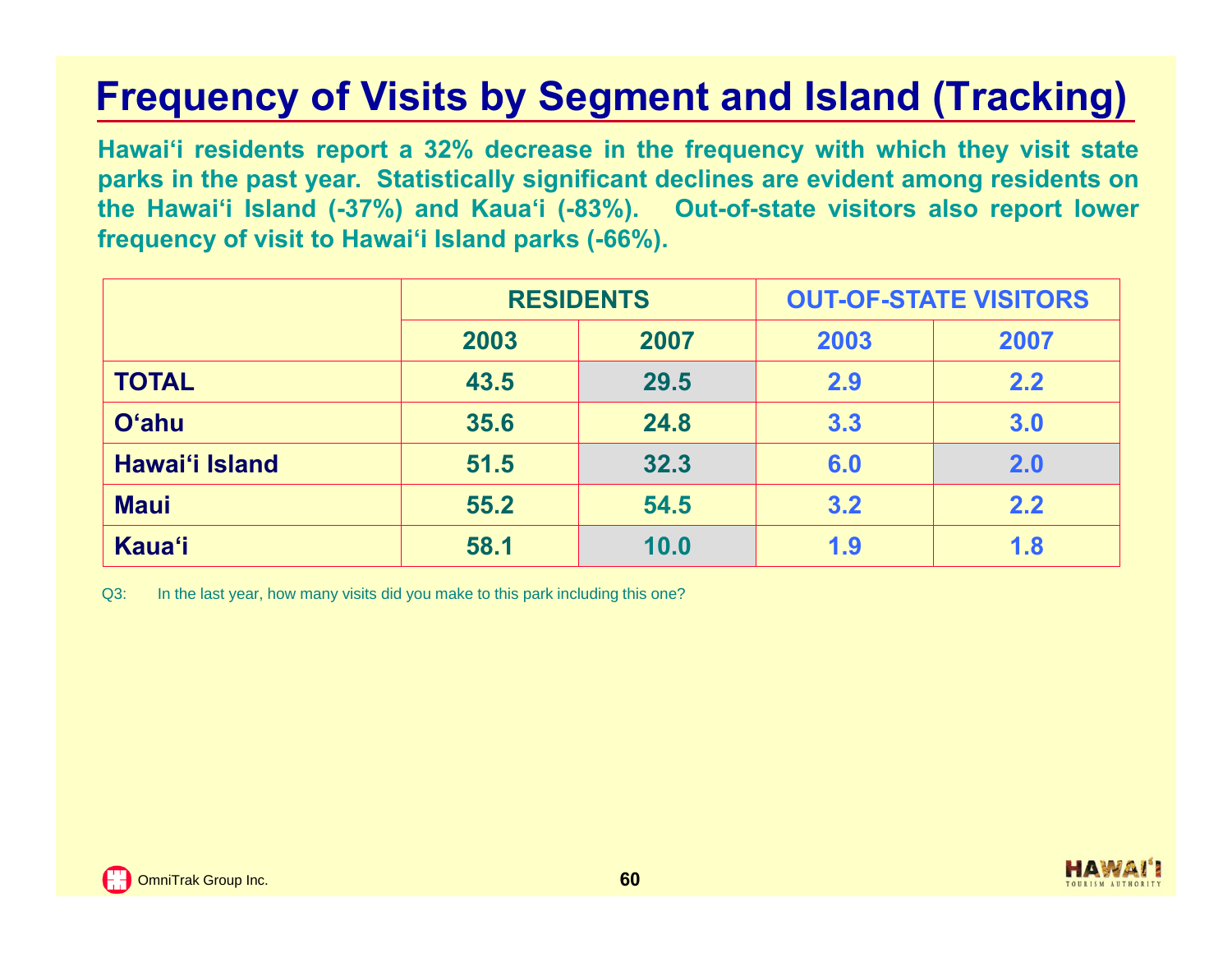#### **Travelgraphics: Out-of-State Visitors Only (2007)**

- $\blacktriangleright$  **Almost three-fifths of out-of-state visitors to parks are repeat visitors. On average, they have been to Hawai'i just over four times, and almost five times on O'ahu and Hawai'i Island.**
- $\sum_{i=1}^{n}$  **The main reasons behind their visits are nature and scenery (71%) and relaxation (67%). Kaua'i visitors have <sup>a</sup> higher incidence of enjoying nature and scenery, activities and socializing, while Maui visitors like the sand and surf.**

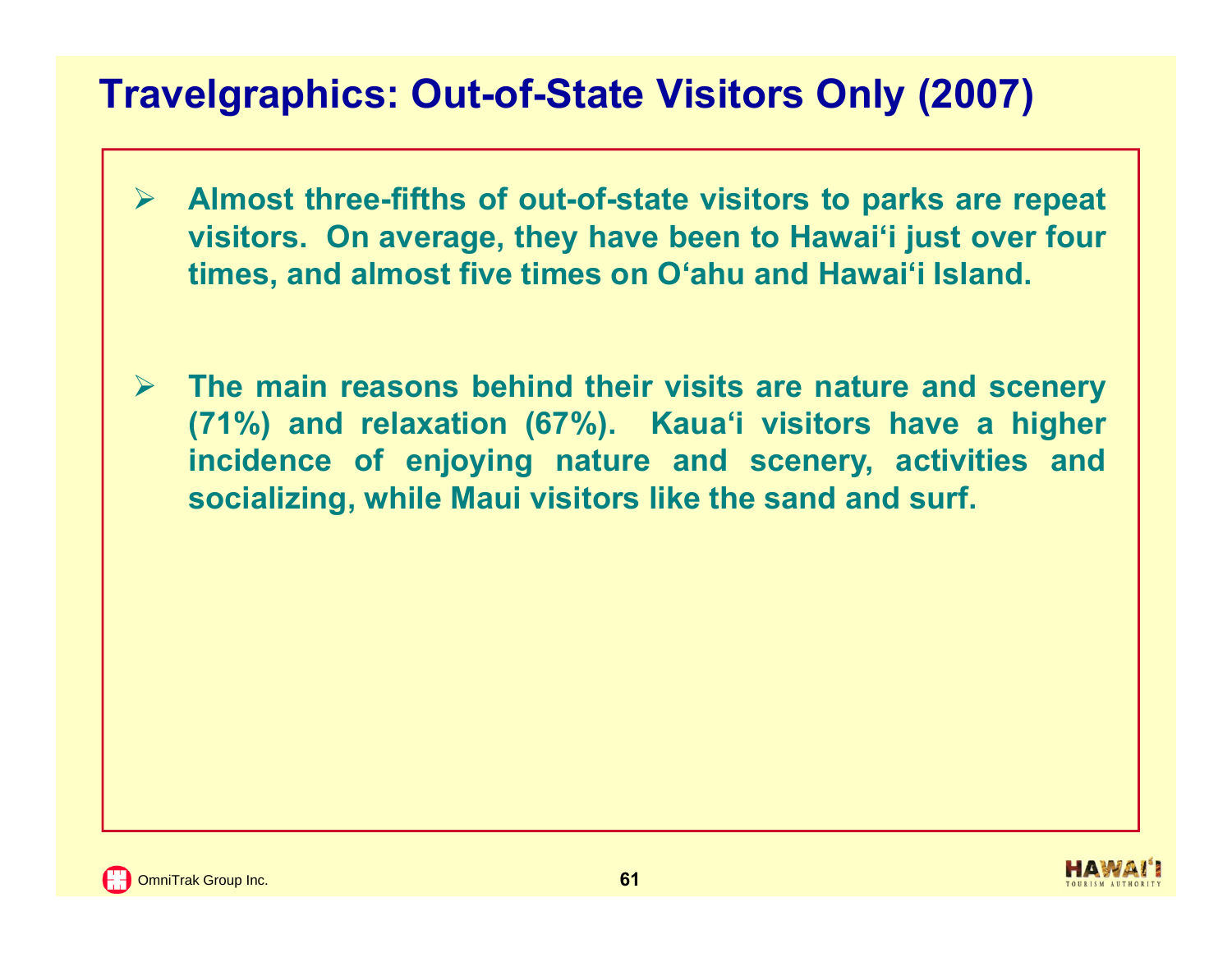## **Travelgraphics: Out-of-State Visitors Only (2007)**

|                                   | <b>TOTAL</b> | <b>O'AHU</b> | <b>HAWAI'I</b><br><b>ISLAND</b> | <b>MAUI</b> | <b>KAUA'I</b> |
|-----------------------------------|--------------|--------------|---------------------------------|-------------|---------------|
| <b>NUMBER OF TRIPS TO HAWAI'I</b> |              |              |                                 |             |               |
| <b>First time</b>                 | 42%          | 44%          | 42%                             | 42%         | 40%           |
| <b>Repeat</b>                     | 58%          | 56%          | 58%                             | 58%         | 60%           |
| $\overline{2}$                    | 19%          | 20%          | 16%                             | 18%         | 20%           |
| $\overline{3}$                    | 9%           | 8%           | 9%                              | 8%          | 10%           |
| $\overline{\mathbf{4}}$           | 6%           | 5%           | 6%                              | 7%          | 7%            |
| $5-9$                             | 14%          | 9%           | 16%                             | 17%         | 15%           |
| 10 or more                        | 11%          | 14%          | 11%                             | 8%          | 9%            |
| <b>Average</b>                    | 4.2          | 4.9          | 4.5                             | 4.1         | 3.7           |
| <b>VISITOR TYPE</b>               |              |              |                                 |             |               |
| <b>Nature/scenery</b>             | 71%          | 71%          | 65%                             | 69%         | 73%           |
| <b>Relaxation</b>                 | 67%          | 67%          | 63%                             | 69%         | 67%           |
| <b>Sand/surf</b>                  | 52%          | 48%          | 55%                             | 58%         | 52%           |
| <b>Activities</b>                 | 45%          | 34%          | 44%                             | 44%         | 52%           |
| <b>Culture</b>                    | 35%          | 39%          | 32%                             | 36%         | 34%           |
| <b>Family</b>                     | 34%          | 26%          | 35%                             | 35%         | 39%           |
| <b>Socializing</b>                | 20%          | 16%          | 17%                             | 19%         | 24%           |

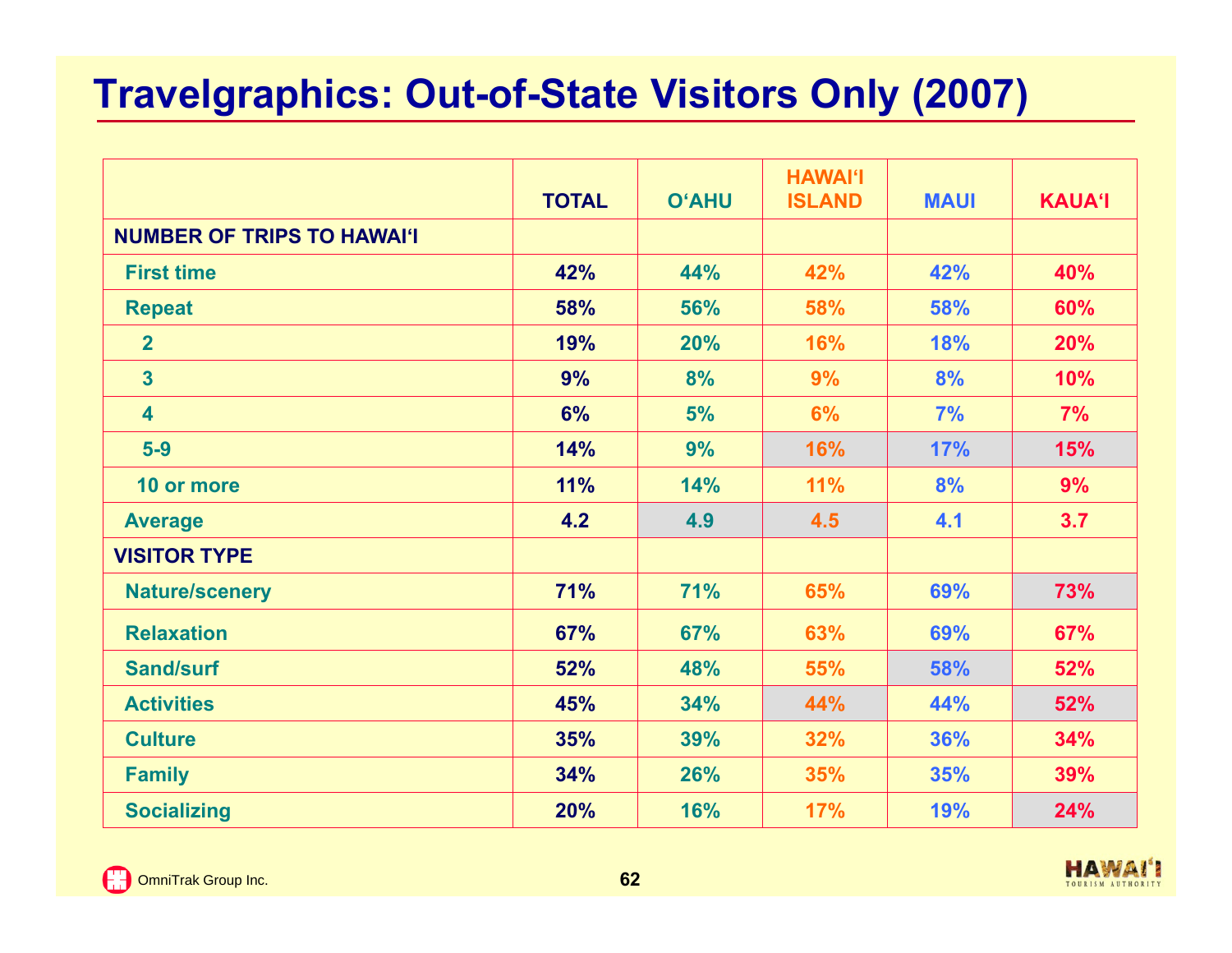# **MOTIVATIONAL ANALYSIS**

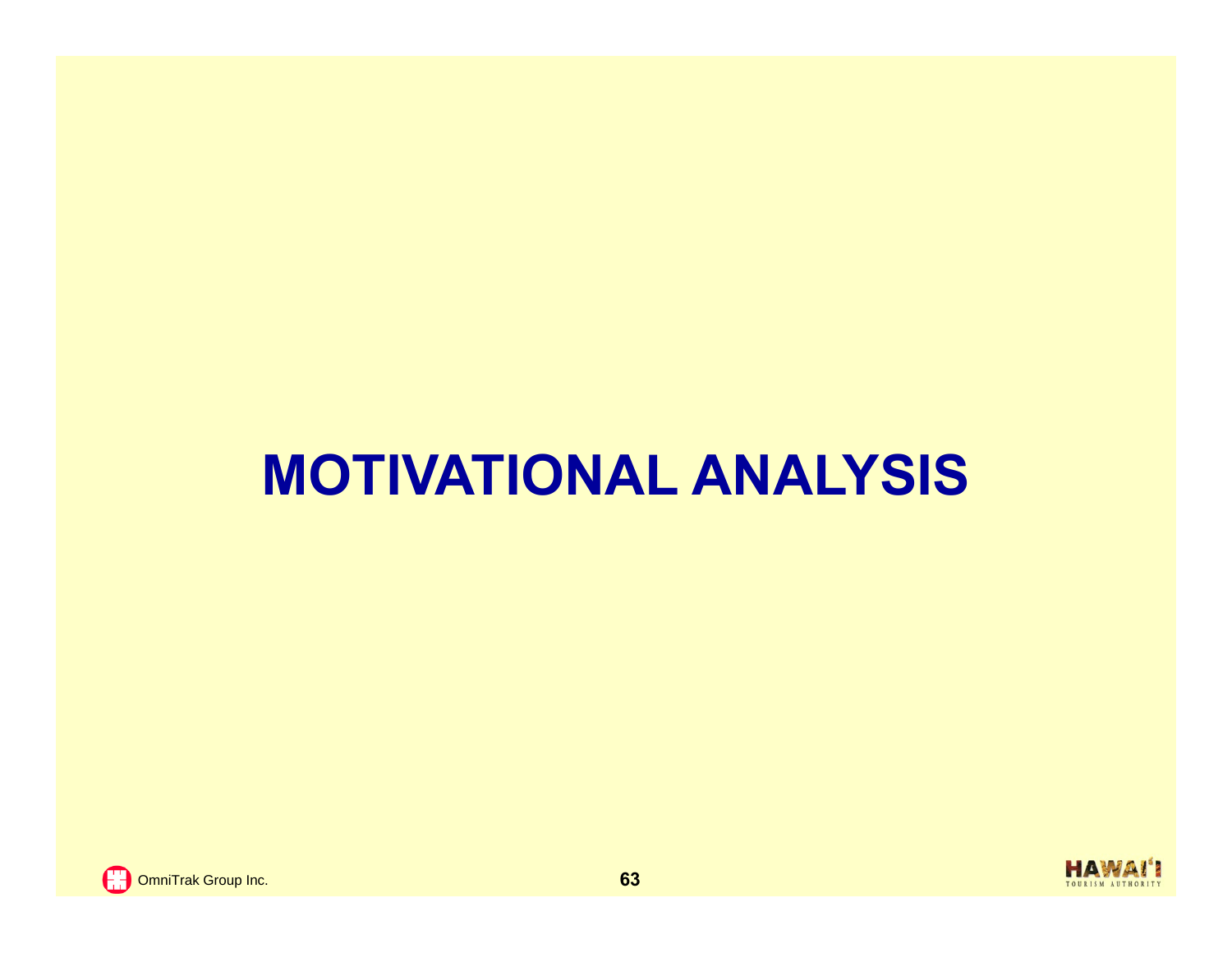## **Main Reason for Park Visits: Statewide (Tracking)**

As in 2003, social outings and scenic views are most frequently cited as reasons for park visits. Users going for ocean and water activity have increased +7 points, while **hikers have declined -4 points.**



Base: 2007 (7,447); 2003 (11,658)

Q4: What is the main reason for visiting this park?

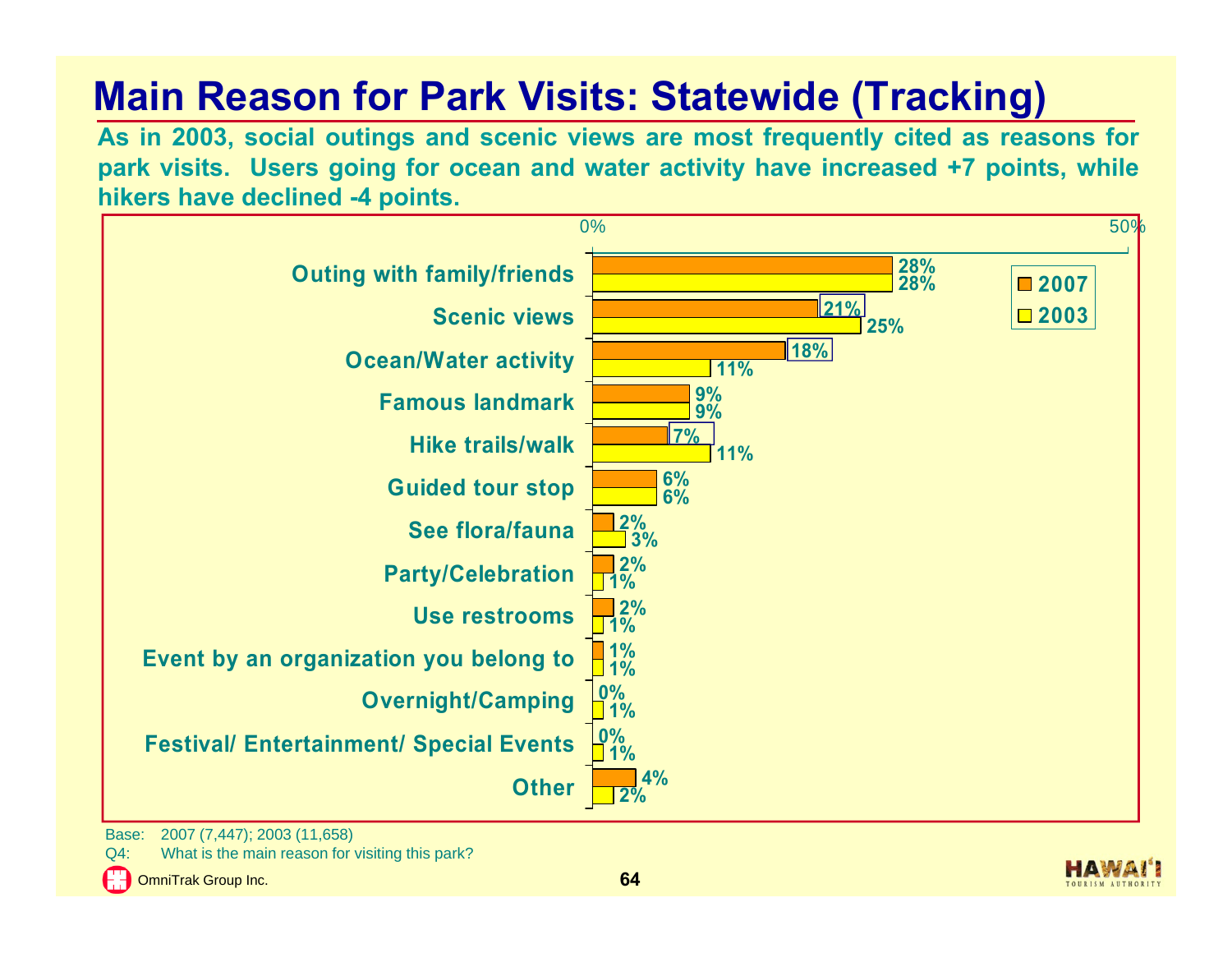## **Main Reason for Park Visit by Segment (2007)**

While residents go to parks for outings and ocean activities, non-residents enjoy scenic **views, landmarks or <sup>a</sup> guided tour stop.**



Base: Residents (1,965); Visitors (5,482)

Q4: What is the main reason for visiting this park?

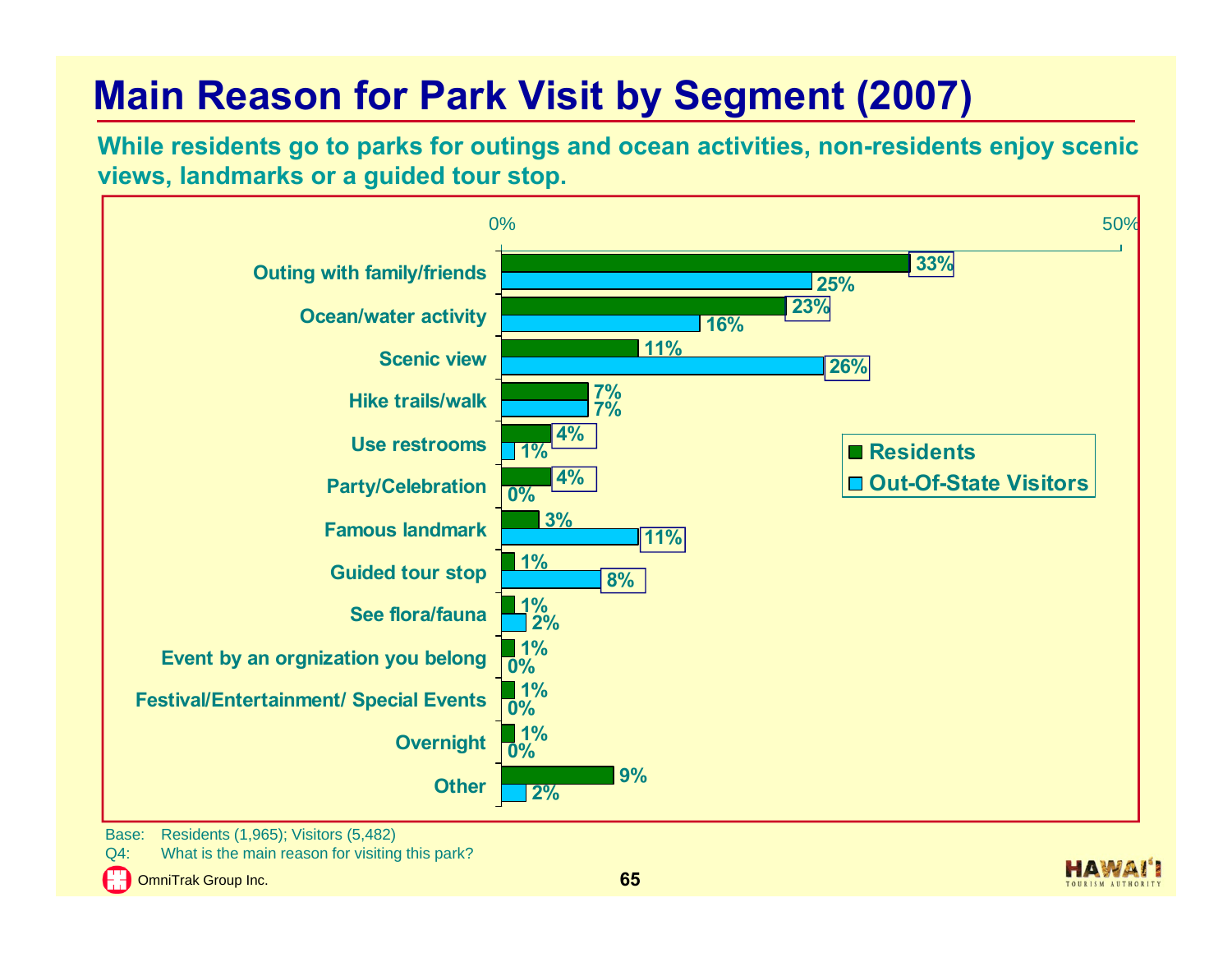# **Park User Motivations Top 3 By Island (2007)**

User motivations differ only slightly by Island. Except for Hawai'i Island, family or friends outings is the main motivation. On Hawai'i Island, this reason is tied for #1 with ocean and water activities, the third most mentioned reason on other Islands.



Base: O'ahu (2,097); Hawai'i Island (1,797), Maui (776); Kaua'i (2,777) Q4: What is the main reason for visiting this park?

OmniTrak Group Inc. **66**

COURISM AUTHORIT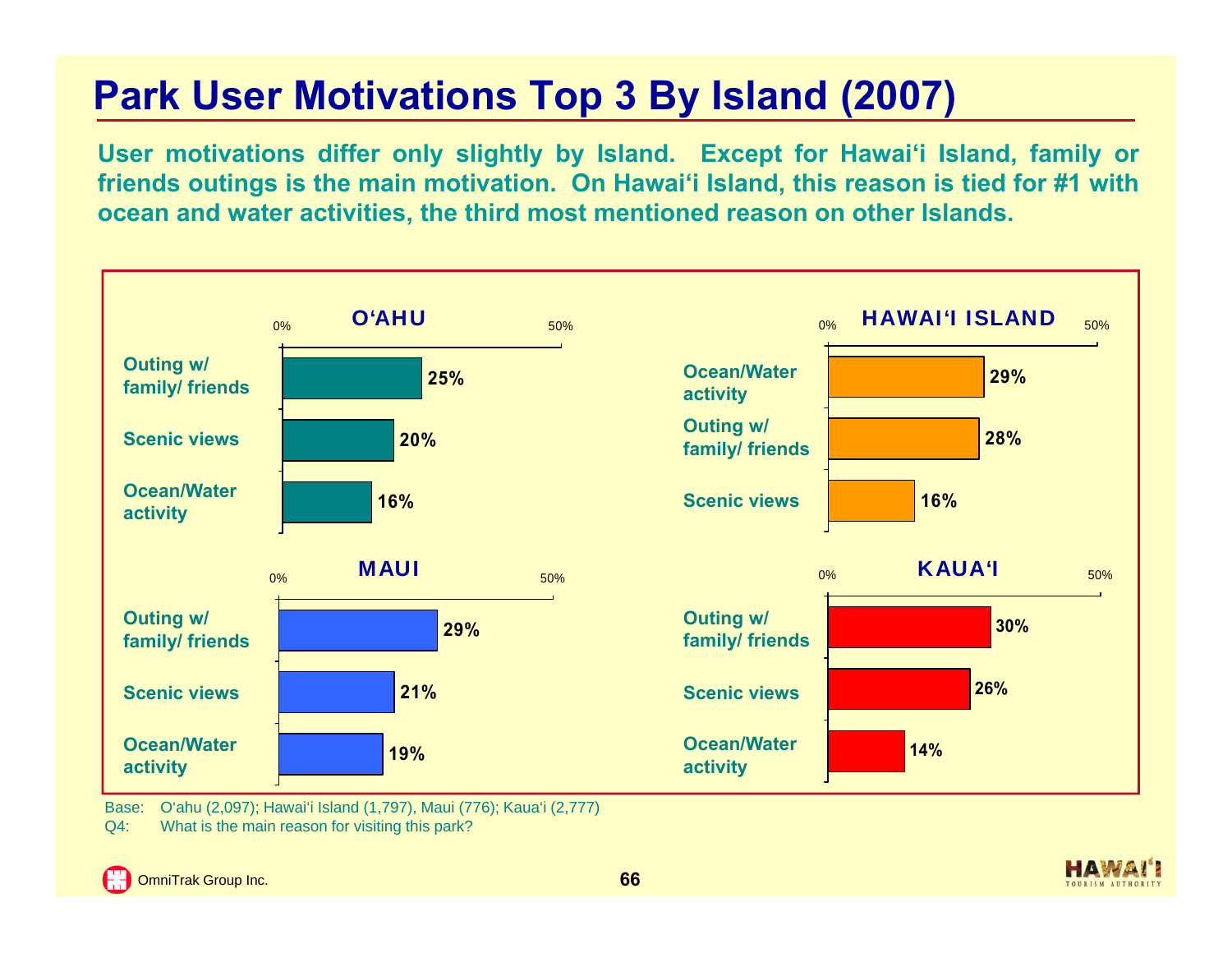## **Park User Motivations by Island: Detail (Tracking)**

Park users motivated to enjoy ocean and water activities are up on O'ahu and Hawai'i **Island, while family outings have increased on Kaua'i.**

|                                              |       | <b>O'AHU</b> |       | <b>HAWAI'I</b><br><b>ISLAND</b> |            | <b>MAUI</b> |       | <b>KAUA'I</b> |
|----------------------------------------------|-------|--------------|-------|---------------------------------|------------|-------------|-------|---------------|
|                                              | 2003  | 2007         | 2003  | 2007                            | 2003       | 2007        | 2003  | 2007          |
| <b>Outing with family/friends</b>            | 31%   | 25%          | 29%   | 28%                             | 24%        | 29%         | 25%   | 30%           |
| <b>Scenic views</b>                          | 25%   | 20%          | 20%   | 16%                             | 24%        | 21%         | 28%   | 26%           |
| <b>Ocean/Water activity</b>                  | 8%    | 16%          | 13%   | 29%                             | <b>15%</b> | 19%         | 12%   | 14%           |
| <b>Famous landmark</b>                       | 11%   | 13%          | 7%    | 5%                              | 11%        | 6%          | 7%    | 8%            |
| <b>Hike trails/walk</b>                      | 7%    | 7%           | 6%    | 3%                              | 10%        | 5%          | 18%   | 11%           |
| <b>Guided tour stop</b>                      | 7%    | 10%          | 9%    | 2%                              | 6%         | 6%          | 4%    | 4%            |
| See flora/fauna                              | 1%    | 1%           | 3%    | 2%                              | 4%         | 3%          | 3%    | 2%            |
| <b>Party/Celebration</b>                     | 2%    | 1%           | 3%    | 4%                              | 1%         | 1%          | 1%    | 1%            |
| Event by an organization you belong          | 1%    | 1%           | 2%    | 1%                              | 0%         | 1%          | 0%    | 0%            |
| <b>Use restrooms</b>                         | 1%    | 1%           | 5%    | 5%                              | 1%         | 5%          | $0\%$ | 1%            |
| <b>Overnight/Camping</b>                     | 1%    | 0%           | $0\%$ | $0\%$                           | 1%         | 1%          | 1%    | $0\%$         |
| <b>Festival/Entertainment/Special Events</b> | 1%    | $0\%$        | 0%    | $0\%$                           | 0%         | 1%          | $0\%$ | 0%            |
| <b>Other</b>                                 | 4%    | 6%           | 4%    | 5%                              | 3%         | 2%          | 1%    | 3%            |
| <b>Base</b>                                  | 5,844 | 2,097        | 2,027 | 1,797                           | 717        | 776         | 3,069 | 2,777         |

Q4: What is the main reason for visiting this park?

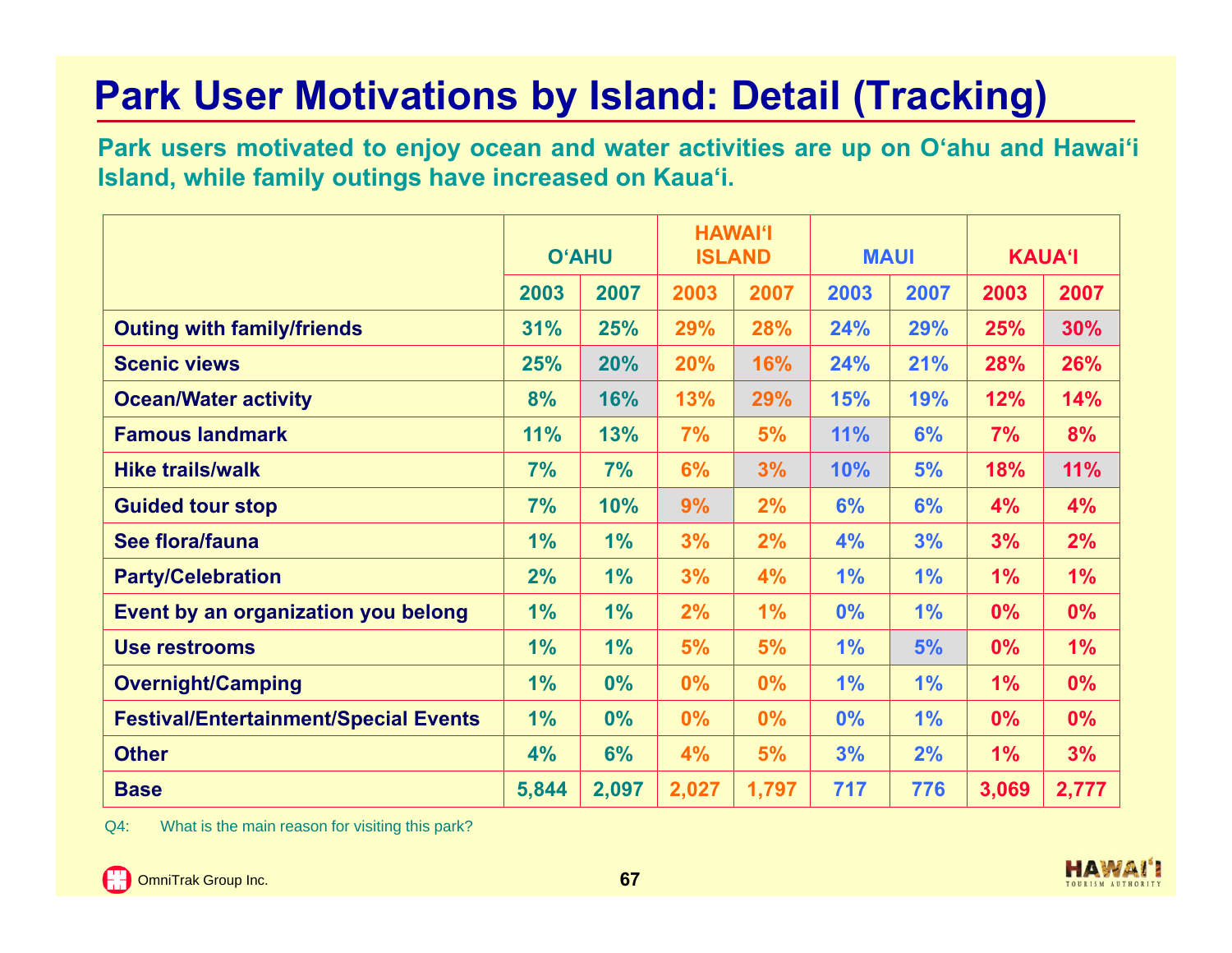## **Park User Motivations by Island and Segment (2007)**

|                                              |                       | <b>O'AHU</b>                                 |                       | <b>HAWAI'I</b><br><b>ISLAND</b>              | <b>MAUI</b>           |                                              | <b>KAUA'I</b>  |                                              |
|----------------------------------------------|-----------------------|----------------------------------------------|-----------------------|----------------------------------------------|-----------------------|----------------------------------------------|----------------|----------------------------------------------|
|                                              | <b>Resi-</b><br>dents | Out-<br>of-<br><b>State</b><br>Visi-<br>tors | <b>Resi-</b><br>dents | Out-<br>of-<br><b>State</b><br>Visi-<br>tors | <b>Resi-</b><br>dents | Out-<br>of-<br><b>State</b><br>Visi-<br>tors | Resi-<br>dents | Out-<br>of-<br><b>State</b><br>Visi-<br>tors |
| <b>Outing with family/friends</b>            | 34%                   | 19%                                          | 31%                   | 25%                                          | 28%                   | 29%                                          | 42%            | 28%                                          |
| <b>Ocean/water activity</b>                  | 24%                   | 10%                                          | 24%                   | 32%                                          | 30%                   | 14%                                          | 11%            | 15%                                          |
| <b>Scenic view</b>                           | 12%                   | 25%                                          | 8%                    | 21%                                          | 9%                    | 26%                                          | 16%            | 28%                                          |
| <b>Hike trails/walk</b>                      | 8%                    | 6%                                           | 5%                    | 2%                                           | 6%                    | 4%                                           | 10%            | 11%                                          |
| <b>Use restrooms</b>                         | 1%                    | 0%                                           | 8%                    | 3%                                           | 6%                    | 4%                                           | 3%             | 1%                                           |
| <b>Party/Celebration</b>                     | 2%                    | 0%                                           | 9%                    | 1%                                           | 3%                    | 0%                                           | 1%             | 0%                                           |
| <b>Famous landmark</b>                       | 3%                    | 20%                                          | 2%                    | 8%                                           | 2%                    | 8%                                           | 7%             | 8%                                           |
| <b>Guided tour stop</b>                      | 1%                    | 16%                                          | 1%                    | 3%                                           | 3%                    | 7%                                           | 1%             | 5%                                           |
| See flora/fauna                              | 1%                    | 0%                                           | 1%                    | 4%                                           | 2%                    | 3%                                           | $1\%$          | 2%                                           |
| Event by an organization you belong to       | 1%                    | 0%                                           | 2%                    | 0%                                           | 1%                    | 1%                                           |                | 0%                                           |
| <b>Festival/Entertainment/Special Events</b> | 0%                    | 0%                                           | 1%                    | 0%                                           | 4%                    | 0%                                           |                | 0%                                           |
| <b>Overnight</b>                             | 0%                    | 0%                                           | 1%                    | 0%                                           | 2%                    | 1%                                           | 1%             | 0%                                           |
| <b>Other</b>                                 | 12%                   | 2%                                           | 8%                    | 2%                                           | 5%                    | 1%                                           | 7%             | 2%                                           |
| <b>Base</b>                                  | 712                   | 1,385                                        | 622                   | 1,175                                        | 234                   | 542                                          | 397            | 2,380                                        |

Q4: What is the main reason for visiting this park?

**C.** OmniTrak Group Inc. **68** 

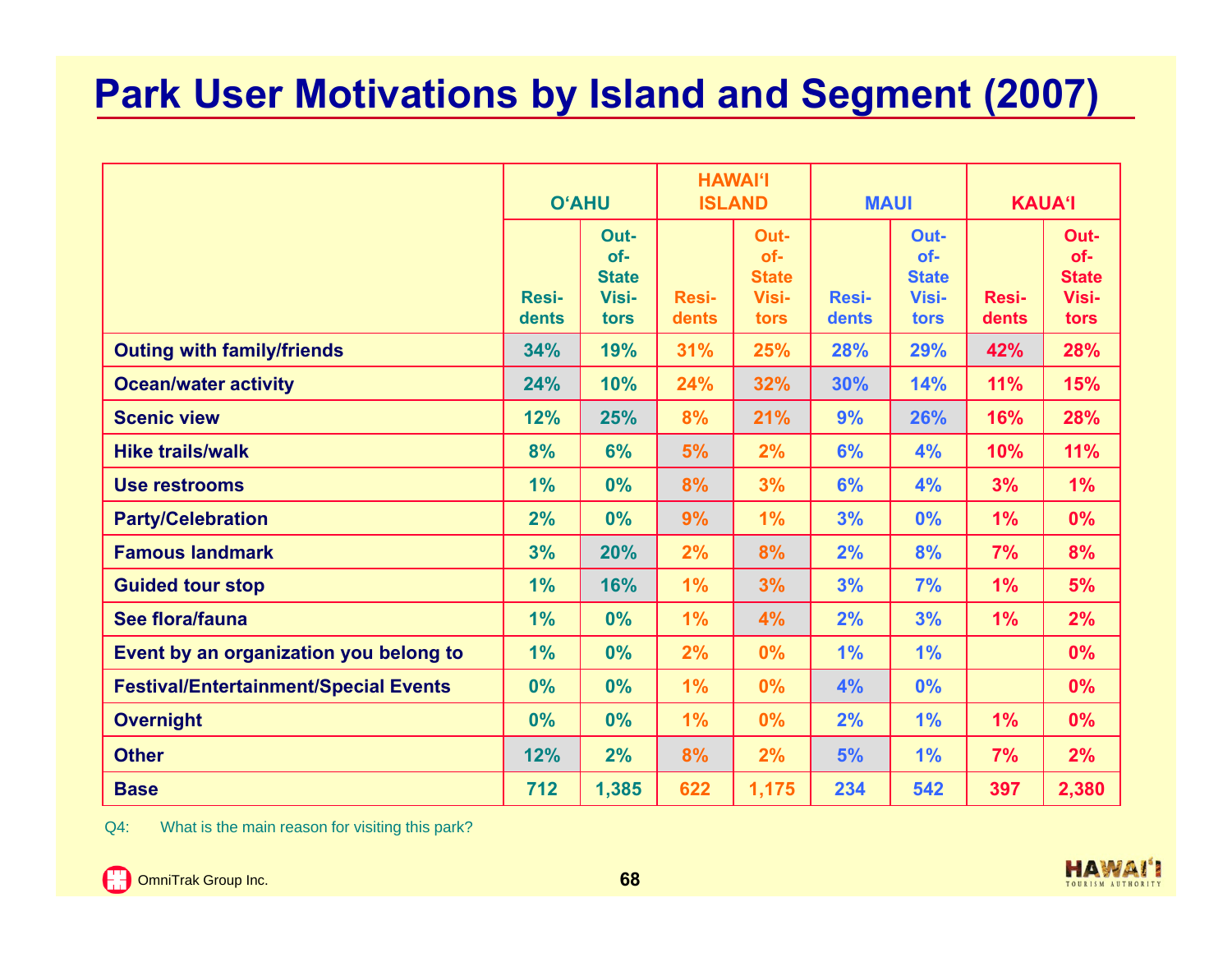## **Sources of Information: Statewide (Tracking)**

The importance of past personal experience ranks first has increased since 2003. It now ranks as the most used source of information on parks, with books, magazines and brochures ranking **second. Internet usage has almost doubled.**



Base: 2007 (7,330); 2003 (11,658)

Q10: Where did you get information about this park?



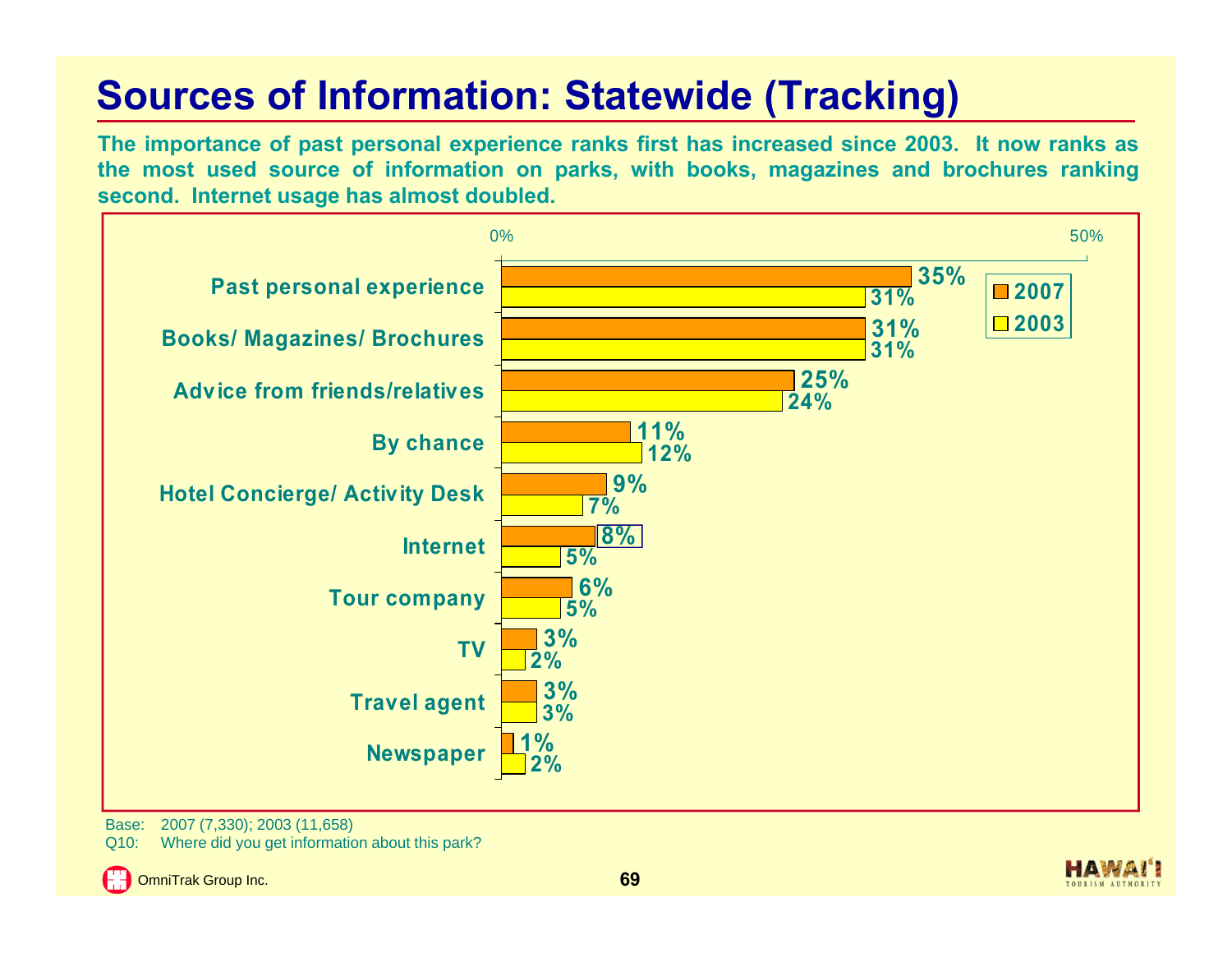## **Sources of Information by Segment (2007)**

While residents rely on personal experience, out-of-state visitors, not surprisingly rely **on printed materials (41%); hotel advice (12%) and the Internet (10%).**



Base: Residents (1,914); Visitors (5,416)

Q10: Where did you get information about this park?

OmniTrak Group Inc. **70**

TOURISM AUTHORIT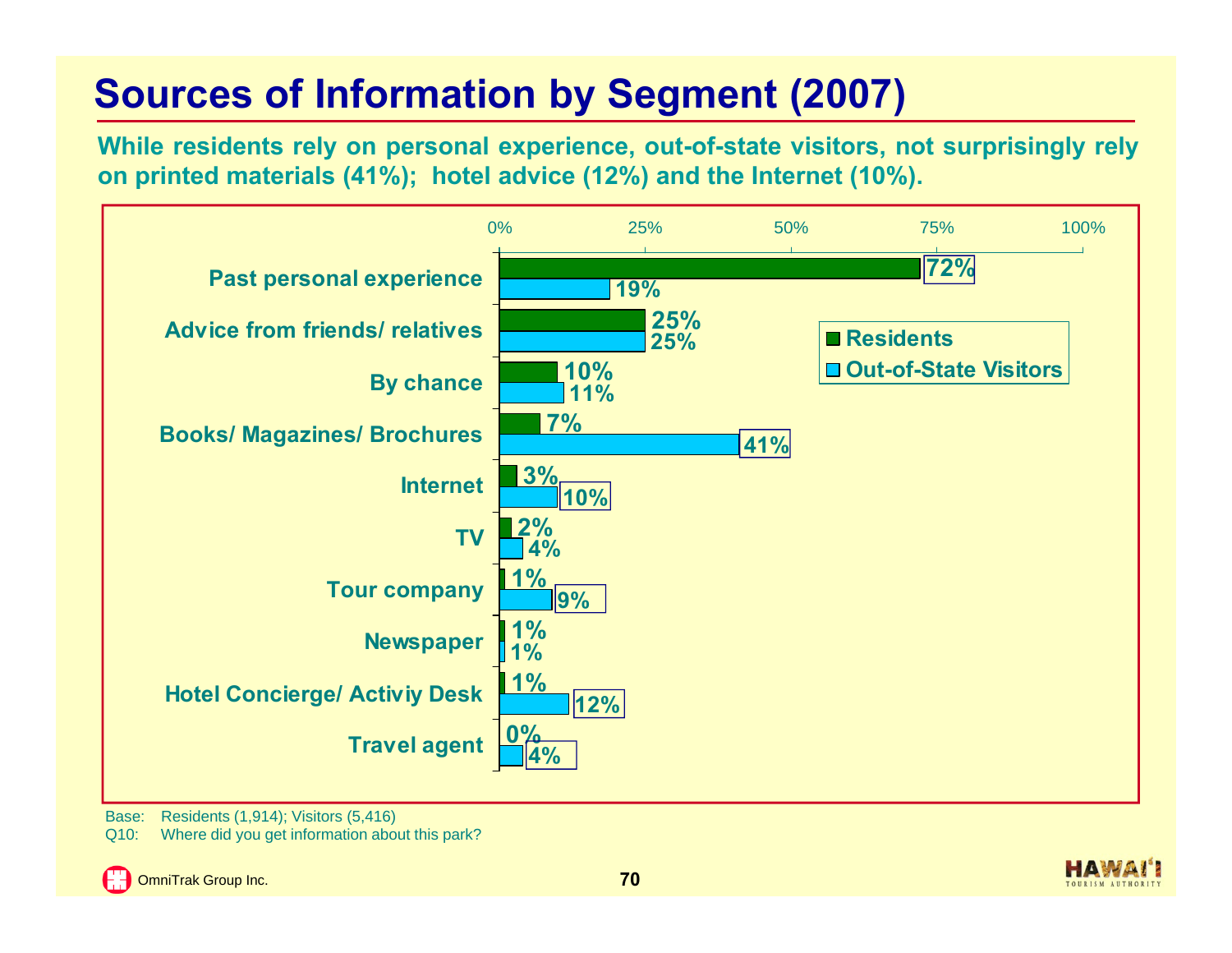## **Sources of Information Top 3 by Island (2007)**

The sources of information used by Island tends to track with the resident vs. out-of**state visitor mix of park users on that Island.**



Base: O'ahu (2,093); Hawai'i Island (1,735); Maui (731); Kaua'i (2,771) Q10: Where did you get information about this park?

COURISM AUTHORIT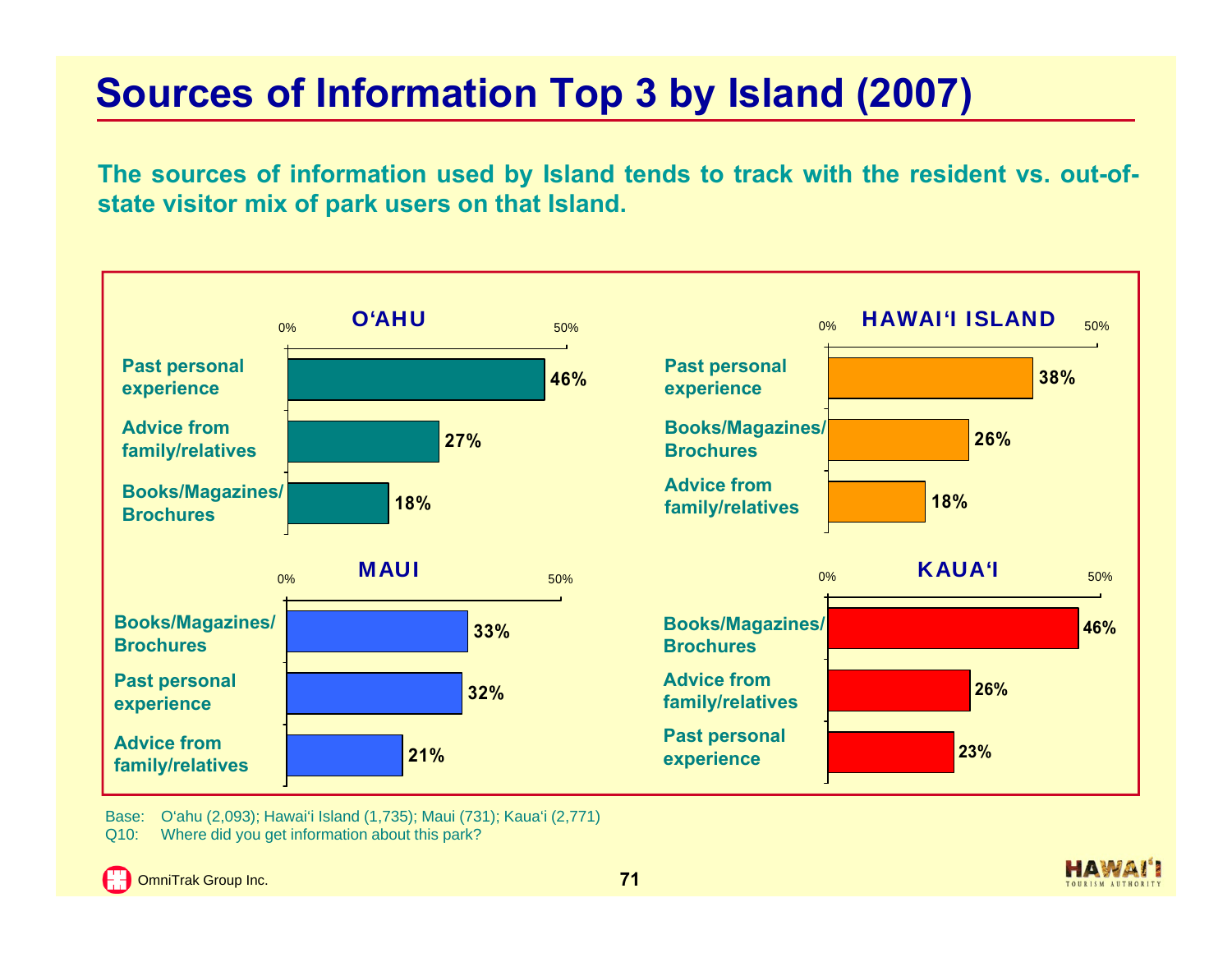#### **Sources of Information by Segment (2007)**

|                                      |                              | <b>O'AHU</b>                                 |                       | <b>HAWAI'I</b><br><b>ISLAND</b>              |                       | <b>MAUI</b>                                         |                       | <b>KAUA'I</b>                                |  |
|--------------------------------------|------------------------------|----------------------------------------------|-----------------------|----------------------------------------------|-----------------------|-----------------------------------------------------|-----------------------|----------------------------------------------|--|
|                                      | <b>Resi-</b><br><b>Dents</b> | Out-<br>of-<br><b>State</b><br>Visi-<br>tors | <b>Resi-</b><br>dents | Out-<br>of-<br><b>State</b><br>Visi-<br>tors | <b>Resi-</b><br>dents | Out-<br>of-<br><b>State</b><br><b>Visi-</b><br>tors | <b>Resi-</b><br>dents | Out-<br>of-<br><b>State</b><br>Visi-<br>tors |  |
| <b>Past personal experience</b>      | 77%                          | 26%                                          | 69%                   | 15%                                          | 67%                   | 16%                                                 | 67%                   | 17%                                          |  |
| <b>Advice from friends/relatives</b> | 24%                          | 28%                                          | 26%                   | 21%                                          | 27%                   | 18%                                                 | 23%                   | 26%                                          |  |
| <b>By chance</b>                     | 6%                           | 11%                                          | 12%                   | 16%                                          | <b>15%</b>            | 14%                                                 | 9%                    | 7%                                           |  |
| <b>Books/Magazines/Brochures</b>     | 4%                           | 27%                                          | 4%                    | 41%                                          | 6%                    | 45%                                                 | 21%                   | 50%                                          |  |
| <b>Internet</b>                      | 3%                           | 9%                                           | 2%                    | 10%                                          | 3%                    | 8%                                                  | 7%                    | 12%                                          |  |
| <b>TV</b>                            | 1%                           | 1%                                           | 1%                    | 1%                                           | 1%                    | 4%                                                  | 5%                    | 6%                                           |  |
| <b>Tour company</b>                  | 2%                           | 17%                                          | 1%                    | 5%                                           | 2%                    | 8%                                                  | 1%                    | 5%                                           |  |
| <b>Newspaper</b>                     | 1%                           | 1%                                           | 1%                    | 1%                                           | 0%                    | 1%                                                  | 2%                    | 1%                                           |  |
| <b>Hotel Concierge/Activity Desk</b> | 0%                           | 6%                                           | 2%                    | 13%                                          | 1%                    | 9%                                                  | 3%                    | 17%                                          |  |
| <b>Travel agent</b>                  | 0%                           | 4%                                           | 0%                    | 3%                                           | 0%                    | 3%                                                  | 1%                    | 6%                                           |  |
| <b>Base</b>                          | 707                          | 1,386                                        | 597                   | 1,138                                        | 220                   | 511                                                 | 390                   | 2,381                                        |  |

Q10: Where did you get information about this park?

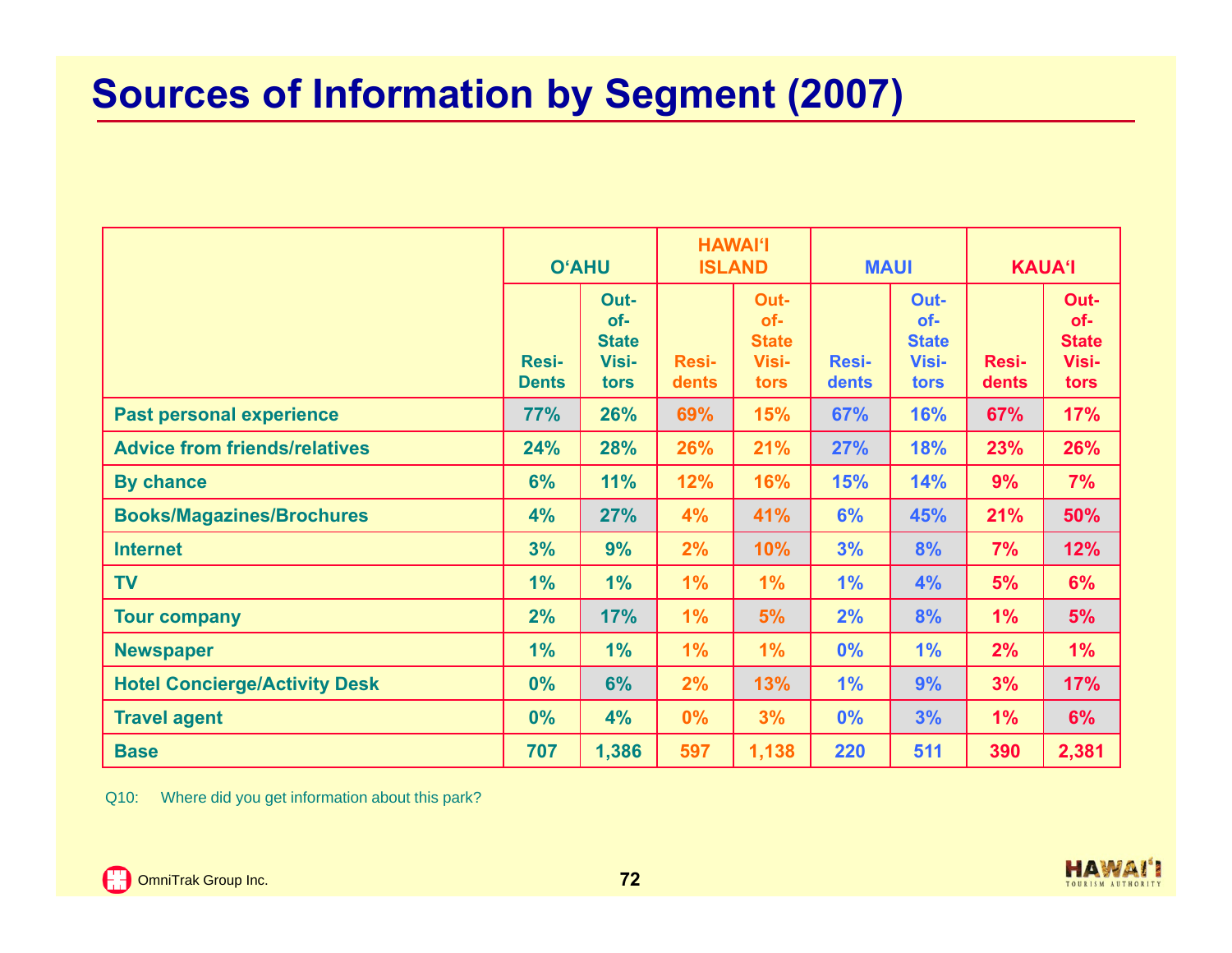# **BEHAVIORAL ANALYSIS**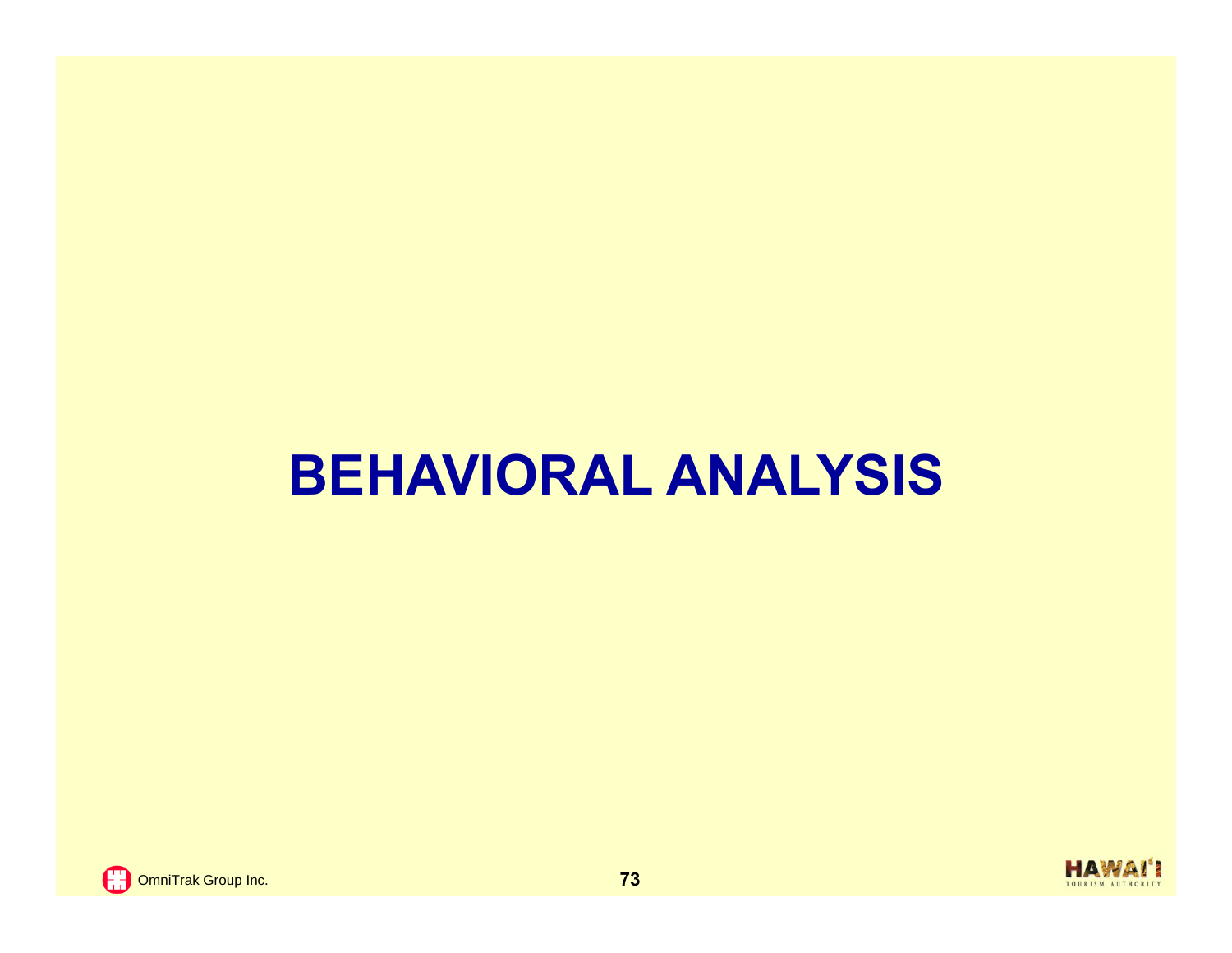#### **Transportation Sources (Tracking)**

Means of transportation to parks shows no significant changes over 2003. Private **vehicles and rental cars are still the main sources.**



Base: 2007 (7,340); 2003 (11,658)

Q11: To get to this park today, which means of transportation did you see?

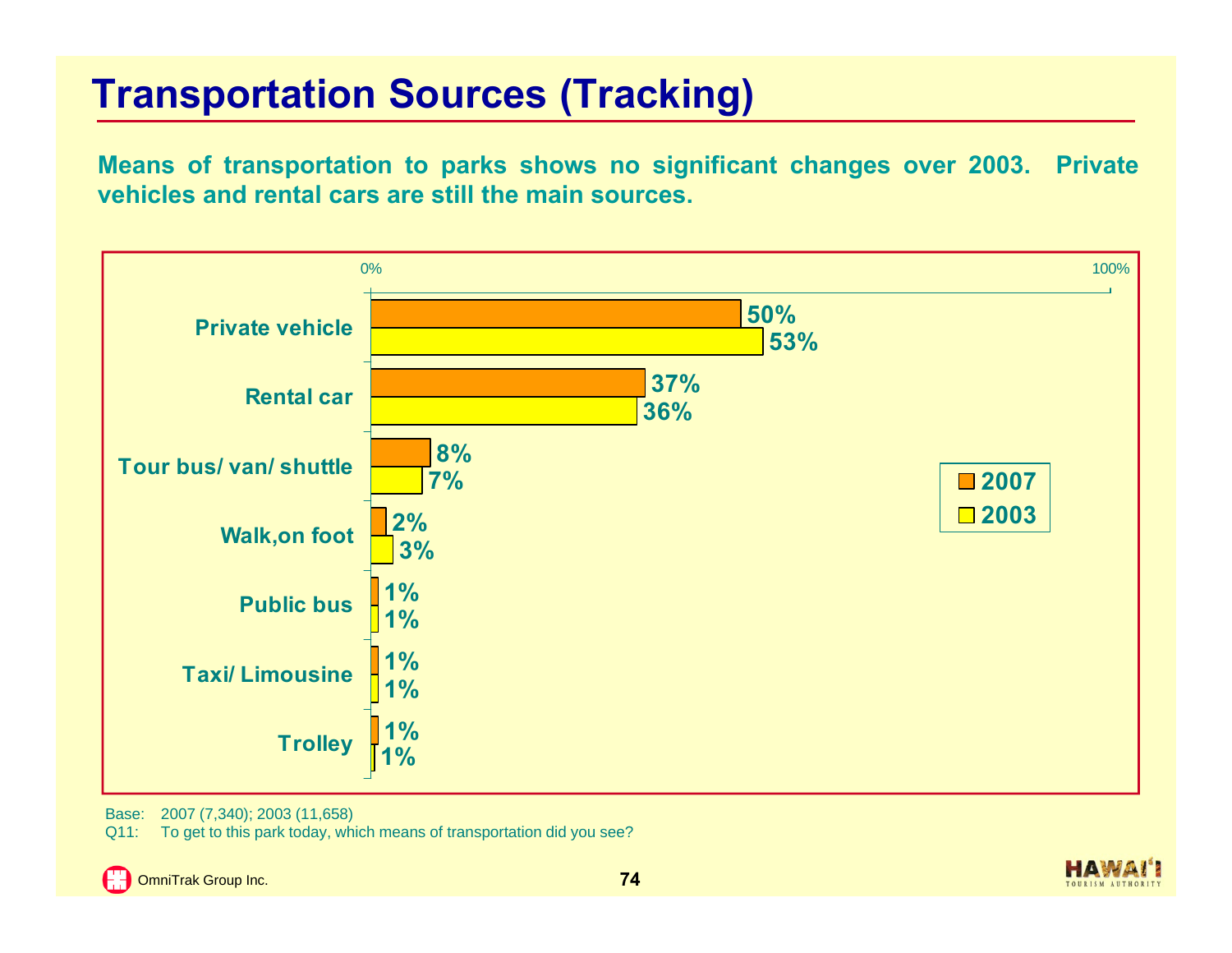# **Transportation Sources by Segment (2007)**

Half of non-resident park visitors get there by rental cars and a third by private **vehicles. Only <sup>a</sup> tenth use tour transportation.**



Base: Residents (1,941); Visitors (5,399)

Q11: To get to this park today, which means of transportation did you see?



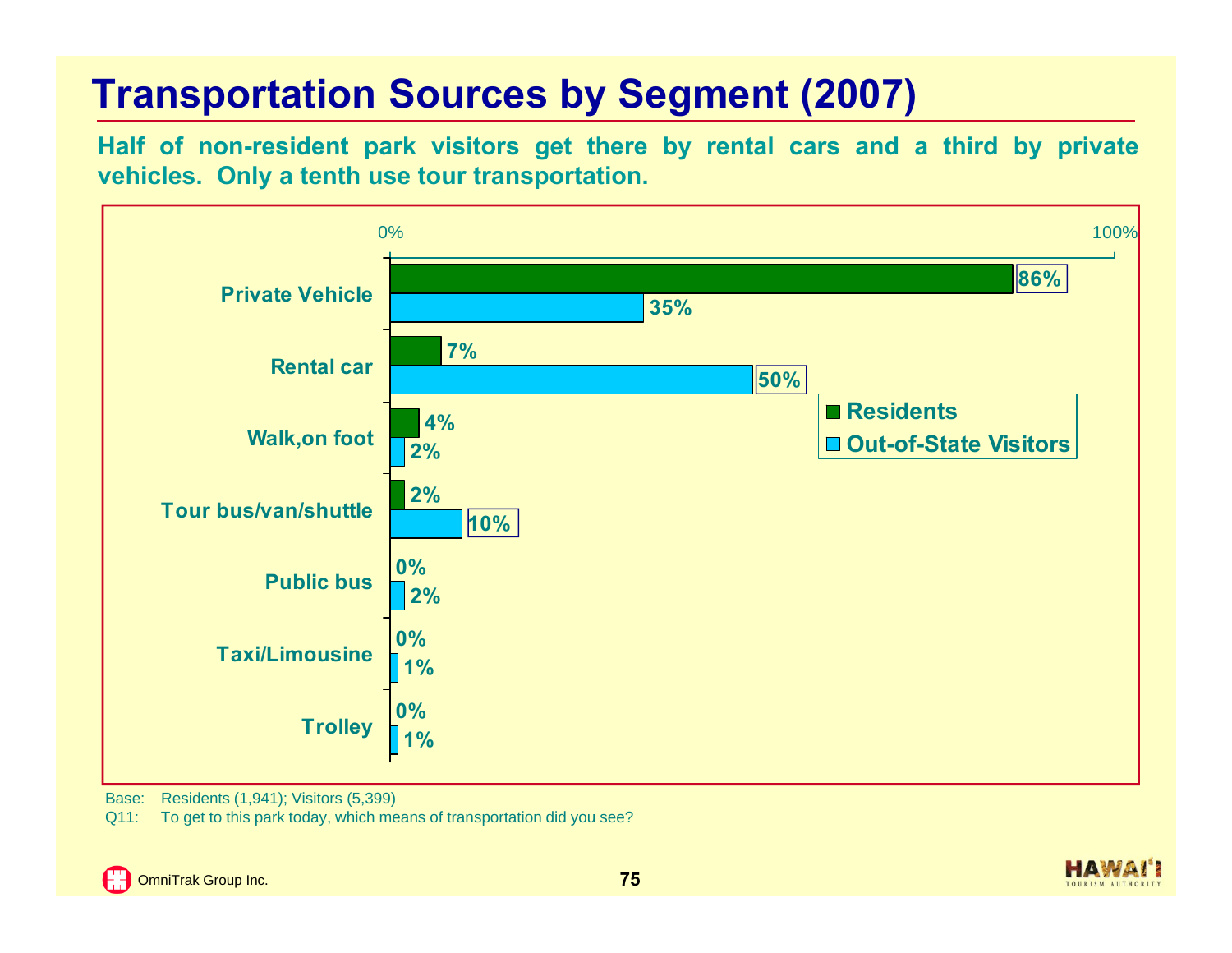### **Transportation Sources by Island and Segment (2007)**

Hawai'i Island residents are more likely to go to parks on foot. Out-of-state visitors on **O'ahu are more likely to go by tour bus and public bus.**

|                             | <b>O'AHU</b>          |                                              | <b>HAWAI'I</b><br><b>ISLAND</b> |                                              | <b>MAUI</b>           |                                                     | <b>KAUA'I</b>         |                                              |
|-----------------------------|-----------------------|----------------------------------------------|---------------------------------|----------------------------------------------|-----------------------|-----------------------------------------------------|-----------------------|----------------------------------------------|
|                             | <b>Resi-</b><br>dents | Out-<br>of-<br><b>State</b><br>Visi-<br>tors | <b>Resi-</b><br>dents           | Out-<br>of-<br><b>State</b><br>Visi-<br>tors | <b>Resi-</b><br>dents | Out-<br>of-<br><b>State</b><br><b>Visi-</b><br>tors | <b>Resi-</b><br>dents | Out-<br>of-<br><b>State</b><br>Visi-<br>tors |
| <b>Private Vehicle</b>      | 91%                   | 35%                                          | 86%                             | 38%                                          | 87%                   | 43%                                                 | 70%                   | 30%                                          |
| <b>Rental car</b>           | 2%                    | 28%                                          | 5%                              | 57%                                          | 9%                    | 47%                                                 | 24%                   | 63%                                          |
| Walk, on foot               | 5%                    | 5%                                           | 6%                              | 1%                                           | 2%                    | 0%                                                  | 2%                    | 1%                                           |
| <b>Tour bus/van/shuttle</b> | 2%                    | 22%                                          | 2%                              | 4%                                           | 2%                    | 8%                                                  | 2%                    | 6%                                           |
| <b>Public bus</b>           | $0\%$                 | 6%                                           |                                 |                                              | 1%                    | 0%                                                  | 1%                    | 0%                                           |
| <b>Taxi/Limousine</b>       |                       | 2%                                           | 1%                              | $0\%$                                        | 0%                    | 0%                                                  | 1%                    | 0%                                           |
| <b>Trolley</b>              |                       | 3%                                           | 1%                              |                                              |                       |                                                     |                       |                                              |
| <b>Base</b>                 | 709                   | 1,380                                        | 606                             | 1,141                                        | 231                   | 519                                                 | 395                   | 2,359                                        |

Q11: To get to this park today, which means of transportation did you see?

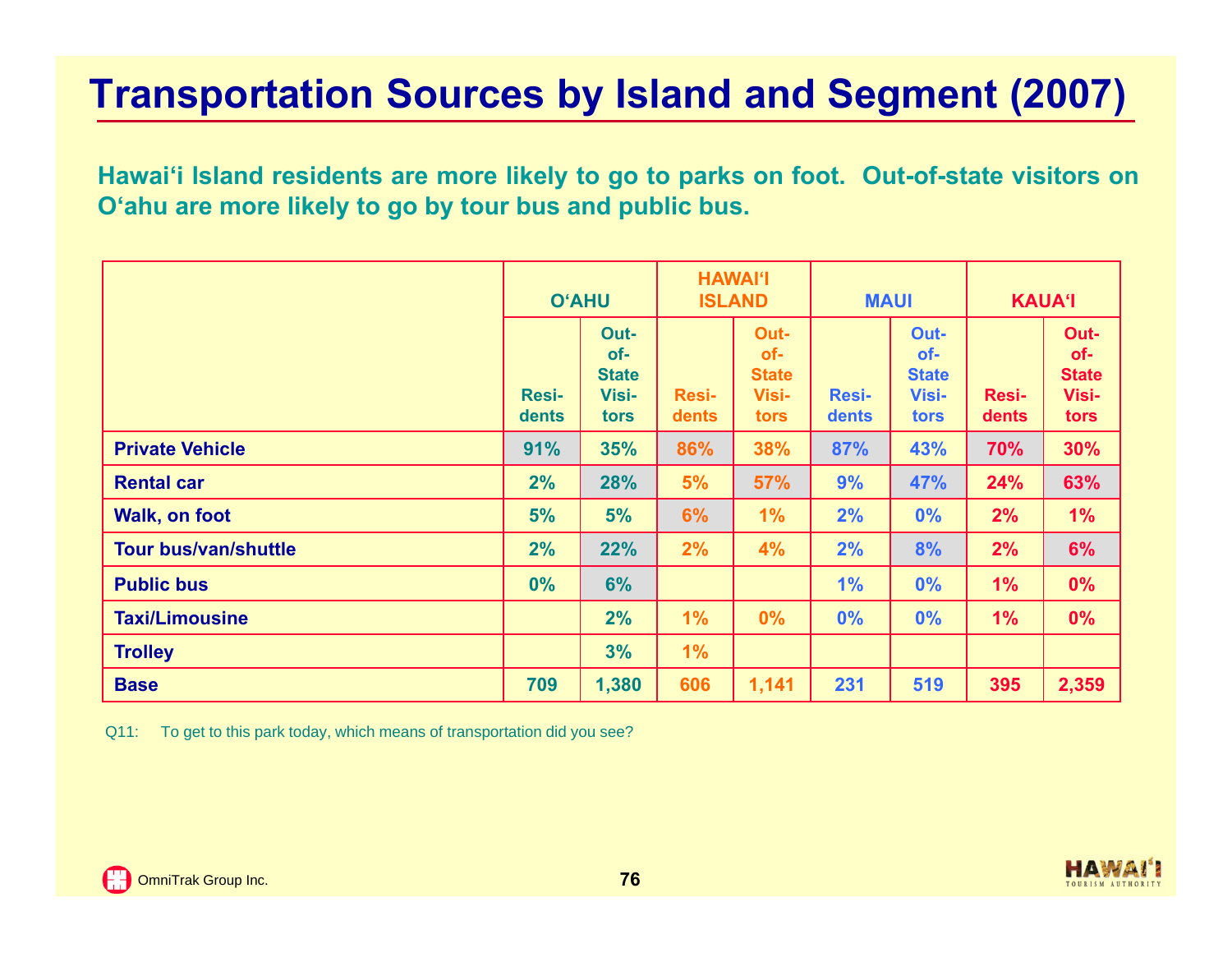### **Length of Stay at Park (Tracking)**

Park utilization is not only up in terms of the number of visitors but also in terms of length of stay. Park users are staying 17% longer in 2007 than in 2003, averaging 2.1 **hours.**



Base: 2007 (7,188); 2003 (11,658)

Q5: Today, how long did you stay at the park?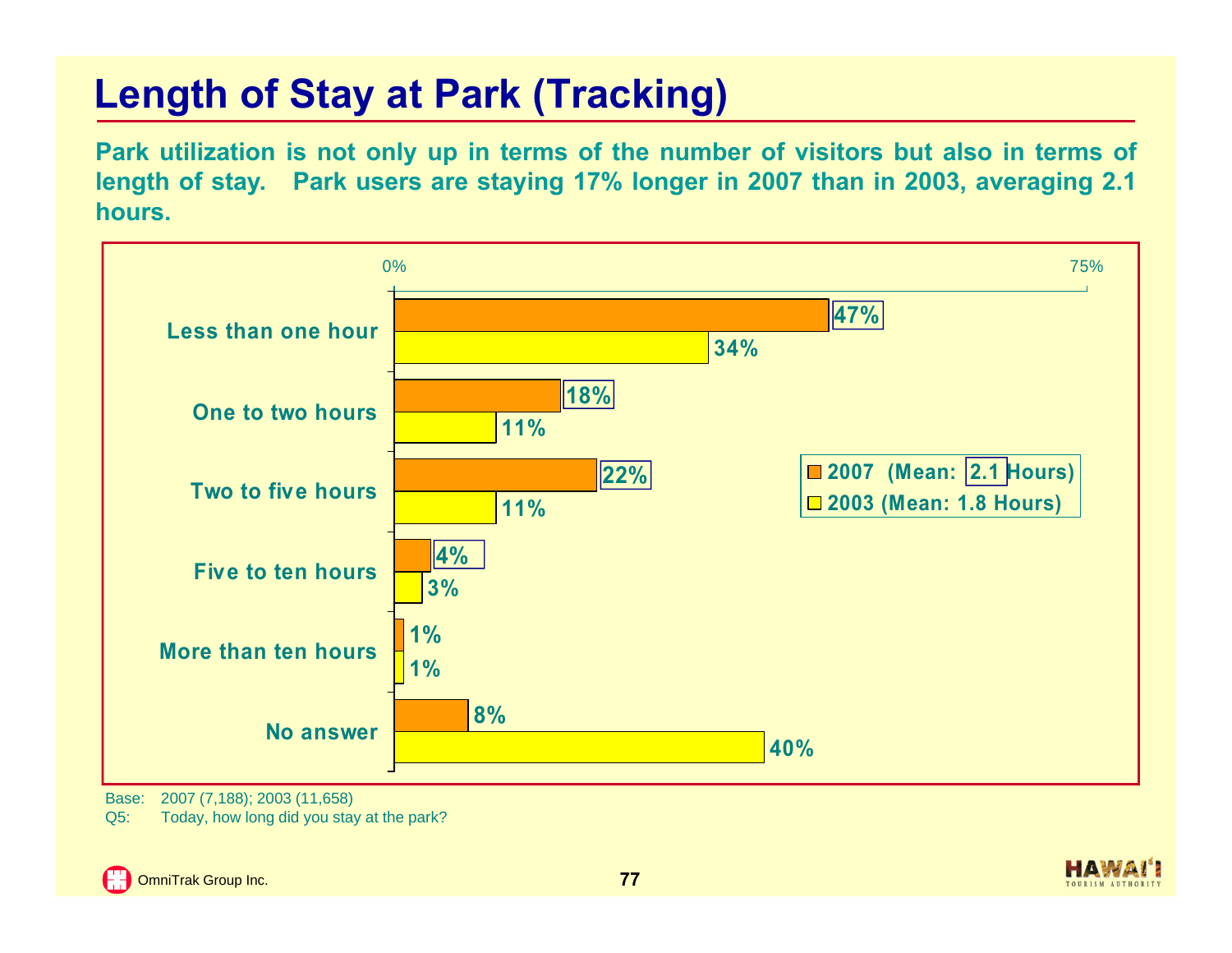# **Park Activities: Statewide (Tracking)**

Park activities have changed: More users enjoy the scenery, use restrooms, do ocean or water recreation, picnic or visit historical/cultural sites. Fewer hike parks.



Base: 2007 (7,490), 2003 (11,658)

Q6: What did you actually do during the today's visit?

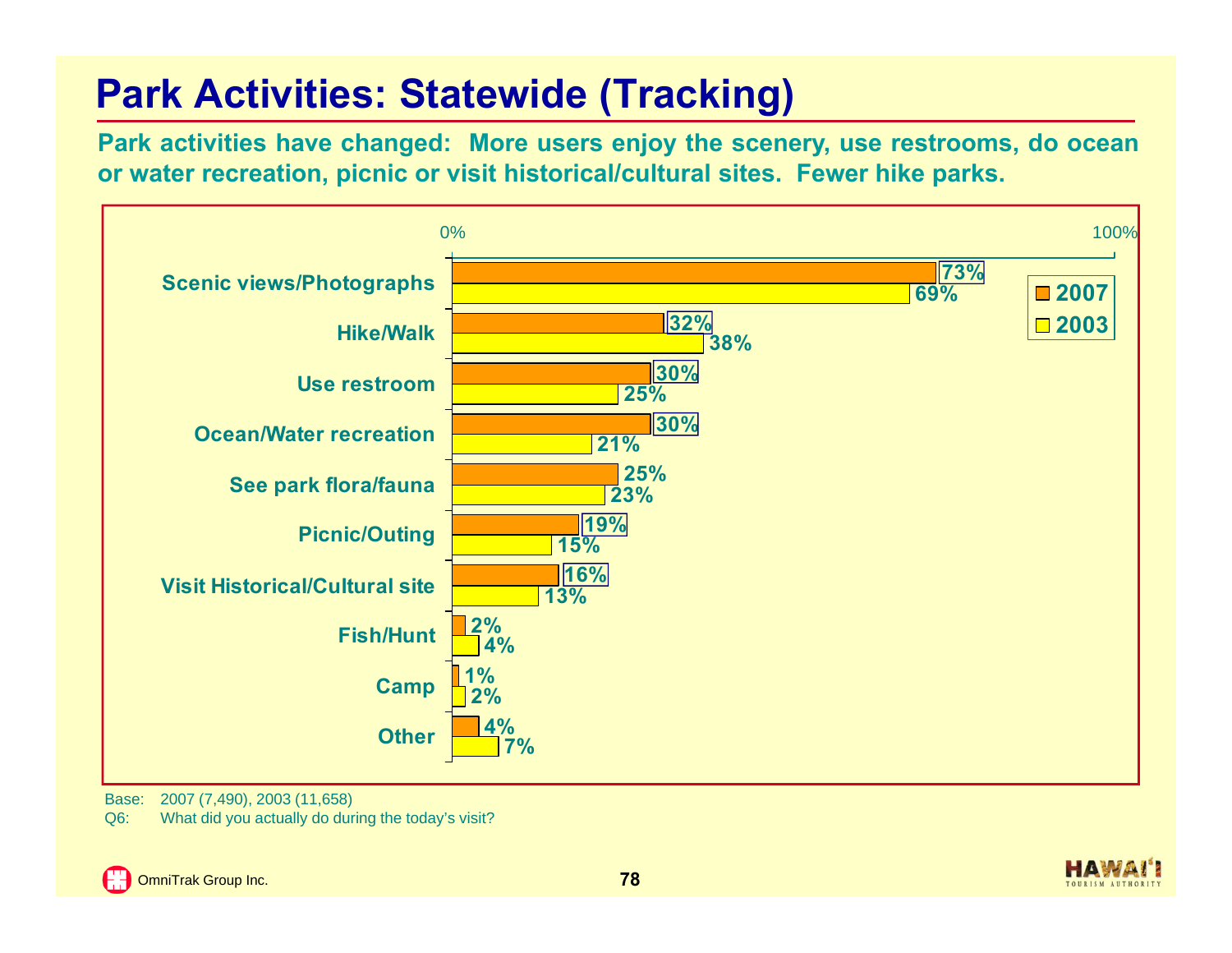# **Park Activities by Segment (2007)**

Except for hiking, residents tend to engage in more active or social activities at parks. **Most non-residents enjoy the scenery.**



Base: Residents (1,970); Visitors (5520)

Q6: What did you actually do during the today's visit?

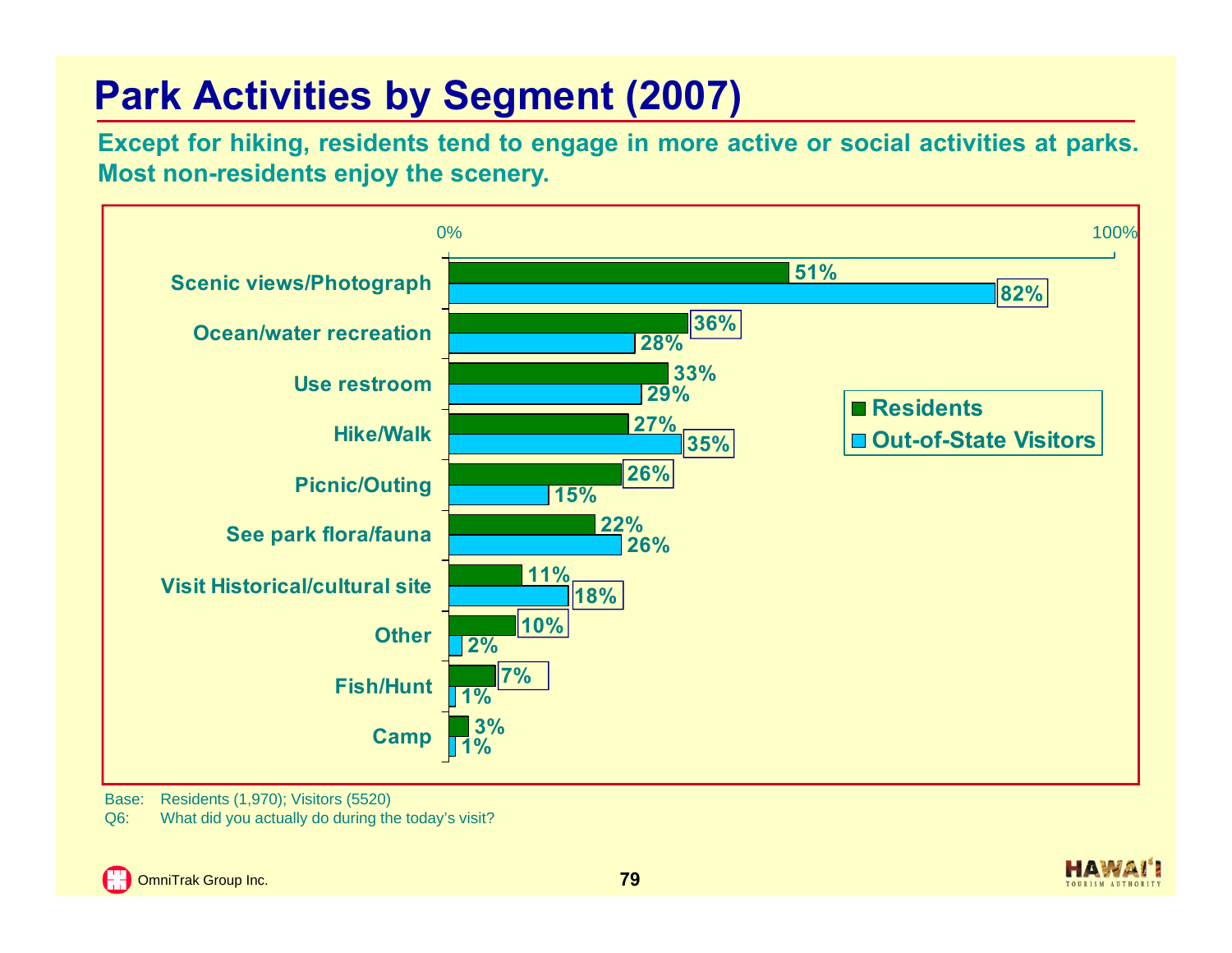### **Park Activities Top 3 by Island (2007)**

#### **Activity patterns are similar across all Islands.**



Base: O'ahu (2,130); Hawai'i Island (1,791); Maui (771); Kaua'i (2,798) Q6: What did you actually do during the today's visit?

E3 OmniTrak Group Inc. **80** **HAWAI** 

TOURISM AUTHORIT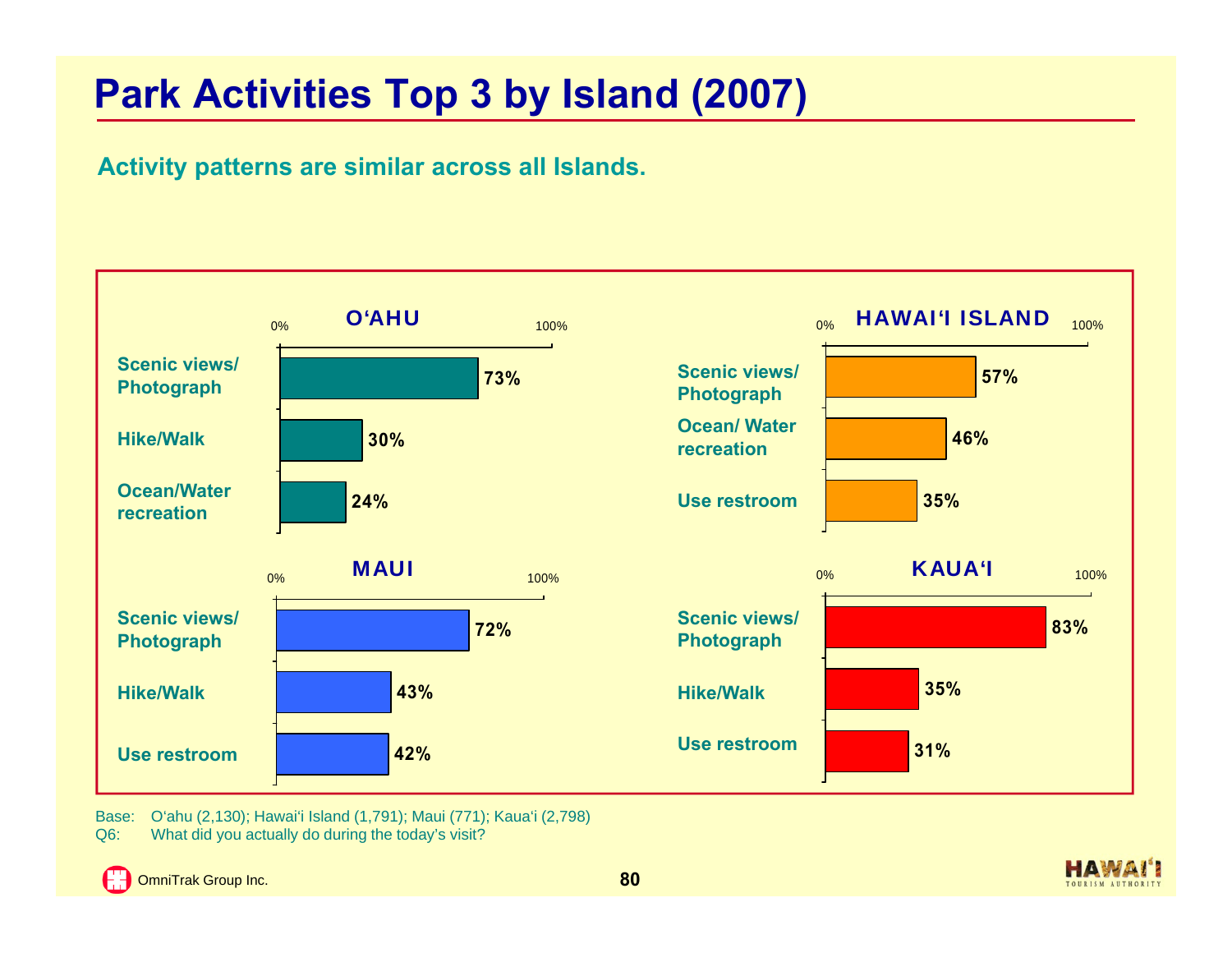#### **Park Activities by Island (Tracking)**

|                                                  | <b>O'AHU</b> |       |       | <b>HAWAI'I ISLAND</b> | <b>MAUI</b> |            | <b>KAUA'I</b> |       |
|--------------------------------------------------|--------------|-------|-------|-----------------------|-------------|------------|---------------|-------|
|                                                  | 2003         | 2007  | 2003  | 2007                  | 2003        | 2007       | 2003          | 2007  |
| <b>Scenic views/</b><br><b>Photographs</b>       | 64%          | 73%   | 54%   | <b>57%</b>            | 73%         | 72%        | 77%           | 83%   |
| <b>Hike/Walk</b>                                 | 27%          | 30%   | 32%   | 24%                   | 47%         | 43%        | 48%           | 35%   |
| Use restroom                                     | 18%          | 21%   | 31%   | 35%                   | 30%         | 42%        | 29%           | 31%   |
| See park flora/fauna                             | 12%          | 24%   | 22%   | 20%                   | 40%         | 27%        | 27%           | 28%   |
| <b>Ocean/Water recreation</b>                    | 13%          | 18%   | 22%   | 46%                   | 32%         | 38%        | 24%           | 29%   |
| <b>Visit Historical/ Cultural</b><br><b>site</b> | 14%          | 22%   | 8%    | 7%                    | 17%         | <b>15%</b> | 12%           | 16%   |
| <b>Fish/Hunt</b>                                 | 4%           | 2%    | 2%    | 3%                    | 1%          | 1%         | 6%            | 3%    |
| <b>Picnic/Outing</b>                             | 15%          | 10%   | 16%   | 26%                   | 16%         | 19%        | 16%           | 23%   |
| Camp                                             | 3%           | 1%    | 1%    | 2%                    | 1%          | 3%         | 3%            | 1%    |
| <b>Other</b>                                     | 9%           | 6%    | 10%   | 6%                    | 8%          | 5%         | 5%            | 2%    |
| <b>Base</b>                                      | 5,844        | 2,130 | 2,027 | 1,790                 | 717         | 771        | 3,069         | 2,798 |

Q6: What did you actually do during the today's visit?

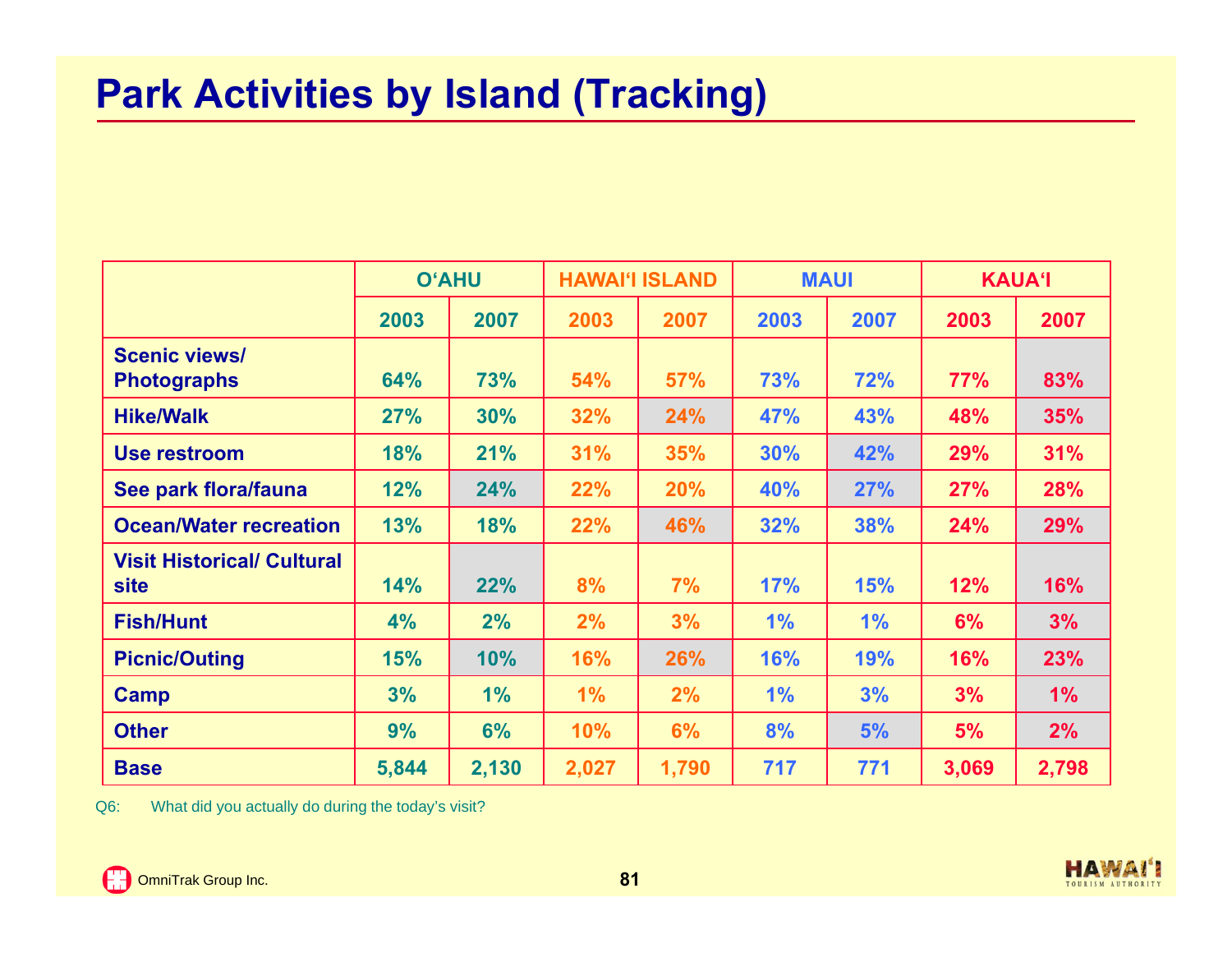#### **Park Activities by Island and Segment (2007)**

|                                       |                       | <b>O'AHU</b>                                        |                       | <b>HAWAI'I</b><br><b>ISLAND</b>              |                       | <b>MAUI</b>                                         |                       | <b>KAUA'I</b>                                |  |
|---------------------------------------|-----------------------|-----------------------------------------------------|-----------------------|----------------------------------------------|-----------------------|-----------------------------------------------------|-----------------------|----------------------------------------------|--|
|                                       | <b>Resi-</b><br>dents | Out-<br>of-<br><b>State</b><br><b>Visi-</b><br>tors | <b>Resi-</b><br>dents | Out-<br>of-<br><b>State</b><br>Visi-<br>tors | <b>Resi-</b><br>dents | Out-<br>of-<br><b>State</b><br><b>Visi-</b><br>tors | <b>Resi-</b><br>dents | Out-<br>of-<br><b>State</b><br>Visi-<br>tors |  |
| <b>Scenic views/Photograph</b>        | 58%                   | 82%                                                 | 38%                   | 72%                                          | 50%                   | 81%                                                 | 58%                   | 87%                                          |  |
| <b>Ocean/water recreation</b>         | 28%                   | 12%                                                 | 43%                   | 49%                                          | 48%                   | 33%                                                 | <b>27%</b>            | 29%                                          |  |
| <b>Use restroom</b>                   | 29%                   | 16%                                                 | 39%                   | 32%                                          | 35%                   | 45%                                                 | 30%                   | 32%                                          |  |
| <b>Hike/Walk</b>                      | 25%                   | 32%                                                 | 21%                   | 26%                                          | 43%                   | 43%                                                 | 28%                   | 37%                                          |  |
| <b>Picnic/Outing</b>                  | 20%                   | 4%                                                  | 38%                   | 16%                                          | 23%                   | 17%                                                 | 26%                   | 22%                                          |  |
| See park flora/fauna                  | 25%                   | 23%                                                 | 19%                   | 22%                                          | 22%                   | 29%                                                 | 21%                   | 29%                                          |  |
| <b>Visit Historical/cultural site</b> | 14%                   | 27%                                                 | 3%                    | 10%                                          | 19%                   | 14%                                                 | 14%                   | 16%                                          |  |
| <b>Fish/Hunt</b>                      | 5%                    | 0%                                                  | 6%                    | 1%                                           | 3%                    | 0%                                                  | 19%                   | 1%                                           |  |
| <b>Camp</b>                           | 1%                    | 0%                                                  | 4%                    | 0%                                           | 5%                    | 2%                                                  | 3%                    | 1%                                           |  |
| <b>Other</b>                          | 12%                   | 2%                                                  | 11%                   | 2%                                           | 10%                   | 2%                                                  | 4%                    | 2%                                           |  |
| <b>Base</b>                           | 721                   | 1,409                                               | 623                   | 1,168                                        | 231                   | 540                                                 | 395                   | 2,403                                        |  |

Q6: What did you actually do during the today's visit?

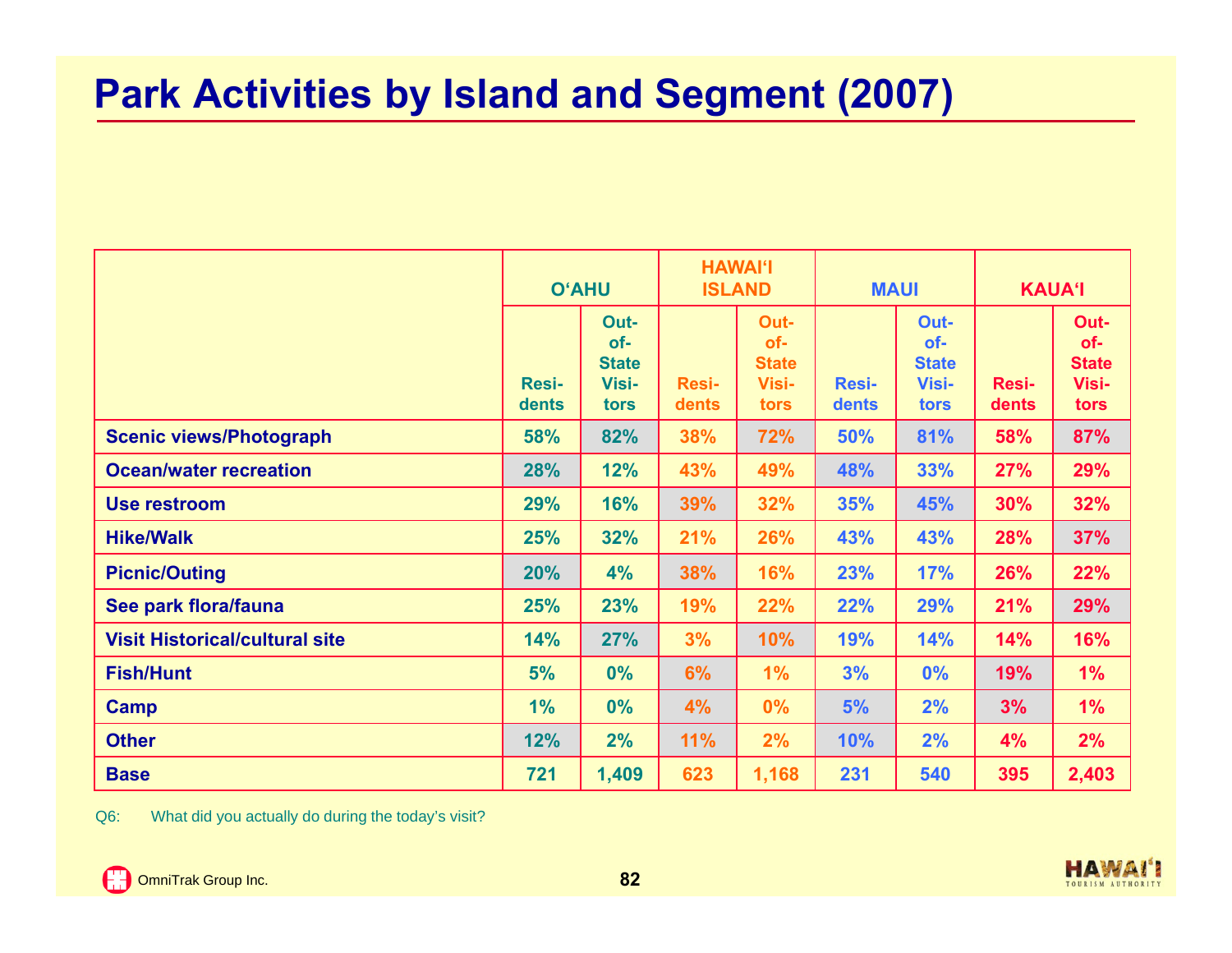# **SATISFACTION WITH PARK EXPERIENCE**

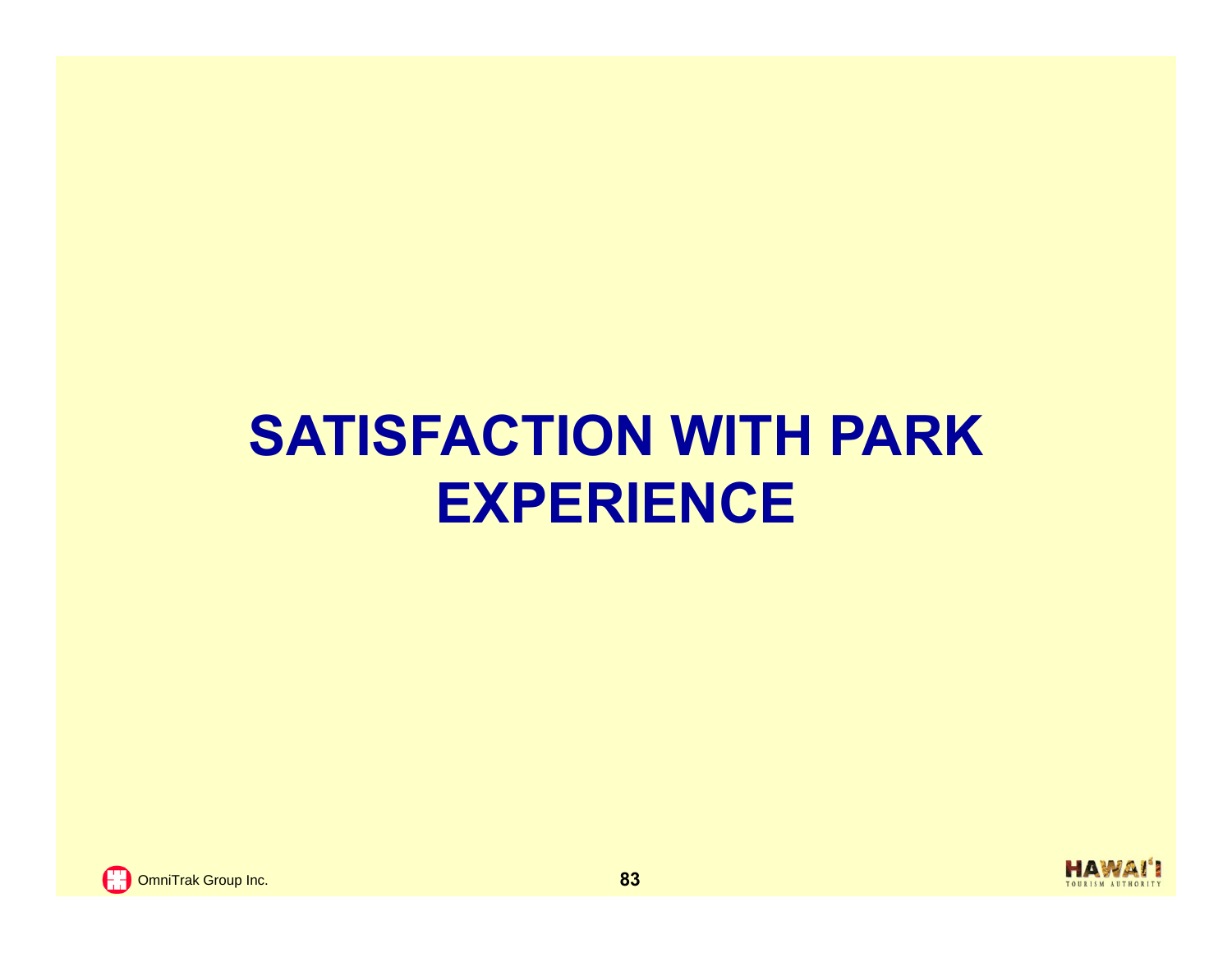# **Park User Satisfaction: Statewide (Tracking)**

Despite more park volume, larger party sizes and users who stay longer, overall satisfaction is up 4% statewide. Further, satisfaction is up on all Islands except Maui. It has increased 8% on O'ahu; 9% on Hawai'i Island, and 2% on Kaua'i. Satisfaction **has slipped 2% on Maui.**



Base: 2007 (7,491); 2003 (11,658)

Q7: Overall, how satisfied were you with your visit to this park today, if 10 is outstanding satisfaction and 1 is not satisfied at all?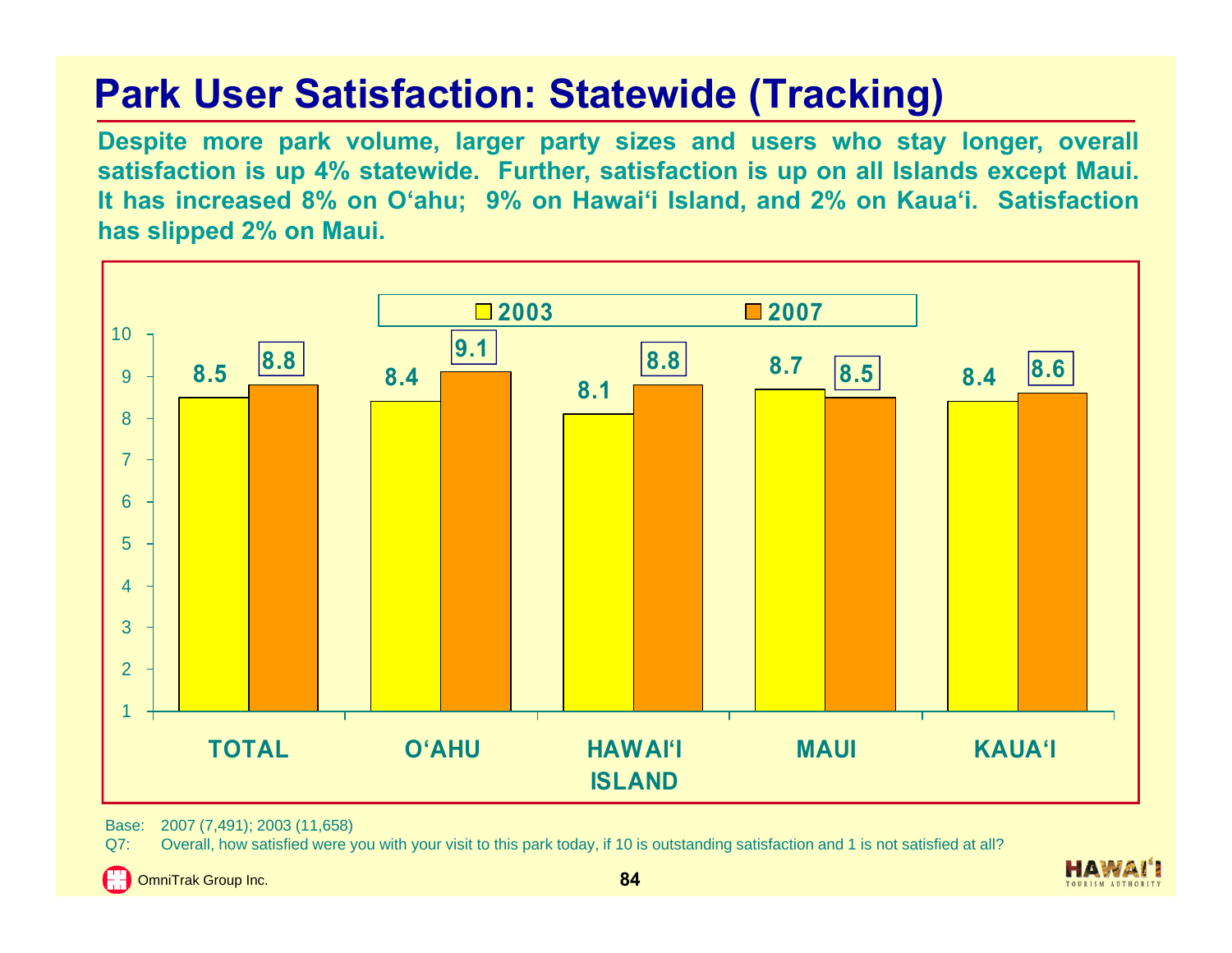# **Park User Satisfaction by Island and Segment (2007)**

Regardless of where park users are residents or out-of-state visitors, they share similar **levels of satisfaction with parks overall.**



Base: Total (1,977/5,514); O'ahu (723/1,402); Hawai'i Island (632/1,189); Maui (229/533); Kaua'i (393/2,390)

Q7: Overall, how satisfied were you with your visit to this park today, if 10 is outstanding satisfaction and 1 is not satisfied at all?

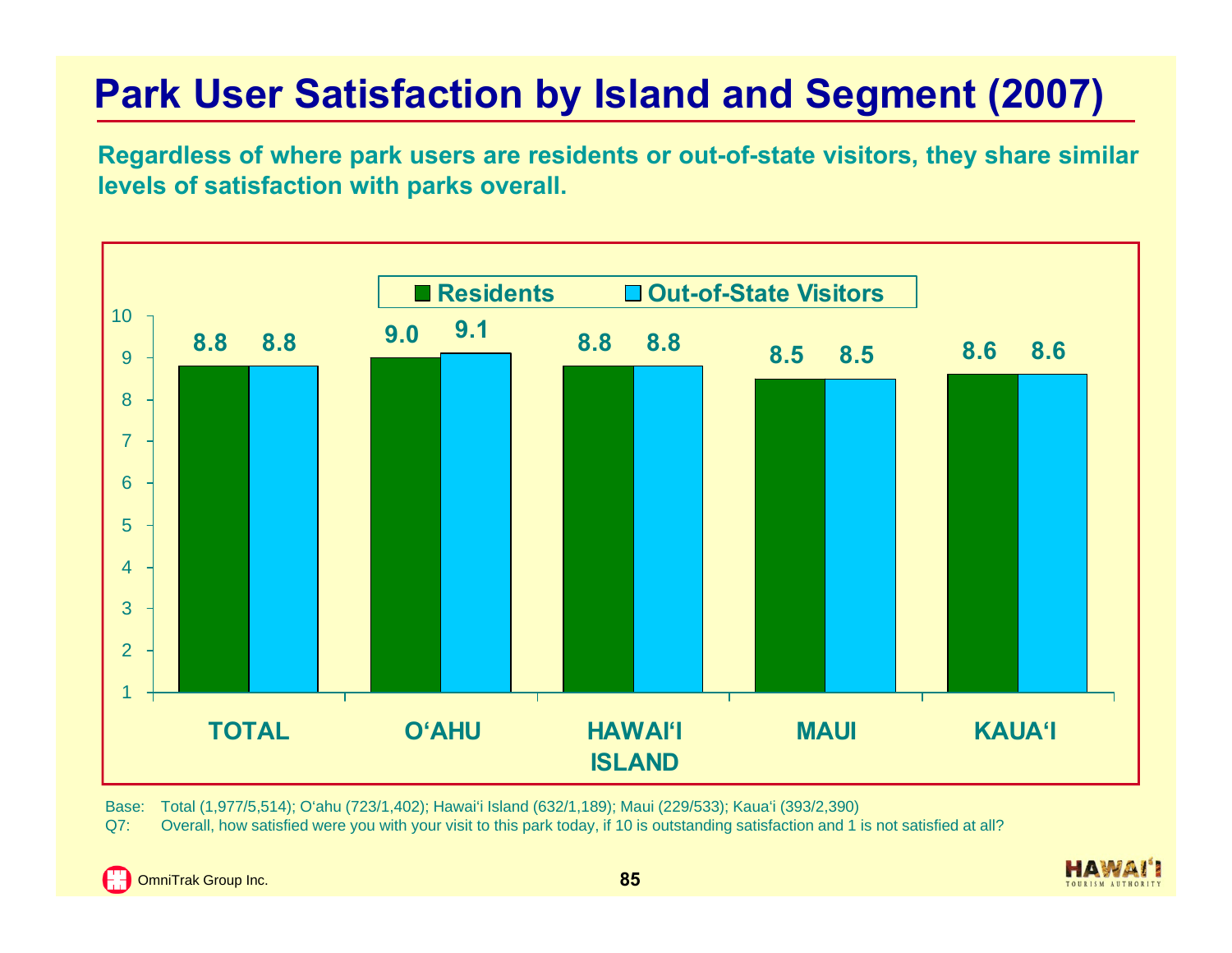# **Likelihood of Recommending: Statewide Tracking**

Another indicator of satisfaction is advocacy. Advocacy scores are up across the entire system, and 19% statewide. Likelihood of recommending means have increased 27% on O'ahu and Maui; 16% on Hawai'i Island, and 12% on Kaua'i.

|                |                   | <b>UNLIKELY</b>                                            | <b>LIKELY</b>     |                                              |     |     | <b>Mean</b> |
|----------------|-------------------|------------------------------------------------------------|-------------------|----------------------------------------------|-----|-----|-------------|
|                | 2007              | 3%                                                         | $ {\bf z} $<br>20 | 77                                           |     | 97% | 3.7         |
| <b>TOTAL</b>   | 2003              | 26%<br>8<br><b>18</b>                                      | 16                | 59                                           | 74% |     | 3.1         |
| <b>O'AHU</b>   | 2007              | $3%$ 2                                                     | 15                | 82                                           |     | 97% | 3.8         |
|                | 2003              | 26%<br>8<br>18                                             | 19                | 56                                           | 75% |     | 3.0         |
| <b>Hawai'i</b> | 2007              | $4%$ 3                                                     | 23                | 73                                           |     | 96% | 3.7         |
| <b>ISLAND</b>  | 2003              | 24%<br>15<br>9                                             | 20                | 57                                           | 77% |     | 3.2         |
| <b>MAUI</b>    | 2007              | 2%                                                         | 18                | 80                                           |     | 98% | 3.8         |
|                | 2003              | 34%<br>8<br>26                                             | 10                | 57                                           | 66% |     | 3.0         |
| <b>KAUA'l</b>  | 2007              | $3%$ 2                                                     | 22                | 75                                           |     | 97% | 3.7         |
|                | 2003              | 22%<br>15<br>$\overline{7}$                                | 15                | 64                                           | 78% |     | 3.3         |
|                | Not Likely At All | <b>Not Too Likely</b><br>$\mathcal{L} \subset \mathcal{L}$ |                   | <b>Somewhat Likely</b><br><b>Very Likely</b> |     |     |             |

Base: 2007: Total (7,326); O'ahu (2,061); Hawai'i Island (1,788); Maui (763); Kaua'i (2,714) 2003: Total (11,658); O'ahu (5,844); Hawai'i Island (2,027); Maui (717); Kaua'i (3,069)

Q8: How likely are you to recommend a visit to this park to other family or friends? Are you…

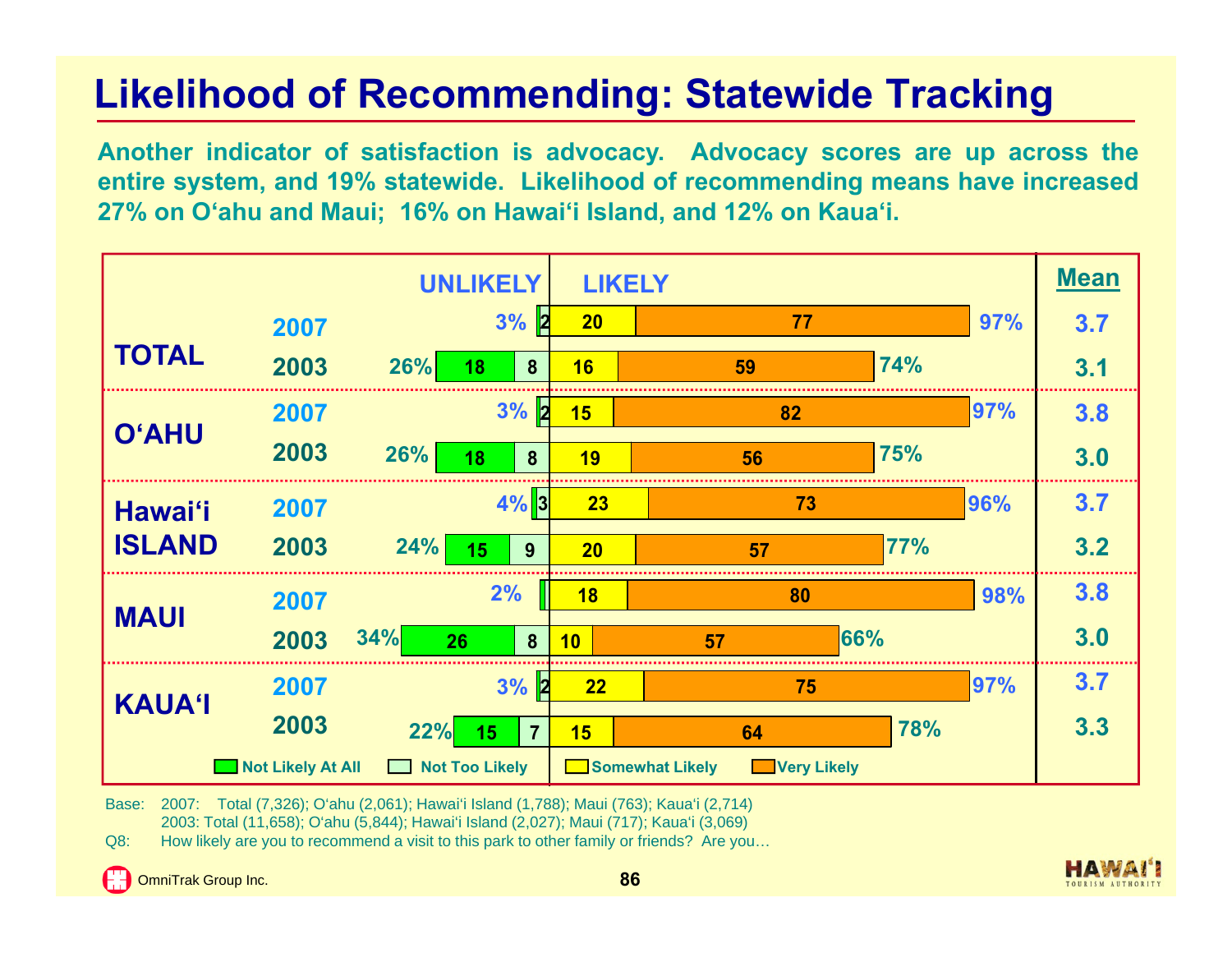### **Park Activities by Island (Tracking)**

Details show that those very likely to recommend are driving strong increases in **advocacy.**

|                          | <b>O'AHU</b> |       |       | <b>HAWAI'I</b><br><b>ISLAND</b> |      | <b>MAUI</b> |       | <b>KAUA'I</b> |  |
|--------------------------|--------------|-------|-------|---------------------------------|------|-------------|-------|---------------|--|
|                          | 2003         | 2007  | 2003  | 2007                            | 2003 | 2007        | 2003  | 2007          |  |
| <b>LIKELY</b>            | <b>75%</b>   | 97%   | 77%   | 96%                             | 66%  | 98%         | 78%   | 97%           |  |
| <b>Very Likely</b>       | 56%          | 82%   | 57%   | 73%                             | 57%  | 80%         | 64%   | 75%           |  |
| <b>Somewhat Likely</b>   | 19%          | 16%   | 20%   | 23%                             | 10%  | 18%         | 15%   | 22%           |  |
| <b>UNLIKELY</b>          | 26%          | 3%    | 24%   | 4%                              | 34%  | 2%          | 22%   | 3%            |  |
| <b>Not Too Likely</b>    | 8%           | 2%    | 9%    | 3%                              | 8%   | 1%          | 7%    | 2%            |  |
| <b>Not Likely At All</b> | 18%          | $1\%$ | 15%   | $1\%$                           | 26%  | 1%          | 15%   | 1%            |  |
| <b>Base</b>              | 5,844        | 2,061 | 2,027 | 17,88                           | 717  | 763         | 3,069 | 2,714         |  |

Q8: How likely are you to recommend a visit to this park to other family or friends? Are you...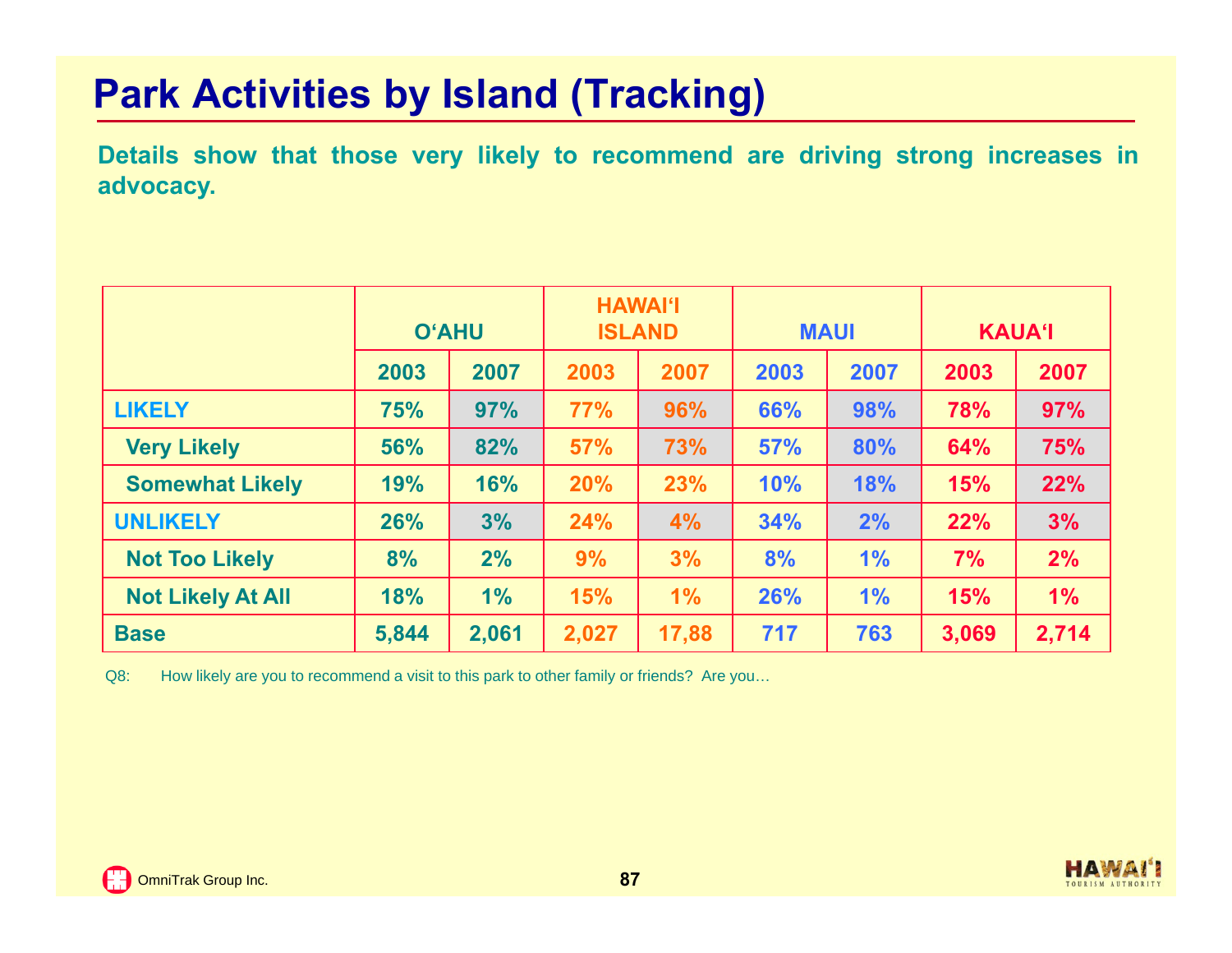### **Park Activities by Island and Segment (2007)**

Non-residents tend to be somewhat more likely to recommend on Hawai'i Island and **Kaua'i while the reverse is true on Maui.**

|                          | <b>O'AHU</b>          |                                                 |                       | <b>HAWAI'I ISLAND</b>                    |                       | <b>MAUI</b>                                     | <b>KAUA'I</b>         |                                          |
|--------------------------|-----------------------|-------------------------------------------------|-----------------------|------------------------------------------|-----------------------|-------------------------------------------------|-----------------------|------------------------------------------|
|                          | <b>Resi-</b><br>dents | Out-of-<br><b>State</b><br><b>Visi-</b><br>tors | <b>Resi-</b><br>dents | Out-of-<br><b>State</b><br>Visi-<br>tors | <b>Resi-</b><br>dents | Out-of-<br><b>State</b><br><b>Visi-</b><br>tors | <b>Resi-</b><br>dents | Out-of-<br><b>State</b><br>Visi-<br>tors |
| <b>LIKELY</b>            | 97%                   | 98%                                             | 94%                   | 97%                                      | 98%                   | 98%                                             | 97%                   | 97%                                      |
| <b>Very Likely</b>       | 80%                   | 83%                                             | 69%                   | 76%                                      | 89%                   | 76%                                             | 67%                   | 76%                                      |
| <b>Somewhat Likely</b>   | 17%                   | 15%                                             | 25%                   | 21%                                      | 10%                   | 22%                                             | 30%                   | 21%                                      |
| <b>UNLIKELY</b>          | 3%                    | 2%                                              | 6%                    | 3%                                       | 2%                    | 2%                                              | 3%                    | 3%                                       |
| <b>Not Too Likely</b>    | 2%                    | 2%                                              | 3%                    | 3%                                       | 1%                    | 1%                                              | 3%                    | 2%                                       |
| <b>Not Likely At All</b> | 1%                    | 0%                                              | 3%                    | $0\%$                                    | 1%                    | 1%                                              | $0\%$                 | 1%                                       |
| <b>Base</b>              | 705                   | 1,356                                           | 616                   | 1,172                                    | 230                   | 533                                             | 387                   | 2,327                                    |

Q8: How likely are you to recommend a visit to this park to other family or friends? Are you...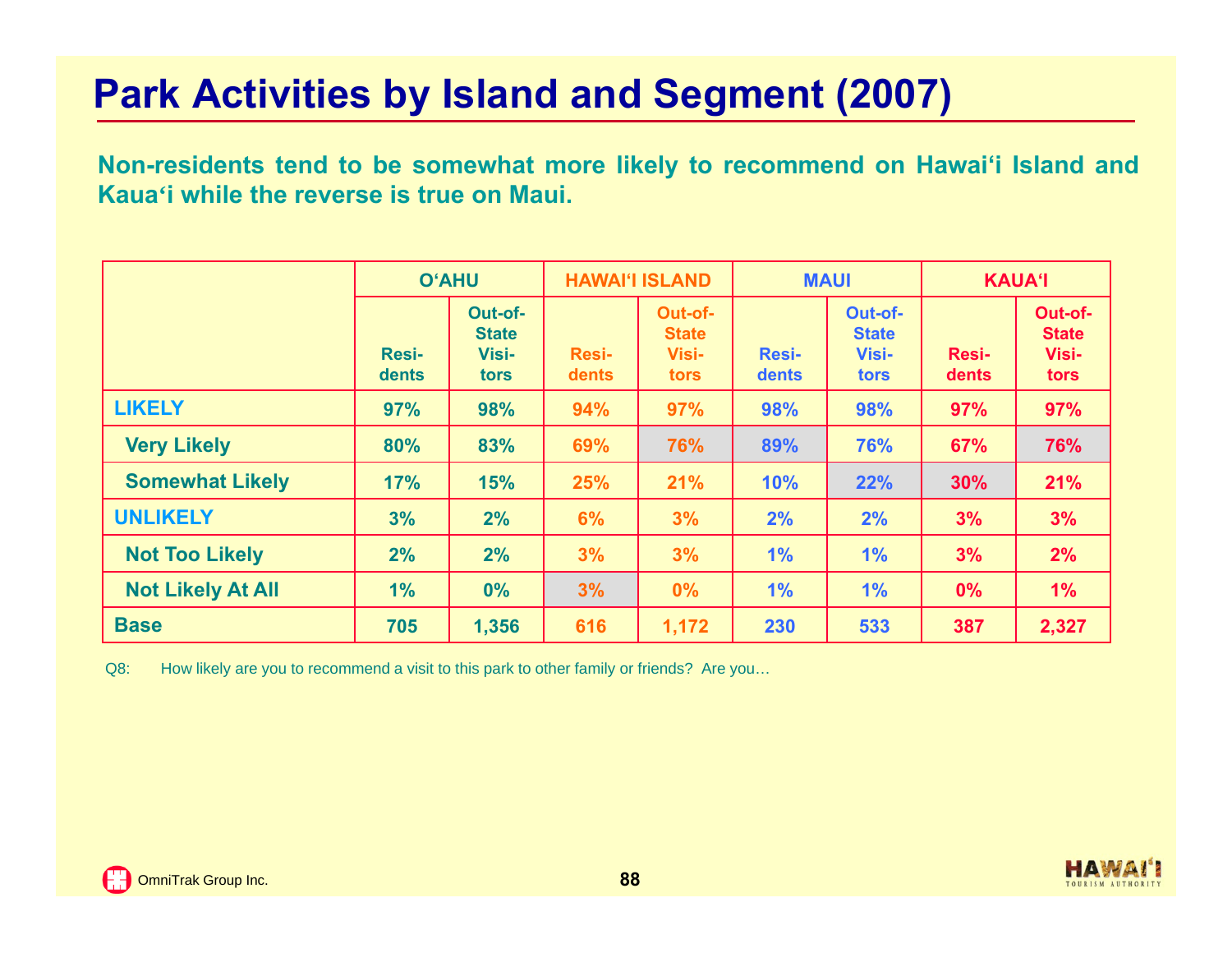# **Attribute Satisfaction: Statewide (Tracking)**

On 11 of 14 attributes, satisfaction ratings have increased significantly since 2003. Satisfaction ratings have increased 7% on overall maintenance and 5% on historical and cultural sites. Parking and cabins declines are significant while the ratings on security is directional.



Base: 2007 (7,645); 2003 (11,658)

Q9: Thinking about your park experience today, on <sup>a</sup> scale of 1 to 10, with 10 being outstanding satisfaction and 1 being not satisfied at all, how satisfied were you with each of the following? HAW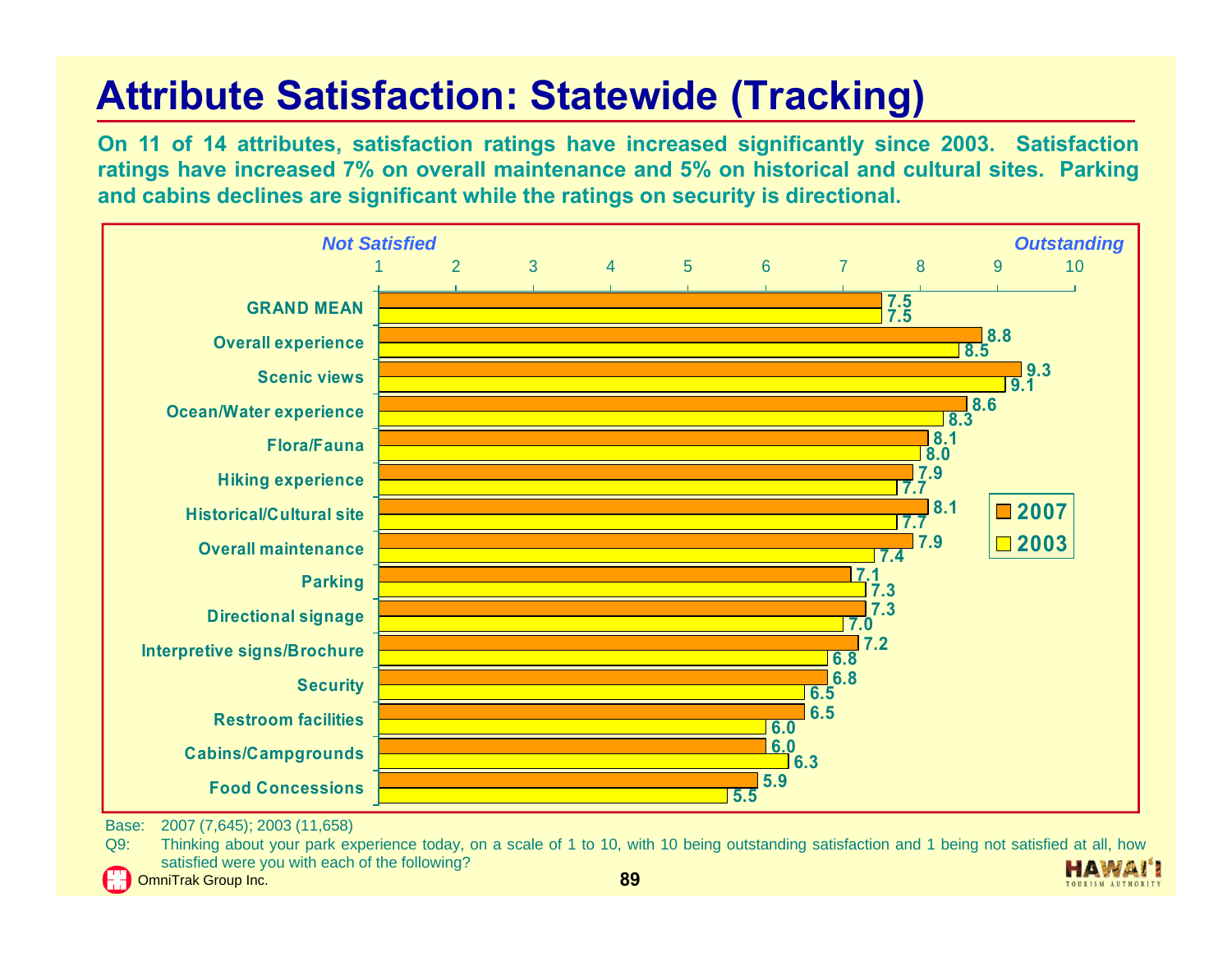# **Attribute Satisfaction by Segment (2007)**

Residents and visitors share similar perspectives on satisfaction, except for higher **visitor satisfaction on interpretive signs, security, cabins and food.**



Base: Residents (2,020); Visitors (5,625)

Q9: Thinking about your park experience today, on <sup>a</sup> scale of 1 to 10, with 10 being outstanding satisfaction and 1 being not satisfied at all, how satisfied were you with each of the following? **HAW** OmniTrak Group Inc. **90**

TOURISM AUTHORIT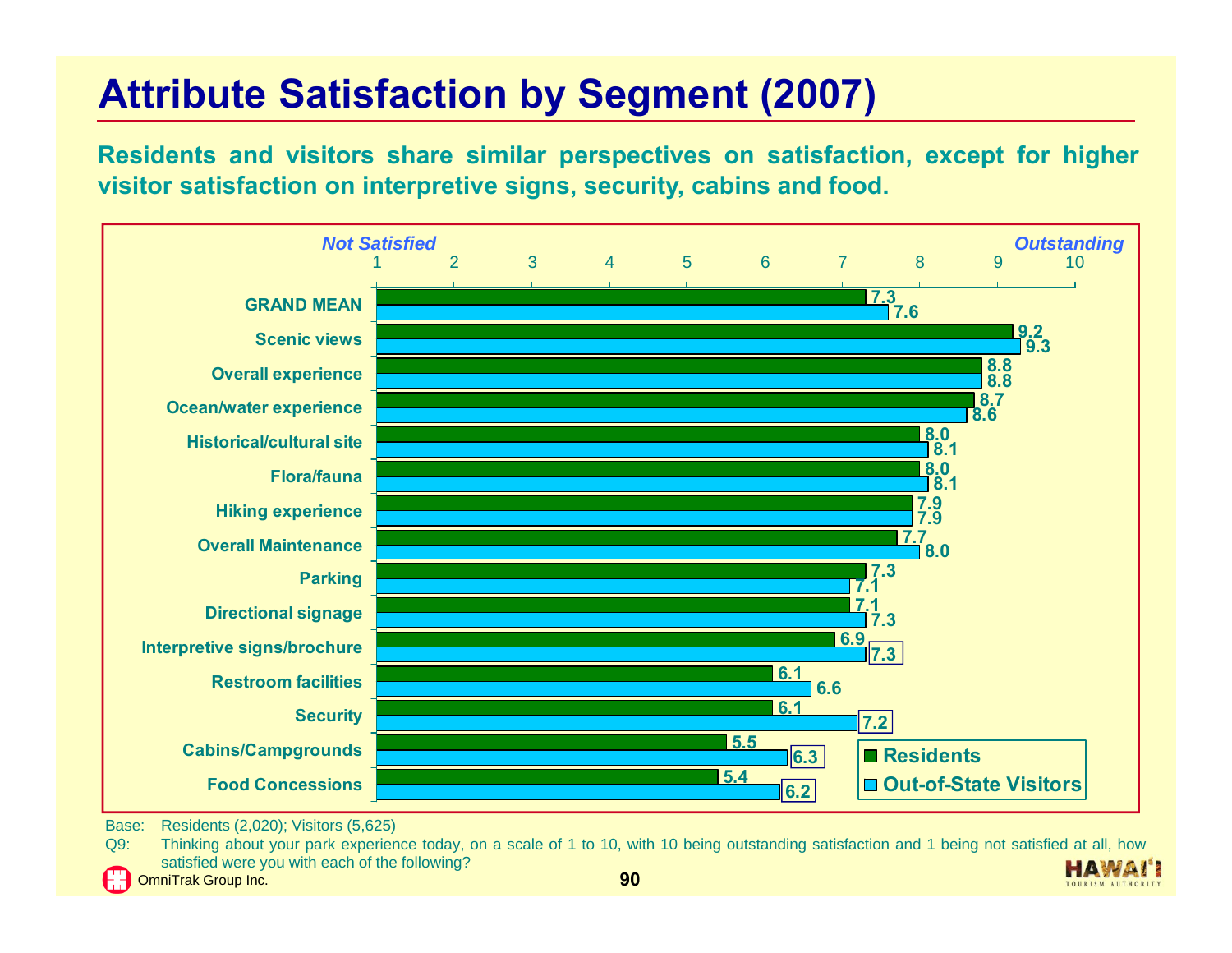# **Attribute Satisfaction by Island (Tracking)**

#### **Detailed comparisons reinforce the longitudinal increases in park satisfaction.**

|                                        | <b>O'AHU</b> |      |      | <b>HAWAI'I ISLAND</b> | <b>MAUI</b> |      | <b>KAUA'I</b> |      |
|----------------------------------------|--------------|------|------|-----------------------|-------------|------|---------------|------|
|                                        | 2003         | 2007 | 2003 | 2007                  | 2003        | 2007 | 2003          | 2007 |
| <b>Overall experience</b>              | 8.4          | 9.1  | 8.1  | 8.8                   | 8.7         | 8.5  | 8.4           | 8.6  |
| <b>Scenic views</b>                    | 9.0          | 9.4  | 8.9  | 9.3                   | 9.4         | 9.4  | 9.2           | 9.2  |
| <b>Ocean/Water experience</b>          | 8.0          | 8.8  | 8.1  | 8.6                   | 8.7         | 8.8  | 8.4           | 8.5  |
| <b>Flora/fauna</b>                     | 7.5          | 8.1  | 7.7  | 8.0                   | 8.4         | 8.4  | 8.3           | 8.0  |
| <b>Hiking experience</b>               | 7.3          | 7.9  | 7.3  | 7.5                   | 7.9         | 7.9  | 8.0           | 8.2  |
| <b>Historical/Cultural site</b>        | 7.8          | 8.4  | 7.2  | 7.5                   | 8.0         | 7.7  | 7.6           | 8.1  |
| <b>Overall maintenance</b>             | 7.7          | 8.4  | 6.7  | 7.8                   | 7.9         | 7.5  | 7.1           | 7.6  |
| <b>Parking</b>                         | 7.8          | 8.0  | 7.6  | 7.4                   | 7.7         | 7.5  | 6.6           | 6.0  |
| <b>Directional signage</b>             | 7.1          | 7.9  | 6.8  | 7.1                   | 7.3         | 7.1  | 6.8           | 7.0  |
| Interpretive signs/<br><b>Brochure</b> | 7.0          | 7.8  | 6.1  | 6.7                   | 7.0         | 7.0  | 6.8           | 6.9  |
| <b>Security</b>                        | 6.3          | 6.8  | 6.1  | 7.1                   | 6.7         | 6.3  | 6.7           | 6.6  |
| <b>Restroom facilities</b>             | 6.3          | 7.0  | 5.6  | 6.8                   | 5.7         | 5.7  | 5.9           | 6.2  |
| <b>Cabins/Campgrounds</b>              | 6.4          | 6.1  | 5.7  | 5.7                   | 7.0         | 5.3  | 6.2           | 6.6  |
| <b>Food Concessions</b>                | 5.3          | 6.3  | 5.2  | 5.8                   | 6.0         | 5.5  | 5.5           | 6.0  |

Q9: Thinking about your park experience today, on <sup>a</sup> scale of 1 to 10, with 10 being outstanding satisfaction and 1 being not satisfied at all, how satisfied were you with each of the following?



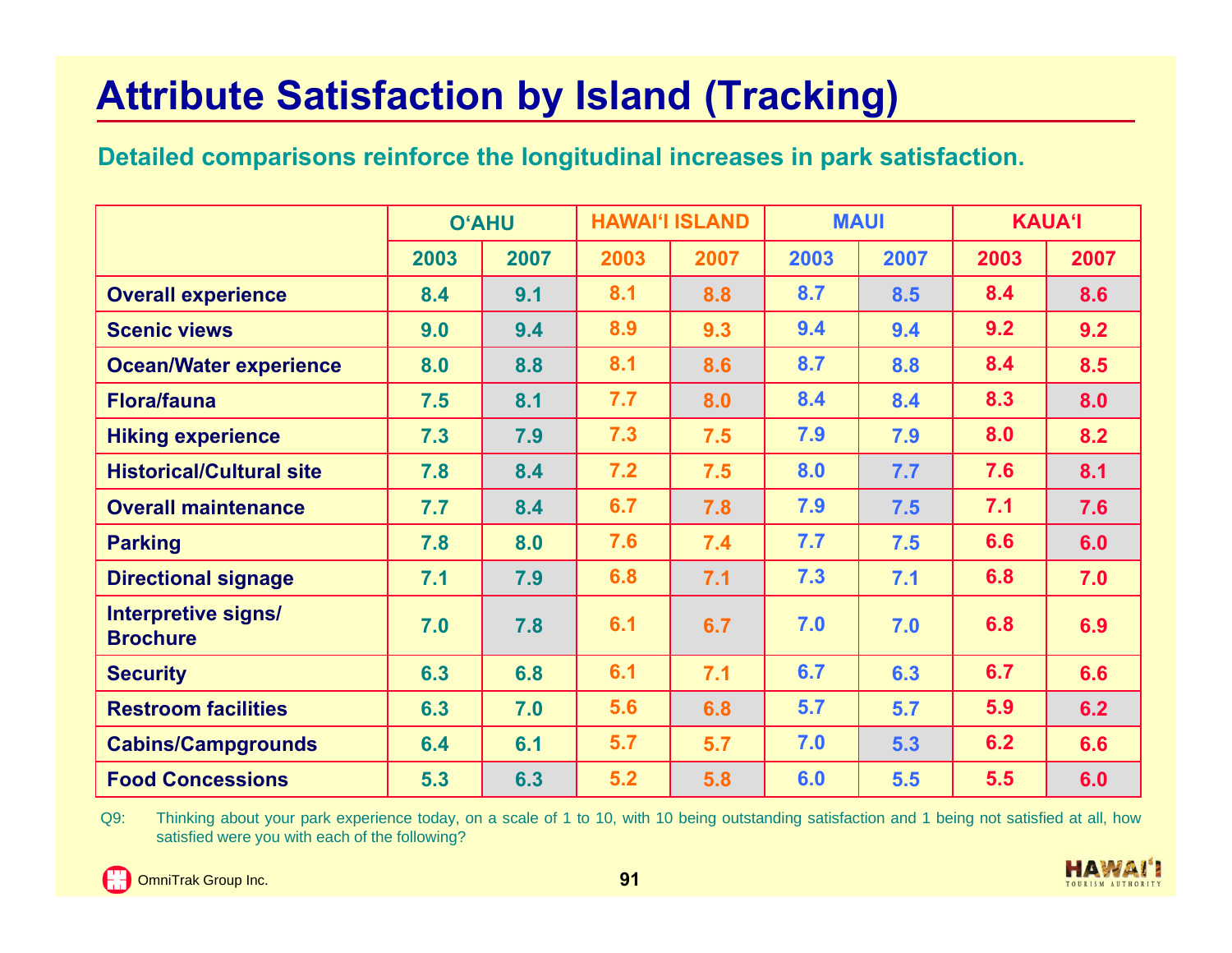### **Attribute Satisfaction by Island and Segment (2007)**

|                                    | <b>O'AHU</b>          |                                          |                | <b>HAWAI'I ISLAND</b>                    |                       | <b>MAUI</b>                              | <b>KAUA'I</b>  |                                          |
|------------------------------------|-----------------------|------------------------------------------|----------------|------------------------------------------|-----------------------|------------------------------------------|----------------|------------------------------------------|
|                                    | <b>Resi-</b><br>dents | Out-of-<br><b>State</b><br>Visi-<br>tors | Resi-<br>dents | Out-of-<br><b>State</b><br>Visi-<br>tors | <b>Resi-</b><br>dents | Out-of-<br><b>State</b><br>Visi-<br>tors | Resi-<br>dents | Out-of-<br><b>State</b><br>Visi-<br>tors |
| <b>Scenic views</b>                | 9.1                   | 9.6                                      | 9.4            | 9.1                                      | 9.7                   | 9.3                                      | 8.9            | 9.2                                      |
| <b>Overall experience</b>          | 9.0                   | 9.1                                      | 8.8            | 8.8                                      | 8.5                   | 8.5                                      | 8.6            | 8.6                                      |
| <b>Ocean/water experience</b>      | 8.7                   | 8.8                                      | 8.5            | 8.7                                      | 9.3                   | 8.5                                      | 8.5            | 8.5                                      |
| <b>Historical/cultural site</b>    | 8.3                   | 8.5                                      | 7.4            | 7.6                                      | 8.0                   | 7.4                                      | 8.3            | 8.0                                      |
| <b>Flora/fauna</b>                 | 8.0                   | 8.2                                      | 8.1            | 8.0                                      | 8.5                   | 8.3                                      | 7.4            | 8.1                                      |
| <b>Hiking experience</b>           | 7.7                   | 8.0                                      | 7.8            | 7.2                                      | 8.4                   | 7.6                                      | 8.2            | 8.2                                      |
| <b>Overall Maintenance</b>         | 8.2                   | 8.6                                      | 7.5            | 8.0                                      | 7.4                   | 7.6                                      | 7.4            | 7.7                                      |
| <b>Parking</b>                     | 7.7                   | 8.1                                      | 7.3            | 7.5                                      | 7.3                   | 7.6                                      | 5.9            | 6.1                                      |
| <b>Directional signage</b>         | 7.5                   | 8.1                                      | 6.7            | 7.3                                      | 7.3                   | 7.1                                      | 6.8            | 7.0                                      |
| <b>Interpretive signs/brochure</b> | 7.0                   | 8.2                                      | 6.5            | 6.9                                      | 6.9                   | 7.1                                      | 7.3            | 6.8                                      |
| <b>Restroom facilities</b>         | 6.2                   | 7.7                                      | 6.5            | 7.0                                      | 5.5                   | 5.8                                      | 6.1            | 6.3                                      |
| <b>Security</b>                    | 6.2                   | 7.8                                      | 5.6            | 6.8                                      | 6.3                   | 6.7                                      | 6.2            | 7.1                                      |
| <b>Cabins/Campgrounds</b>          | 5.5                   | 6.7                                      | 5.7            | 5.7                                      | 5.0                   | 5.6                                      | 6.2            | 6.8                                      |
| <b>Food Concessions</b>            | 5.1                   | 6.9                                      | 5.3            | 6.2                                      | 5.7                   | 5.3                                      | 5.6            | 6.1                                      |

Q9: Thinking about your park experience today, on a scale of 1 to 10, with 10 being outstanding satisfaction and 1 being not satisfied at all, how satisfied were you with each of the following?

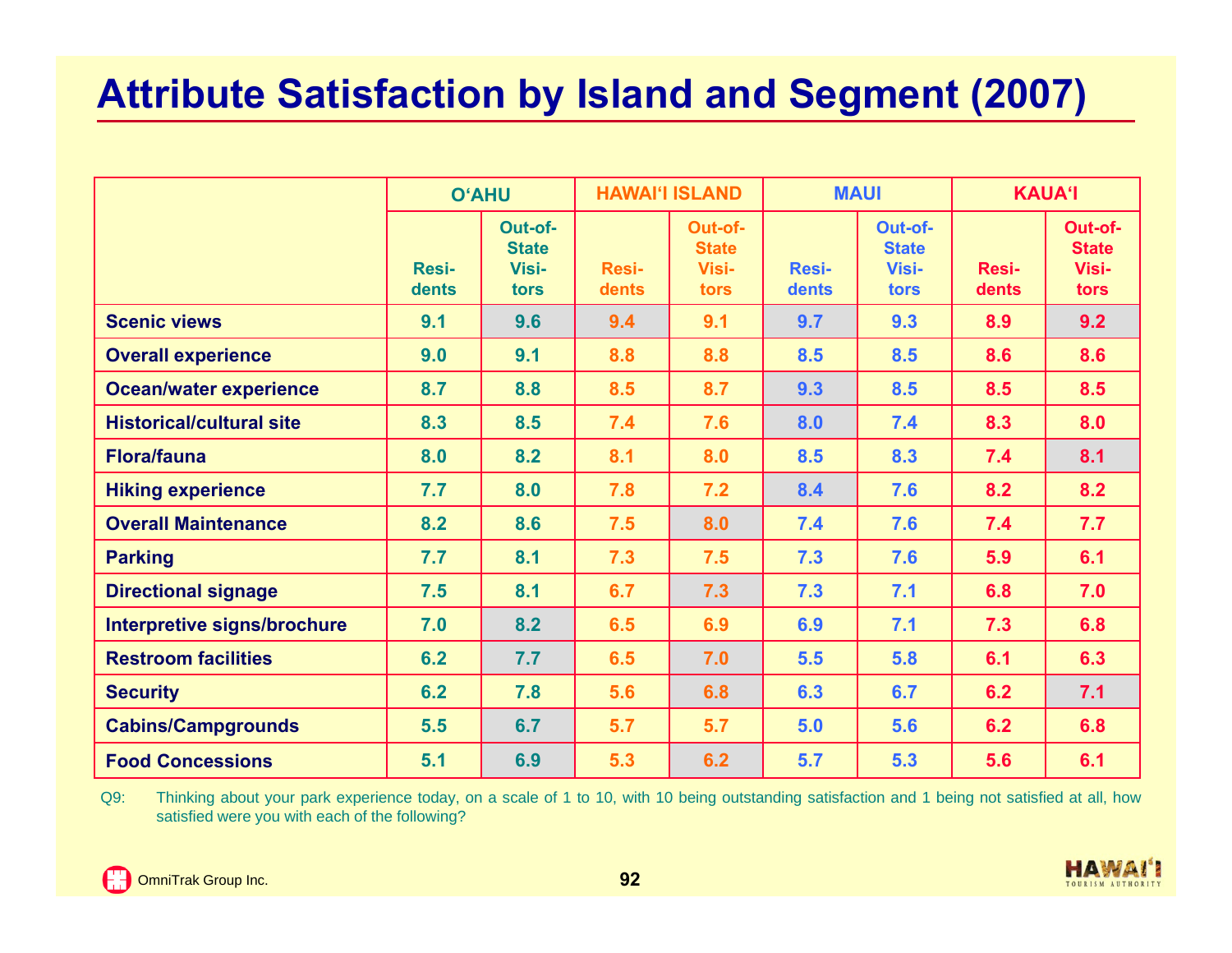For seven amenities that are not available at all parks, parking is clearly the most important. Half say this is "very important" compared with a third for signage, **restrooms and interpretive materials.**



Base: Varies

Q9a. If not available, how important is \_to make is available?

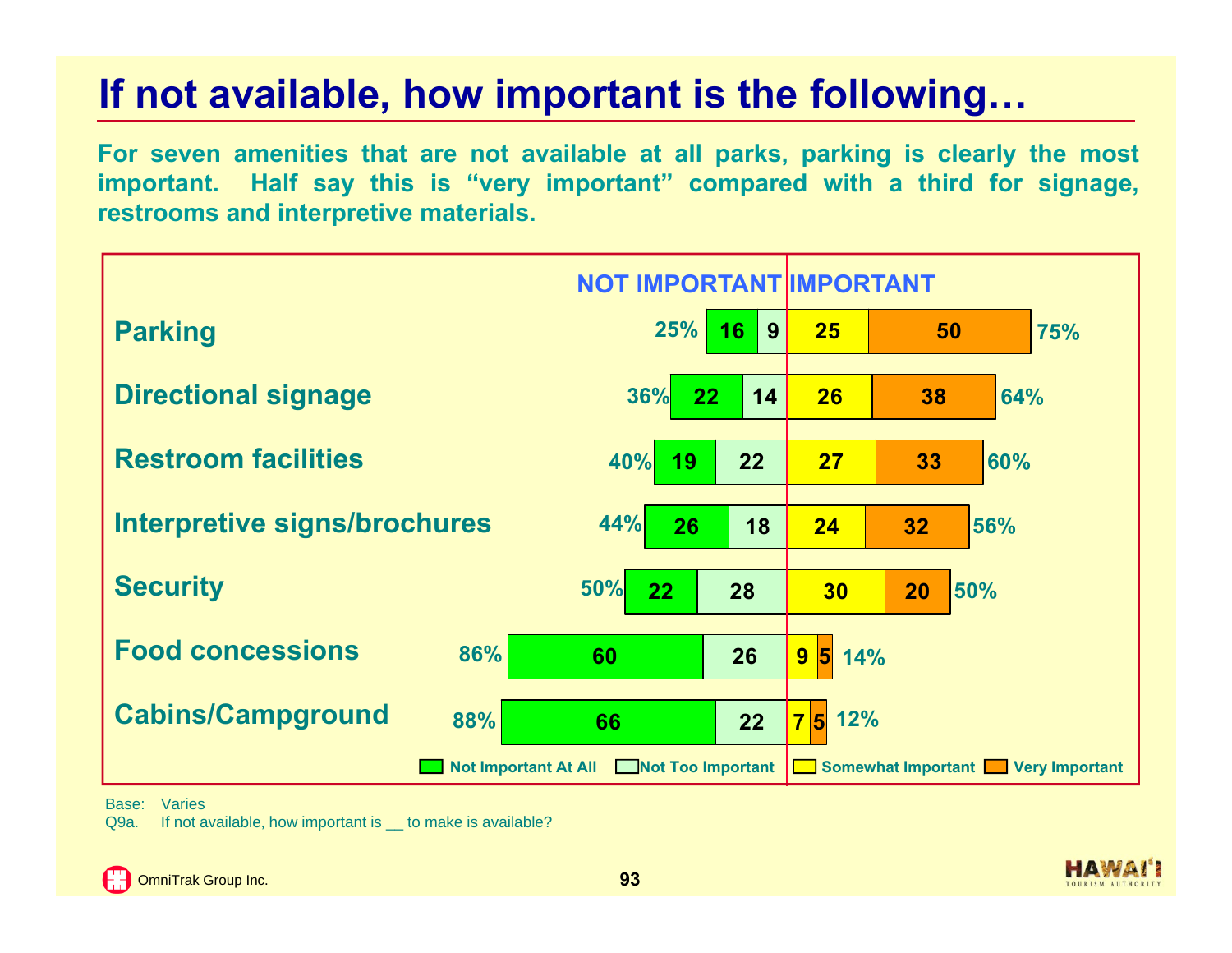Two thirds of visitors to Maui and Kaua'i parks say restrooms are very important, more **than those rating parking as very important.**

|                             |              |              | <b>% VERY IMPORTANT</b>         |             |               |
|-----------------------------|--------------|--------------|---------------------------------|-------------|---------------|
|                             | <b>TOTAL</b> | <b>O'AHU</b> | <b>HAWAI'I</b><br><b>ISLAND</b> | <b>MAUI</b> | <b>KAUA'I</b> |
| <b>Parking</b>              | 50%          | 50%          |                                 | 50%         | 51%           |
| <b>Directional signage</b>  | 38%          | 44%          |                                 |             | 35%           |
| <b>Restroom facilities</b>  | 33%          | 27%          | 44%                             | 61%         | 67%           |
| Interpretive signs/brochure | 32%          | 45%          | 13%                             |             | 13%           |
| <b>Security</b>             | 20%          | 19%          | <b>28%</b>                      | 31%         | 16%           |
| <b>Cabins/Campgrounds</b>   | 5%           | 5%           | 12%                             | 11%         | $1\%$         |
| <b>Food Concessions</b>     | 5%           | 4%           | <b>10%</b>                      | 6%          | 6%            |

Base: Varies

Q9a. If not available, how important is to make is available?

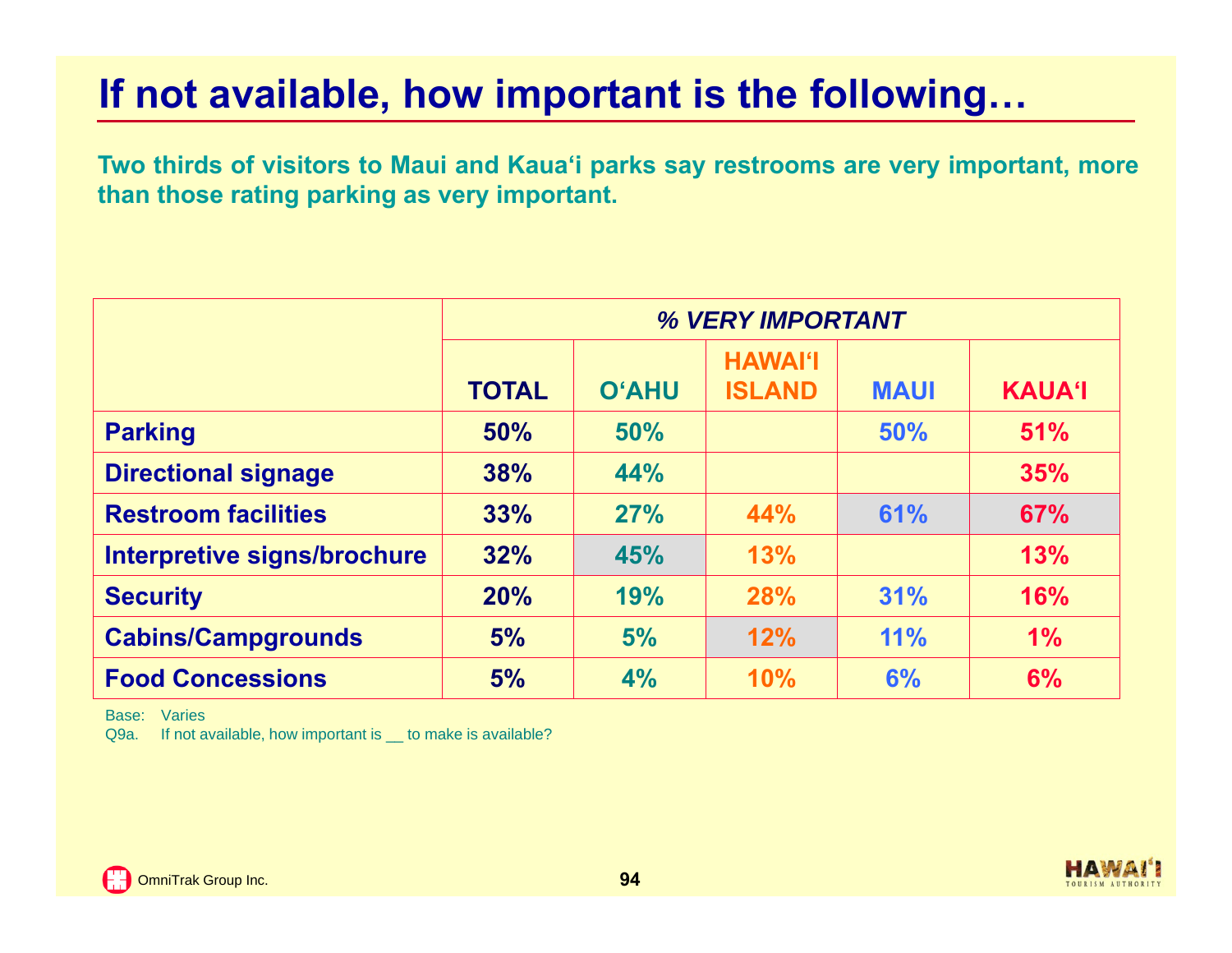If certain amenities were not available at a park, the survey asked how important it is to make it available. Both residents and visitors feel parking is very important. While **residents' second most important amenity is interpretive information, visitors feel directional signage is more important.**



Base: Varies

Q9a. If not available, how important is to make is available?

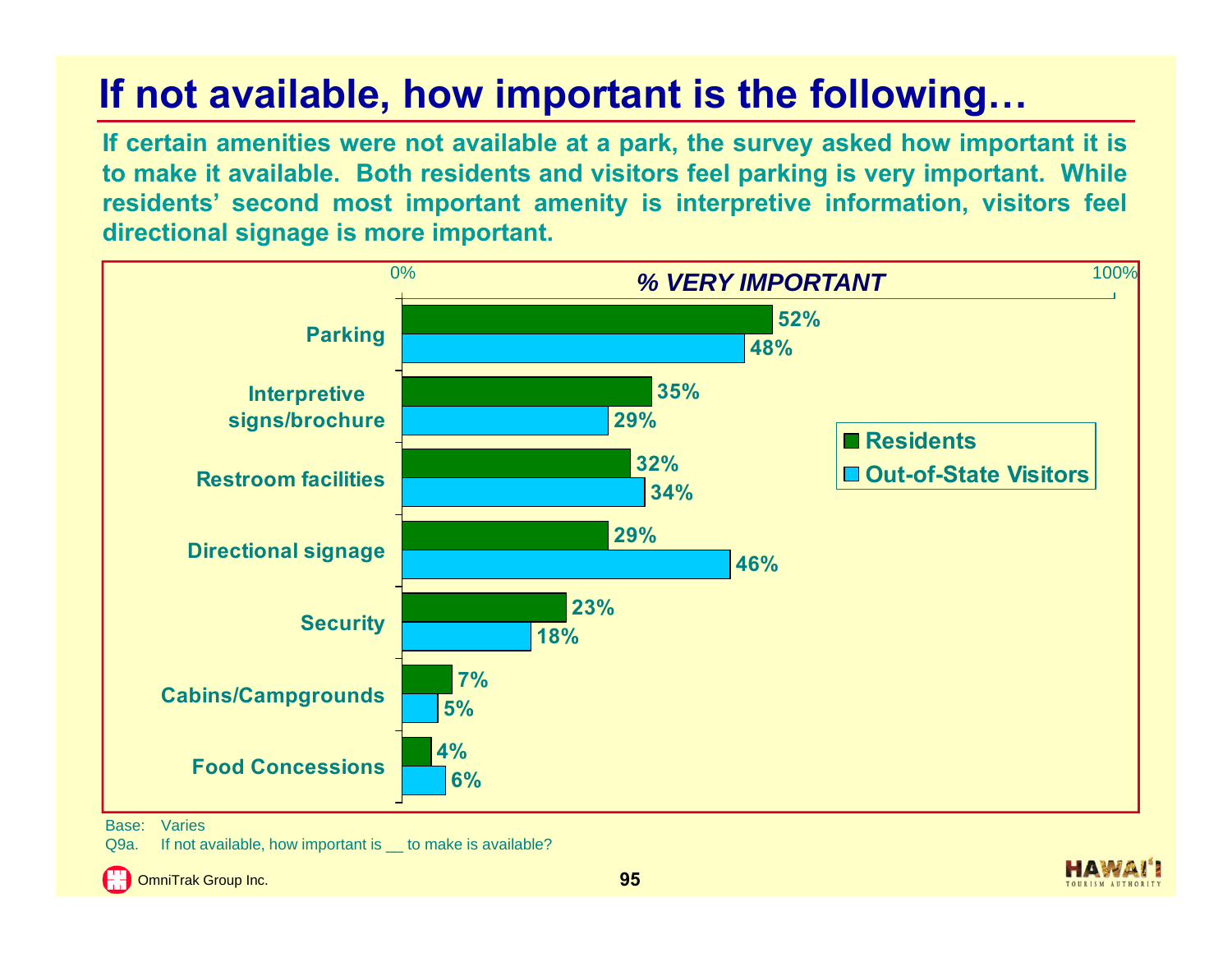|                                        |                       | % VERY IMPORTANT                         |                       |                                          |                       |                                          |                       |                                              |  |  |  |  |
|----------------------------------------|-----------------------|------------------------------------------|-----------------------|------------------------------------------|-----------------------|------------------------------------------|-----------------------|----------------------------------------------|--|--|--|--|
|                                        | <b>O'AHU</b>          |                                          |                       | <b>HAWAI'I ISLAND</b>                    |                       | <b>MAUI</b>                              |                       | <b>KAUA'I</b>                                |  |  |  |  |
|                                        | <b>Resi-</b><br>dents | Out-of-<br><b>State</b><br>Visi-<br>tors | <b>Resi-</b><br>dents | Out-of-<br><b>State</b><br>Visi-<br>tors | <b>Resi-</b><br>dents | Out-of-<br><b>State</b><br>Visi-<br>tors | <b>Resi-</b><br>dents | Out-<br>of-<br><b>State</b><br>Visi-<br>tors |  |  |  |  |
| <b>Parking</b>                         | 59%                   | 33%                                      |                       |                                          |                       | 100%                                     |                       | 59%                                          |  |  |  |  |
| Interpretive signs/<br><b>brochure</b> | 43%                   | 47%                                      | <b>15%</b>            | 11%                                      |                       |                                          | 13%                   | 13%                                          |  |  |  |  |
| <b>Restroom facilities</b>             | 27%                   | 27%                                      |                       | 47%                                      | 55%                   | 63%                                      | 71%                   | 66%                                          |  |  |  |  |
| <b>Directional signage</b>             | 34%                   | 52%                                      |                       |                                          |                       |                                          | 77%                   | 26%                                          |  |  |  |  |
| <b>Security</b>                        | 26%                   | 14%                                      | 24%                   | 36%                                      | 21%                   | 41%                                      |                       | 21%                                          |  |  |  |  |
| <b>Cabins/Campgrounds</b>              | 4%                    | 6%                                       | 22%                   | 3%                                       | 23%                   |                                          | 1%                    | 1%                                           |  |  |  |  |
| <b>Food Concessions</b>                | 2%                    | 6%                                       | 9%                    | 10%                                      | 12%                   |                                          |                       | 7%                                           |  |  |  |  |

Base: Varies

Q9a. If not available, how important is \_ to make is available?

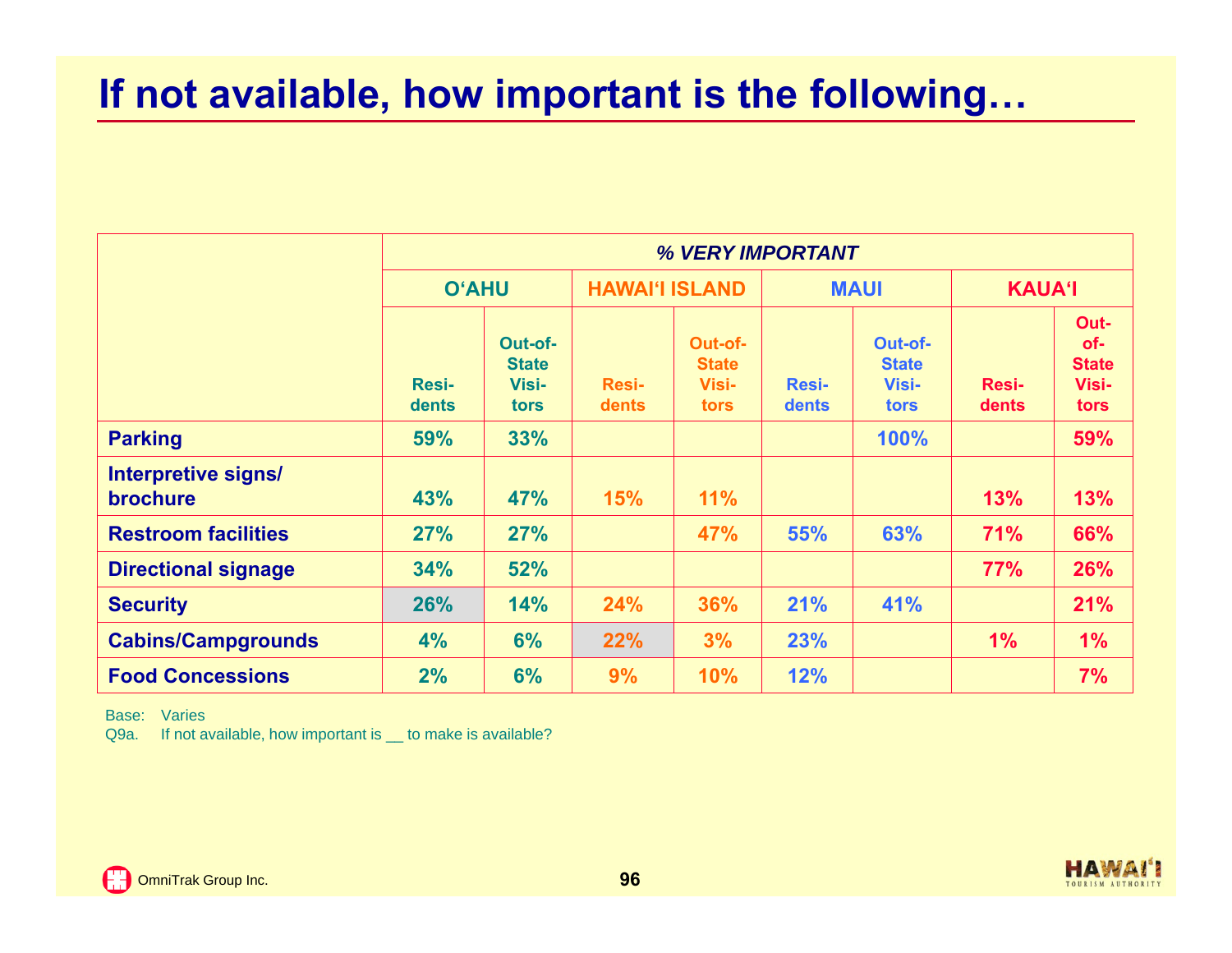# **ADVANCED ANALYSIS**